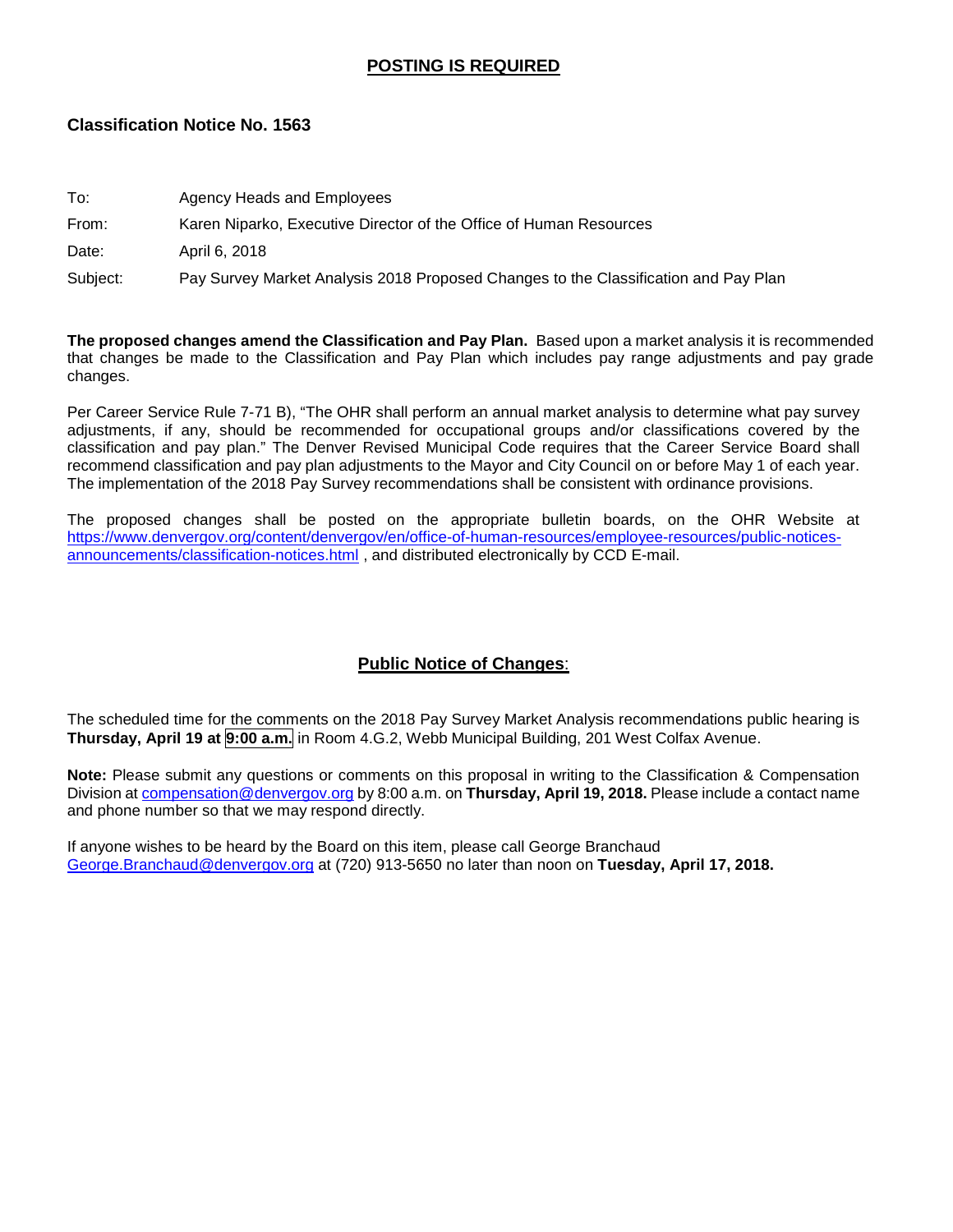The Office of Human Resources (OHR) has completed the annual market study of prevailing wages in the Denver metropolitan area. The City Charter and the Denver Revised Municipal Code (DRMC) requires the survey to be completed with the findings and recommendations provided to the Career Service Board, the Mayor, and City Council.

### **Occupational Group Adjustments**

The annual Pay Survey Market Analysis ensures that the city's pay ranges are competitive with comparable jobs in both the Denver metropolitan area and the national markets. When the market data indicates the city's pay for an occupational group has fallen behind the market, OHR recommends a structure increase for the occupational group. If the city's rates are above the market, OHR recommends no change.

The occupational group adjustments are not designed to deliver a pay increase with one exception, when an employee's pay falls below the range minimum of the adjusted pay range, the employee's pay will move to the new range minimum. Occupational group adjustments recommended in the 2018 Pay Survey Market Analysis will be effective on July 1, 2018 in accordance with DRMC.

### **Individual Pay Grade Adjustments**

Individual classifications may also be adjusted to a higher pay grade based on the results of the market analysis. The classification must be at least 10% behind the market to be considered for an adjustment.

A pay increase is granted when a classification is adjusted to a higher pay grade because of a Pay Survey Market Analysis recommendation. The pay increase is equal to 4.55% for each pay grade adjusted upwards. Pay grade adjustments recommended in the 2018 Pay Survey Market Analysis will be effective on January 1, 2019 in accordance with DMRC.

City employees will have the opportunity to comment on the findings at a public hearing before the Career Service Board on April 19, 2018 at 9:00 a.m.

Additional information on the Annual Market Pay Survey Analysis can be found at: [Pay Survey Market Analysis FAQ](https://www.denvergov.org/content/denvergov/en/office-of-human-resources/employee-resources/Classification-and-Compensation/market-pay-survey.html)

## **Occupational Group Adjustments Effective July 1, 2018**

|    | <b>Occupational Group</b>                      | <b>Proposed Average</b><br><b>Occupational Group</b><br><b>Adjustment</b> |
|----|------------------------------------------------|---------------------------------------------------------------------------|
| A  | General Administrative                         | 2.29%                                                                     |
| C  | Clerical                                       | 3.14%                                                                     |
| Е. | <b>Engineering &amp; Science</b>               | 0%                                                                        |
|    | Information Technology                         | 1.24%                                                                     |
| J  | Maintenance & Operations                       | 3.11%                                                                     |
|    | Legal                                          | 3.66%                                                                     |
| N  | Enforcement, Compliance, & Protective Services | 2.35%                                                                     |
| ∩  | Healthcare                                     | 0.39%                                                                     |
|    | Fiscal                                         | 2.57%                                                                     |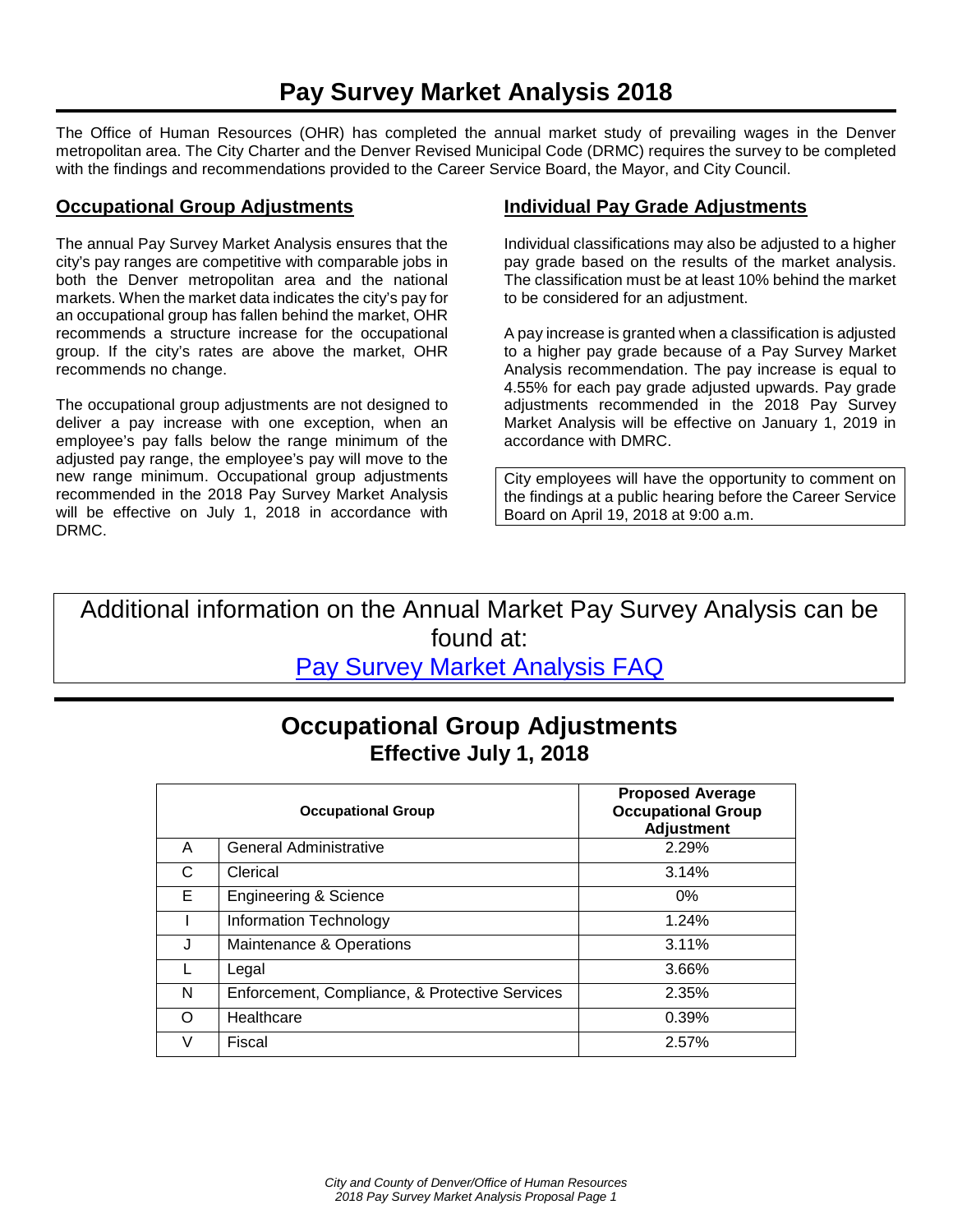## **Classification Pay Grade Adjustments Effective January 1, 2019**

|--|

| <b>Classification</b>                   | From  | То        |
|-----------------------------------------|-------|-----------|
| <b>Associate Statistical Researcher</b> | A-807 | A-809     |
| Director of Airside Operations          | A-816 | A-818     |
| Director of Aviation Operations         | A-816 | A-818     |
| Director of Aviation Security           | A-816 | A-818     |
| Management Analyst I                    | A-615 | A-617     |
| Management Analyst II                   | A-807 | A-809     |
| Management Analyst III                  | A-809 | A-811     |
| Management Analyst IV                   | A-812 | A-813     |
| <b>Management Analyst Supervisor</b>    | A-812 | $A - 813$ |
| Management Analyst, Office of           |       |           |
| <b>Independent Monitor</b>              | A-809 | A-811     |
| Manager of Airside Operations           | A-814 | A-816     |
| Manager of Aviation Security            | A-814 | A-816     |
| Project Manager I                       | A-813 | A-815     |

| <b>Classification</b>                  | <b>From</b> | To        |
|----------------------------------------|-------------|-----------|
| <b>Project Manager II</b>              | A-815       | A-817     |
| <b>Research Supervisor</b>             | A-812       | A-813     |
| Safety & Industrial Hygiene            |             |           |
| Administrator                          | A-810       | $A-812$   |
| Safety & Industrial Hygiene Supervisor | A-811       | $A - 813$ |
| Safety and Industrial Hygiene          |             |           |
| Professional I                         | A-617       | A-619     |
| Safety and Industrial Hygiene          |             |           |
| Professional II                        | A-808       | A-810     |
| Section Manager of Aviation            |             |           |
| Operations                             | A-814       | A-816     |
| Senior Statistical Researcher          | A-809       | A-811     |
| <b>Strategic Advisor</b>               | A-815       | A-816     |

| Classification                 | <b>From</b> |         |  |
|--------------------------------|-------------|---------|--|
| <b>Aviation Security Agent</b> | $C-613$     | $C-615$ |  |

| <b>Clerical</b> |                                       |       |       |
|-----------------|---------------------------------------|-------|-------|
|                 | <b>Classification</b>                 | From  | τо⊤   |
|                 | <b>Senior Aviation Security Agent</b> | C-614 | C-616 |

|                                        |           | $E -$ Enging |
|----------------------------------------|-----------|--------------|
| <b>Classification</b>                  | From      | To           |
| Chemist                                | $E - 812$ | $E - 814$    |
| Director of Environmental Programs     | $E - 819$ | $E - 820$    |
| Environmental Administrator            | $E - 813$ | $E - 815$    |
| Environmental Public Health Analyst I  | $E - 621$ | $E - 623$    |
| Environmental Public Health Analyst II | $E - 812$ | $E - 814$    |
| <b>Environmental Public Health</b>     |           |              |
| Investigator I                         | $E-618$   | $E - 620$    |
| <b>Environmental Public Health</b>     |           |              |
| Investigator II                        | E-809     | $E - 811$    |
| <b>Environmental Public Health</b>     |           |              |
| Investigator III                       | $E - 810$ | $E - 812$    |
| Environmental Public Health Manager    | $E - 815$ | $E-817$      |

#### **E – Engineering & Science**

| <b>Classification</b>                        | From      | To        |
|----------------------------------------------|-----------|-----------|
| Environmental Public Health Program          |           |           |
| Supervisor                                   | E-812     | $E - 814$ |
| Forensic Autopsy Technician                  | $E - 617$ | $E-619$   |
| Forensic Autopsy Technician                  |           |           |
| Supervisor                                   | E-808     | $E - 810$ |
| Materials Laboratory Administrator           | E-815     | $E-817$   |
| <b>Public Health Administrator</b>           | $E - 811$ | $E - 813$ |
| Senior Environmental Administrator           | $E - 814$ | $E - 816$ |
| <b>Wastewater Quality Control Manager</b>    | E-815     | $E-817$   |
| <b>Wastewater Quality Control Supervisor</b> | E-809     | $E - 811$ |
| <b>Wastewater Quality Control</b>            |           |           |
| Technician                                   | E-616     | E-618     |

## **I – Information Technology Classification**<br> **ERP** Applications Administrator |  $\begin{array}{|c|c|c|c|c|c|c|c|}\n\hline\n\text{ERP}\text{ Applications } \text{Administrator I} & \text{I-812} & \text{I-813}\n\hline\n\end{array}$

| <b>Classification</b>                    | From |  |
|------------------------------------------|------|--|
| <b>ERP Applications Administrator II</b> |      |  |

#### **J – Operations & Maintenance**

| From      | Гο    | <b>Classification</b>               | From  | То    |  |  |  |
|-----------|-------|-------------------------------------|-------|-------|--|--|--|
| $J-605$   | J-607 | Institution Food Steward Supervisor | J-620 | J-622 |  |  |  |
| J-810     | J-812 | <b>Senior Transportation Worker</b> | J-608 | J-610 |  |  |  |
| $J - 617$ | J-619 | <b>Transportation Worker</b>        | J-607 | J-609 |  |  |  |
|           |       |                                     |       |       |  |  |  |

| <b>Classification</b>          | <b>From</b> | To.     |
|--------------------------------|-------------|---------|
| Chief Medical Examiner/Coroner | $O-827$     | $O-829$ |
| <b>Forensic Pathologist</b>    | $O-823$     | $O-825$ |

**ERP Applications Administrator I** 

|--|

| Classification                   | From      |           |
|----------------------------------|-----------|-----------|
| <b>Forensic Pathology Fellow</b> | $0 - 410$ | $0 - 412$ |

# **Community Rate**

|                       |           |           | __________ |
|-----------------------|-----------|-----------|------------|
| <b>Classification</b> | From      | то        |            |
| Library Aide          | $Z - 113$ | $Z - 115$ |            |
|                       |           |           |            |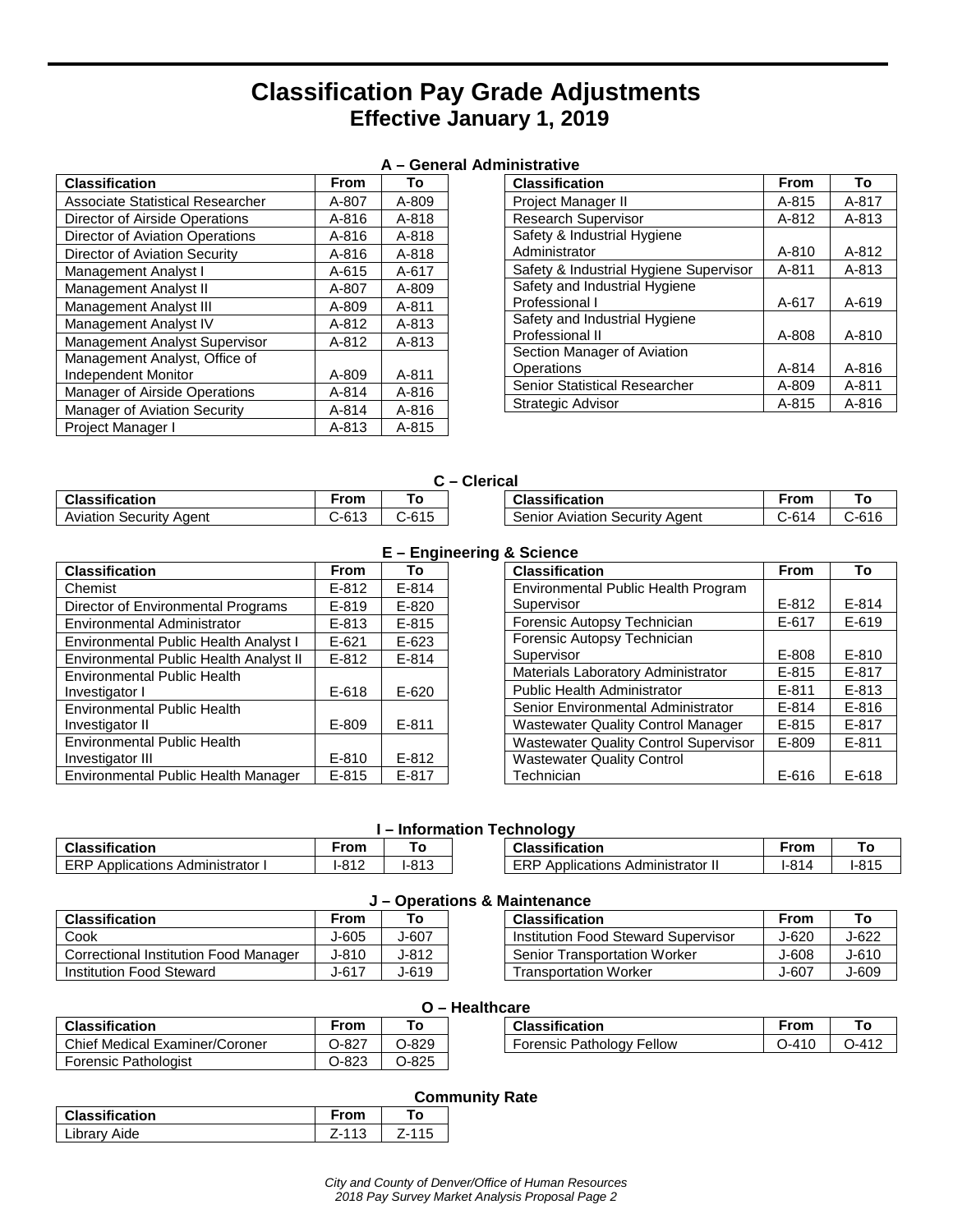# **Steps to Determine Proposed Pay Range for Each Classification**

The city's pay ranges are divided into four segments, called quartiles, or "sectors". Sectors are used to determine an employee's position within a pay range. The following steps will help you to identify the pay grade assigned to your current classification and the proposed salary range. A pay grade is composed of one letter and three numbers. The letter indicates the occupational group and the numbers represent the pay grade within the specified occupational group.

- Employees can find information on their title, pay grade, and pay rate information in **Workday** under their employee profile (View Profile) and will require employees to log into their Workday account.
	- To locate their title, employees should navigate to *View Profile> Overview> Job Details.*
	- To locate their pay grade and rate information, employees should navigate to *View Profile> Compensation> Compensation.*
- Alternatively, locate your classification title in the alphabetical listing on pages 3 through 11. Find the pay grade assigned to your classification listed to the right of the title.
- Once you find your title and pay grade, proceed to the tables on pages 12 through 21 to locate the pay table that corresponds with your occupational group and locate the pay grade within the table.

*Disclaimer: The listing of classification titles, pay grades, and pay tables are current at the time of posting and is subject to future change.*

| <b>Classification</b>                           | Pay Grade | <b>Classification</b>                           | Pay Grade |
|-------------------------------------------------|-----------|-------------------------------------------------|-----------|
| 311 Operations Assistant                        | $A - 613$ | <b>Benefits and Wellness Director</b>           | A-817     |
| <b>ADA Coordinator</b>                          | A-809     | <b>Booking Coordinator</b>                      | A-810     |
| Administrative Assistant to The Mayor           | A-812     | <b>Booking Coordinator Hourly</b>               | A-810     |
| Administrative Officer                          | A-814     | <b>Booking Specialist</b>                       | A-812     |
| Administrator I                                 | A-810     | <b>Branch Manager</b>                           | A-808     |
| <b>Administrator I Hourly</b>                   | A-810     | <b>Business Development Associate I</b>         | A-614     |
| Administrator II                                | $A - 813$ | <b>Business Development Associate II</b>        | A-618     |
| Administrator II Hourly                         | A-813     | <b>Business Development Representative I</b>    | A-808     |
| Administrator III                               | $A - 815$ | <b>Business Development Representative II</b>   | A-810     |
| <b>Agency Trainer</b>                           | A-809     | <b>Business Development Supervisor</b>          | A-808     |
| <b>Agency Trainer Hourly</b>                    | A-809     | <b>Buyer Supervisor</b>                         | A-813     |
| <b>Agency Training Supervisor</b>               | A-811     | Catalog Librarian                               | A-807     |
| <b>Airport Communications Center Specialist</b> | A-619     | Catalog Librarian Hourly                        | A-807     |
| <b>Airport Communications Center Supervisor</b> | A-810     | <b>Cataloging Assistant</b>                     | A-612     |
| <b>Airport Emergency Dispatcher</b>             | A-618     | Child Support Technician I                      | A-614     |
| Airport Operations Officer - Airfield and Ramp  | A-624     | Child Support Technician II                     | A-615     |
| Tower                                           |           | <b>City Council Aide</b>                        | A-807     |
| <b>Airport Operations Representative</b>        | A-618     | <b>City Council Aide Hourly</b>                 | A-807     |
| <b>Airport Operations Supervisor</b>            | A-812     | <b>City Council Clerk</b>                       | A-808     |
| Americans with Disabilities Act Compliance      | A-809     | City Council Legislative Analyst                | A-812     |
| Officer                                         |           | City Council Legislative Analyst Hourly         | A-812     |
| Application Support Administrator Associate     | A-809     | <b>City Forester</b>                            | A-813     |
| Application Support Administrator Senior        | A-811     | City Librarian                                  | A-819     |
| <b>Aquatics Coordinator</b>                     | A-617     | Claims Adjuster I                               | A-617     |
| <b>Assistant Golf Professional</b>              | A-616     | Claims Adjuster II                              | A-809     |
| Associate Administrator                         | A-810     | <b>Classification and Compensation Analyst</b>  | A-809     |
| Associate Buyer                                 | A-808     | <b>Classification and Compensation Director</b> | A-817     |
| Associate Buyer Hourly                          | A-808     | <b>Collection Specialist</b>                    | A-808     |
| Associate Human Resources Business Partner      | A-807     | <b>Community Development Associate</b>          | A-618     |
| Associate Recruiter                             | A-807     | <b>Community Development Representative I</b>   | A-808     |
| <b>Associate Statistical Research</b>           | A-807     | <b>Community Development Representative II</b>  | A-810     |
| <b>Associate Statistical Researcher</b>         | A-807     | Community Development Representative II         | A-810     |
| <b>Aviation Security Technician</b>             | A-616     | Hourly                                          |           |
| <b>Benefits Analyst</b>                         | A-807     | Community Relations Ombudsman OIM               | A-807     |

**A – General Administrative**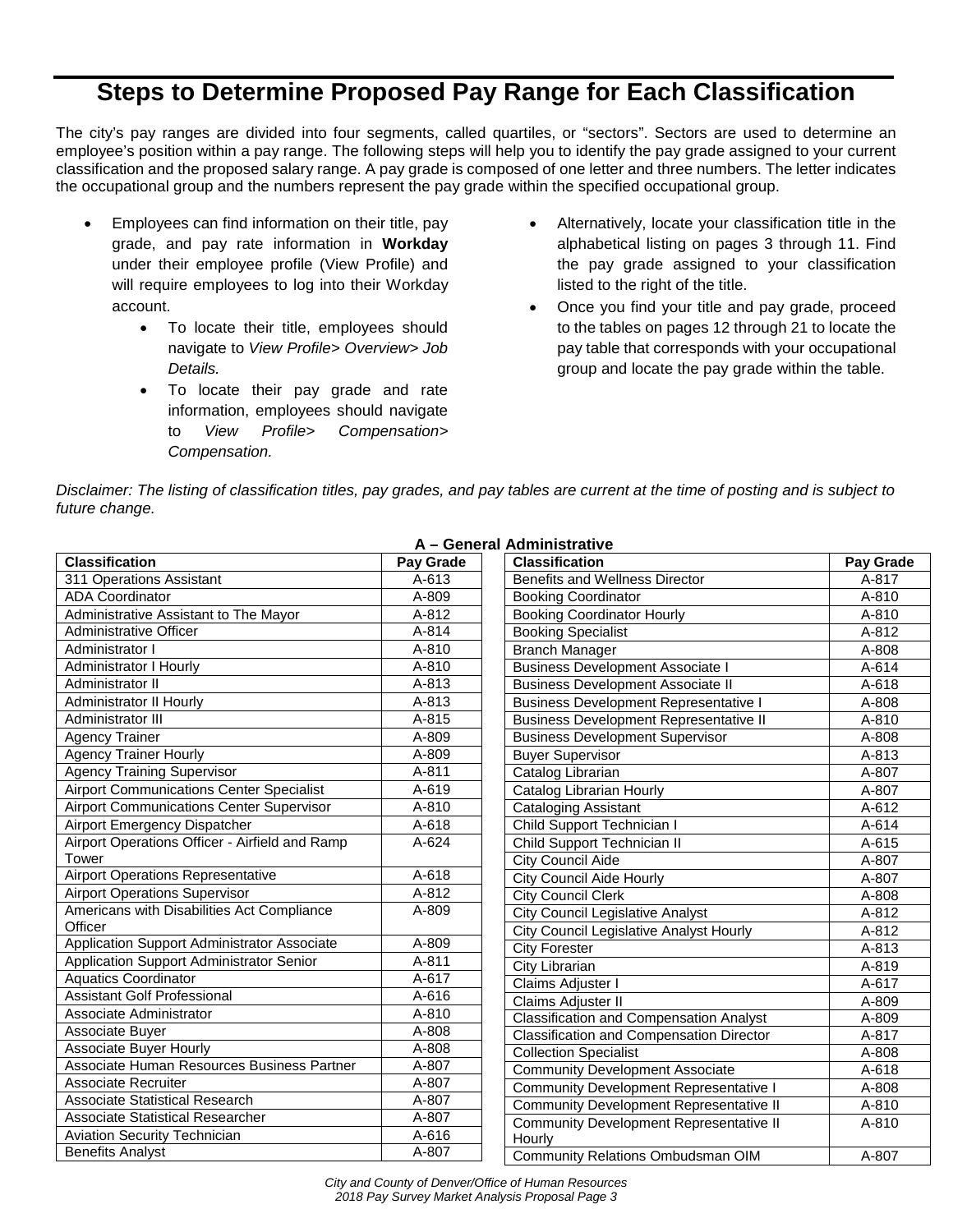| <b>Classification</b>                          | Pay Grade |
|------------------------------------------------|-----------|
| <b>Concession and Asset Supervisor</b>         | A-813     |
| <b>Contact Center Director</b>                 | A-813     |
| <b>Contact Center Operations Manager</b>       | A-809     |
| <b>Content Developer</b>                       | A-807     |
| <b>Content Developer Hourly</b>                | A-807     |
| <b>Contract Administration Supervisor</b>      | A-812     |
| <b>Contract Administrator</b>                  | A-810     |
| <b>Contract Administrator Hourly</b>           | A-810     |
| <b>Contract Compliance Coordinator</b>         | A-620     |
| <b>Contract Compliance Supervisor</b>          | A-810     |
| Contract Compliance Technician                 | A-616     |
| <b>Cost Estimator Analyst</b>                  | A-812     |
| <b>Court Division Supervisor</b>               | A-810     |
| Court Interpreter                              | A-619     |
| Deputy Director of Emergency Management        | A-811     |
| Deputy Director of the Office of Human         | A-820     |
| Resources                                      |           |
| Deputy Executive Director of Aviation          | A-823     |
| Deputy Manager                                 | A-821     |
| Deputy Manager of Aviation                     | A-821     |
| Deputy Manager Parks and Recreation            | A-817     |
| Deputy Monitor OIM                             | A-810     |
| <b>Deputy Public Trustee</b>                   | A-808     |
| <b>Director</b>                                | A-816     |
| Director Hourly                                | A-816     |
| Director of Airside Operations                 | A-816     |
| <b>Director of Aviation Operations</b>         | A-816     |
| Director of Aviation Security                  | A-816     |
| Director of Emergency Communication Center     | A-817     |
| Director of Facilities Management              | A-816     |
| Director of Fleet Maintenance                  | A-816     |
| Director of Golf                               | A-816     |
| Director of Natural Resources                  | A-815     |
| Director of Parks                              | A-816     |
| Director of Purchasing                         | A-816     |
| Director of Recreation                         | A-814     |
| Director of Solid Waste                        | A-817     |
| Director of Street Maintenance                 | A-817     |
| Director of the Denver Office of Economic      | A-823     |
| Development                                    |           |
| Director of Traffic Operations                 | A-817     |
| <b>Economic Development Supervisor</b>         | A-810     |
| <b>Education Program Assistant</b>             | A-615     |
| <b>Elections Division Assistant</b>            | A-617     |
| <b>Eligibility Specialist</b>                  | A-615     |
| <b>Eligibility Supervisor</b>                  | A-809     |
| Eligibility Technician I                       | A-613     |
| Eligibility Technician II                      | A-614     |
| <b>Emergency Management Coordinator</b>        | A-809     |
| <b>Employee Relations Specialist</b>           | A-812     |
| <b>Entertainment Production Coordinator</b>    | A-811     |
| Equal Employment Opportunity Administrator     | A-813     |
| Events Coordinator                             | A-807     |
| Executive                                      | A-819     |
| <b>Executive Assistant I</b>                   | A-615     |
| <b>Executive Assistant II</b>                  | A-616     |
| <b>Executive Assistant III</b>                 | A-617     |
| <b>Executive Assistant to The Mayor</b>        | A-807     |
| <b>Executive Director</b>                      | A-818     |
| <b>Executive Director - City Council Staff</b> | A-816     |
| Executive Director - Civil Service Commission  | A-816     |

| <b>Classification</b>                                   | Pay Grade      |
|---------------------------------------------------------|----------------|
| Executive Director of the Office of Human               | A-823          |
| Resources                                               |                |
| <b>Executive Manager</b>                                | A-817          |
| <b>Executive Officer</b>                                | A-816          |
| <b>Forensic Quality Assurance Specialist</b>            | A-810          |
| Fraud Claims Investigator                               | A-616          |
| <b>Golf Professional</b>                                | A-809          |
| <b>Graphic Designer</b>                                 | A-807          |
| <b>Graphic Designer Hourly</b>                          | A-807          |
| <b>Graphics Designer Hourly</b>                         | A-807          |
| <b>Graphics Supervisor</b>                              | A-807          |
| Graphics Technician<br>Human Resources Business Partner | A-614          |
| Human Resources Data Analyst                            | A-809<br>A-809 |
| Human Resources Director                                | A-816          |
| Human Resources Manager                                 | A-814          |
| Human Resources Manager Hourly                          | A-814          |
| Human Resources Service Center Supervisor               | A-808          |
| Human Resources Supervisor                              | A-812          |
| Human Resources Supervisor Hourly                       | A-812          |
| Human Resources Technician I                            | A-613          |
| Human Resources Technician II                           | A-615          |
| Human Resources Technology and Innovation               | A-817          |
| Director                                                |                |
| Human Service Advocate                                  | A-612          |
| Human Service Supervisor                                | A-614          |
| Interpreter Coordinator                                 | A-808          |
| Lead Child Support Technician                           | A-616          |
| Lead Eligibility Technician                             | A-615          |
| Lead Human Resources Technician                         | A-616          |
| Lead Prevailing Wage Investigator                       | A-809          |
| Lead Social Case Worker                                 | A-809          |
| Lead Team Decision Making Coordinator                   | A-808          |
| Lead Utilization Management Coordinator                 | A-808          |
| <b>Lead Youth Counselor</b>                             | A-616          |
| Learning and Development Administrator                  | A-811          |
| Learning and Development Analyst                        | A-807          |
| Learning and Development Director                       | A-817          |
| Leave Administration Coordinator                        | A-807          |
| Leave and ADA Manager                                   | A-813          |
| Leave Technician<br>Legal Administrator                 | A-616<br>A-813 |
| Legislative Assistant                                   | A-807          |
| Librarian                                               | A-807          |
| Librarian Hourly                                        | A-807          |
| <b>Library Director</b>                                 | A-816          |
| Library Manager                                         | A-814          |
| Library Outreach Specialist                             | A-808          |
| Library Program Associate                               | A-615          |
| Licensed Therapist - Masters Level                      | A-807          |
| Maintenance Control Supervisor                          | A-808          |
| Maintenance Control Technician                          | A-615          |
| Maintenance Liaison                                     | A-615          |
| Management Analyst I                                    | A-615          |
| Management Analyst II                                   | A-807          |
| Management Analyst II Hourly                            | A-807          |
| Management Analyst III                                  | A-809          |
| Management Analyst III Hourly                           | A-809          |
| Management Analyst IV                                   | A-812          |
| Management Analyst OIM                                  | A-809          |
| Management Analyst Supervisor                           | A-812          |
| Manager                                                 | A-814          |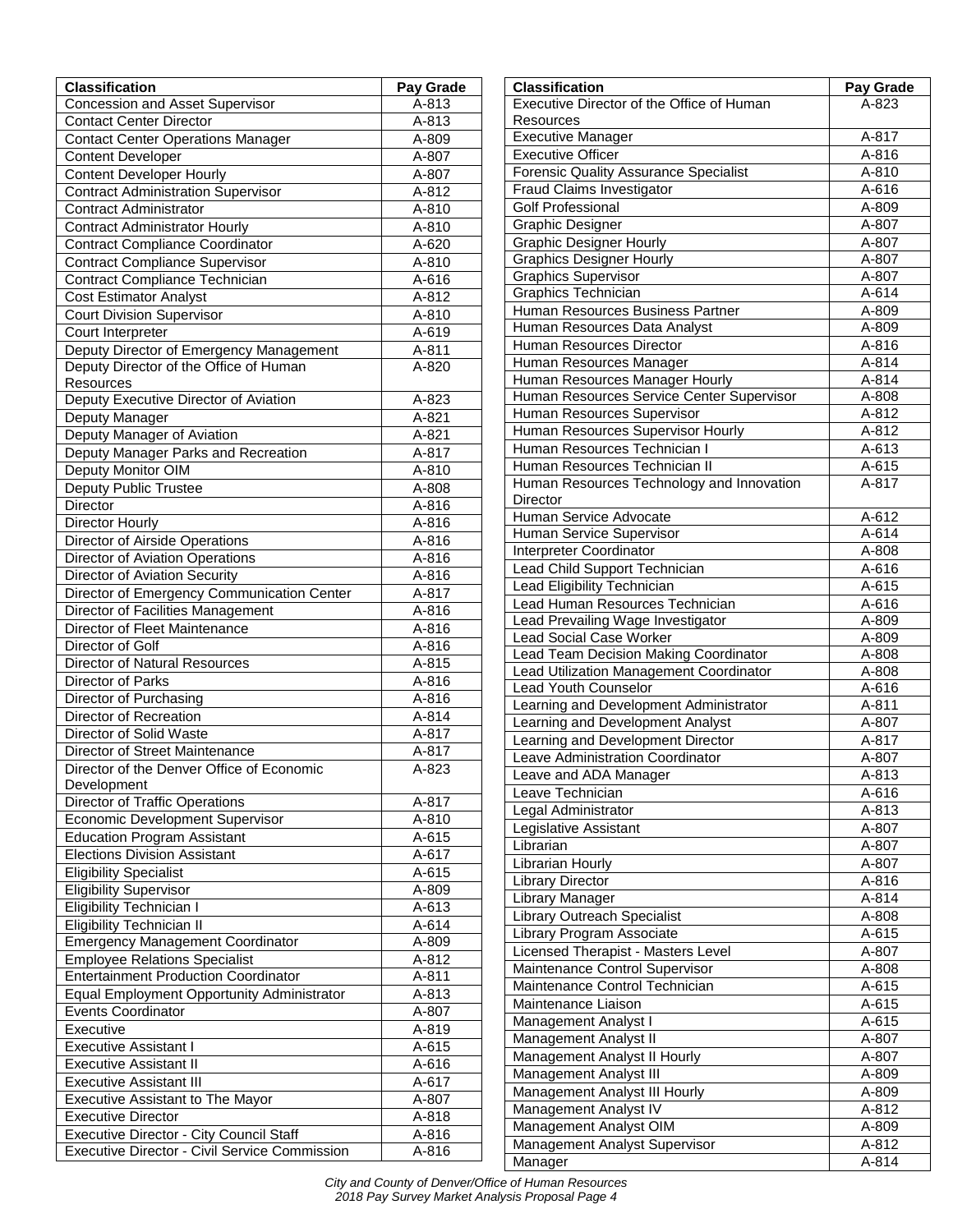| <b>Classification</b>                                  | Pay Grade      |
|--------------------------------------------------------|----------------|
| Manager of Air Service Development                     | A-817          |
| Manager of Airside Operations                          | A-814          |
| Manager of Aviation Security                           | A-814          |
| Manager of Publication                                 | A-809          |
| Marketing and Communications Director                  | A-816          |
| Marketing and Communications Manager                   | A-814          |
| Marketing and Communications Professional I            | A-615          |
| Marketing and Communications Professional II           | A-808          |
| Marketing and Communications Professional II<br>Hourly | A-808          |
| Marketing and Communications Specialist                | A-811          |
| Marketing and Communications Specialist Hourly         | A-811          |
| Mayor's Youth Worker                                   | A-403          |
| Medical Only Claims Adjuster                           | A-614          |
| Modified Duty Coordinator                              | A-614          |
| Monitor OIM                                            | A-818          |
| <b>Onboarding Supervisor</b>                           | A-812          |
| <b>Online Designer</b>                                 | A-810          |
| <b>Operational Supervisor I</b>                        | A-808          |
| <b>Operational Supervisor I Hourly</b>                 | A-808          |
| <b>Operational Supervisor II</b>                       | A-810          |
| <b>Operations Assistant</b>                            | A-613          |
| <b>Operations Coordinator</b>                          | A-808          |
| <b>Organizational Development Specialist</b>           | A-812          |
| Outreach Case Coordinator                              | A-615          |
| Outreach Case Coordinator Supervisor                   | A-809          |
| Prevailing Wage Investigator                           | A-808          |
| Professional Occupations Intern I                      | A-404          |
| Professional Occupations Intern II                     | A-406          |
| Professional Occupations Intern III                    | A-408          |
| Program Administrator                                  | A-808          |
| Program Administrator Hourly                           | A-808          |
| Program Coordinator<br>Program Manager                 | A-618<br>A-811 |
| Program Quality Assurance Technician                   | A-617          |
| Project Manager I                                      | A-813          |
| Project Manager II                                     | A-815          |
| <b>Purchasing Manager</b>                              | A-814          |
| Purchasing Technician                                  | A-616          |
| Ramp Tower Supervisor                                  | A-811          |
| Real Estate Agent                                      | A-811          |
| <b>Recreation Center Coordinator</b>                   | A-617          |
| <b>Recreation Instructor</b>                           | A-607          |
| <b>Recreation Manager</b>                              | A-812          |
| <b>Recreation Program Coordinator</b>                  | A-617          |
| Recreation Supervisor                                  | A-808          |
| Recruiter                                              | A-809          |
| <b>Recruiting Manager</b>                              | A-814          |
| Research Supervisor                                    | A-812          |
| Safety & Industrial Hygiene Administrator              | A-810          |
| Safety & Industrial Hygiene Supervisor                 | A-811          |
| Safety and Industrial Hygiene Professional I           | A-617          |
| Safety and Industrial Hygiene Professional II          | A-808          |
| Section Manager of Aviation Operations                 | A-814          |
| Senior Benefits Analyst                                | A-809          |
| Senior Buyer                                           | A-810          |
| Senior Catalog Librarian                               | A-809          |
| Senior City Council Aide                               | A-810          |

| <b>Classification</b>                           | Pay Grade      |
|-------------------------------------------------|----------------|
| Senior City Council Aide Hourly                 | A-810          |
| Senior Classification and Compensation Analyst  | A-811          |
| Senior Cost Estimator Analyst                   | A-814          |
| Senior Deputy Monitor OIM                       | A-815          |
| Senior Director of Aviation Infrastructure      | A-818          |
| Management                                      |                |
| Senior Human Resources Business Partner         | $A - 811$      |
| Senior Human Resources Data Analyst             | A-811          |
| Senior Human Resources Data Analyst Hourly      | A-811          |
| Senior Learning and Development Analyst         | A-809          |
| Senior Librarian                                | A-809          |
| Senior Online Designer                          | A-812          |
| Senior Public Works Director                    | A-819          |
| Senior Real Estate Agent                        | A-813          |
| Senior Recreation Supervisor                    | A-810          |
| Senior Recruiter                                | A-811          |
| Senior Social Case Worker                       | A-808          |
| Senior Special Collection Librarian             | A-809          |
| Senior Statistical Researcher                   | A-809          |
| Senior Television & Video Producer              | A-812          |
| Senior Television and Video Producer Hourly     | A-812          |
| Senior Workforce Development Advisor            | A-808          |
| Sign Language Interpreter                       | A-619          |
| Social Case Worker                              | A-807          |
| Social Case Worker Hourly                       | A-807          |
| Social Case Worker Supervisor                   | A-811          |
| Special Collection Librarian                    | A-808          |
| Special Collection Librarian Hourly             |                |
| <b>Special Events Coordinator</b>               | A-808<br>A-811 |
| <b>Staff Assistant</b>                          | $A-617$        |
| Staff Buyer                                     | A-616          |
| <b>Staff Community Development Associate</b>    | A-614          |
| <b>Staff Social Case Worker</b>                 |                |
|                                                 | A-614          |
| Strategic Advisor                               | A-815          |
| <b>Talent Acquisition Director</b>              | A-817          |
| Talent and Development Manager                  | $A - 814$      |
| <b>Team Decision Making Coordinator</b>         | A-807          |
| Technical Director - Board of Adjustment Zoning | A-808          |
| Television & Video Director and Editor          | A-810          |
| Television & Video Director and Editor Hourly   | A-810          |
| Television & Video Producer                     | A-810          |
| Television & Video Producer Hourly              | A-810          |
| <b>Television Programmer</b>                    | A-809          |
| <b>Terminal Operations Officer</b>              | A-624          |
| <b>Terminal Operations Supervisor</b>           | A-812          |
| Therapist - Masters Level                       | A-807          |
| <b>Therapist Supervisor</b>                     | A-810          |
| Utilization Management Coordinator              | A-807          |
| Victim Advocate                                 | A-617          |
| Victim Specialist                               | A-614          |
| Wellness Program Coordinator                    | A-807          |
| Work Release Technician                         | A-614          |
| <b>Workers' Compensation Claims Supervisor</b>  | A-812          |
| Youth Counselor                                 | A-615          |
| Youth Counselor Supervisor                      | A-807          |
| Youth Worker                                    | A-612          |
| Zoo Area Supervisor                             | A-807          |
| Zookeeper                                       | A-613          |
|                                                 |                |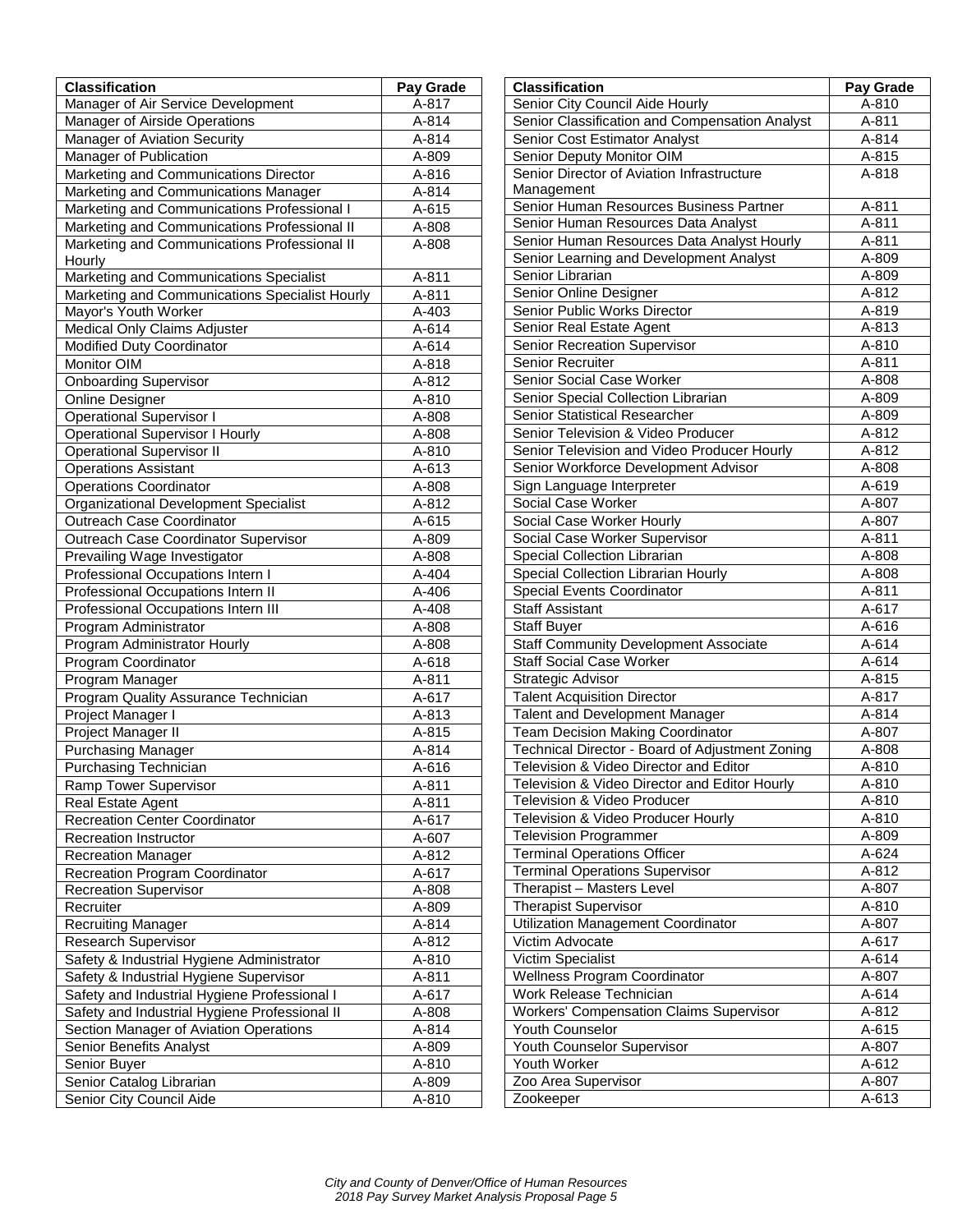|                                             | ັ         |
|---------------------------------------------|-----------|
| <b>Classification</b>                       | Pay Grade |
| 311 Customer Service Agent I                | $C-613$   |
| 311 Customer Service Agent II               | C-614     |
| 311 Customer Service Specialist             | $C-615$   |
| Administrative Support Assistant I          | $C-605$   |
| Administrative Support Assistant II         | $C - 608$ |
| <b>Administrative Support Assistant III</b> | $C-610$   |
| Administrative Support Assistant IV         | $C - 613$ |
| Administrative Support Assistant V          | $C - 614$ |
| <b>Aviation Customer Service Agent</b>      | $C-613$   |
| <b>Aviation Customer Service Manager</b>    | $C-809$   |
| <b>Aviation Customer Service Supervisor</b> | $C-619$   |
| <b>Aviation Security Agent</b>              | $C-613$   |
| Bibliographic Technician                    | $C-610$   |
| <b>Child Support Assistant</b>              | $C-613$   |
| Criminal Justice Transcriptionist           | $C - 614$ |
| <b>DHS Customer Service Agent</b>           | C-613     |
| Document Management Technician              | $C-612$   |
| <b>Elections Support Assistant</b>          | $C-613$   |
| <b>Events Facilitator</b>                   | C-613     |
| Golf and Pro Shop Assistant                 | $C-603$   |

## **C – Clerical**

| <b>Hotline Operator</b>                   | $C - 613$ |
|-------------------------------------------|-----------|
| <b>Judicial Assistant I</b>               | $C - 613$ |
| <b>Judicial Assistant II</b>              | $C-615$   |
| Judicial Assistant III                    | $C-617$   |
| Lead Customer Service Agent               | $C-615$   |
| <b>Lead Elections Support Assistant</b>   | $C-614$   |
| Legal Secretary                           | $C-617$   |
| Licensing Technician I                    | $C-615$   |
| <b>Licensing Technician II</b>            | $C - 616$ |
| <b>Medical Transcriptionist</b>           | $C-612$   |
| Motor Vehicle Supervisor                  | $C-618$   |
| Motor Vehicle Technician I                | $C-614$   |
| Motor Vehicle Technician II               | $C-615$   |
| Motor Vehicle Technician III              | C-616     |
| Pool Coordinator                          | $C-607$   |
| <b>Recreation Services Representative</b> | $C-608$   |
| <b>Senior Aviation Security Agent</b>     | C-614     |
| Senior Transcriptionist                   | $C-617$   |
| Supervisor of Administrative Support I    | $C-618$   |
| Supervisor of Administrative Support II   | $C-808$   |

## **E – Engineering & Science**

| <b>Classification</b>                      | Pay Grade           | <b>Classification</b>                          | Pay Grade |
|--------------------------------------------|---------------------|------------------------------------------------|-----------|
| Architect                                  | $E-814$             | Environmental Public Health Investigator II    | E-809     |
| <b>Architect Hourly</b>                    | $E-814$             | Environmental Public Health Investigator III   | E-810     |
| <b>Associate City Planner</b>              | $E-811$             | Environmental Public Health Manager            | E-815     |
| <b>Associate City Planner Hourly</b>       | $E-811$             | Environmental Public Health Program Supervisor | $E-812$   |
| Associate Development Project Coordinator  | $E - 810$           | <b>Fire Protection Engineer</b>                | E-817     |
| Associate Parks Landscape Planner          | $E-811$             | <b>Fire Protection Engineer Hourly</b>         | E-817     |
| Associate Surveying Technician             | $E-620$             | <b>Fire Protection Supervisor</b>              | E-818     |
| Aviation Electrical and Electronic Support | E-813               | Fleet Maintenance Support Engineer             | $E-814$   |
| Engineer                                   |                     | Forensic Autopsy Technician                    | E-617     |
| <b>Aviation Noise Abatement Officer</b>    | $E-812$             | Forensic Autopsy Technician Supervisor         | E-808     |
| <b>Aviation Noise Abatement Supervisor</b> | $E-816$             | Forensic Laboratory Technician                 | E-617     |
| <b>Aviation Program Manager</b>            | $E-820$             | <b>Forensic Scientist I</b>                    | E-809     |
| Chemist                                    | $E-812$             | <b>Forensic Scientist II</b>                   | $E-812$   |
| <b>City Engineer</b>                       | E-825               | <b>Forensic Scientist Supervisor</b>           | $E-815$   |
| <b>City Surveyor</b>                       | $E-818$             | Land Surveyor                                  | E-813     |
| <b>Computer Aided Drafting Technician</b>  | $E-620$             | <b>Land Surveyor Supervisor</b>                | $E-815$   |
| Crime Scene Investigator I                 | $E-621$             | Landscape Architect Supervisor                 | E-816     |
| Crime Scene Investigator II                | $E-624$             | Lead Permit Review Technician                  | $E-621$   |
| <b>Crime Scene Supervisor</b>              | $E-628$             | Manager                                        | E-818     |
| Development and Planning Supervisor        | E-815               | Materials Laboratory Administrator             | E-815     |
| <b>Director</b>                            | $\overline{E}$ -820 | <b>Materials Tester</b>                        | $E-619$   |
| Director Hourly                            | $\overline{E}$ -820 | Permit Review Technician I                     | E-618     |
| Director of Airport Planning and Noise     | E-819               | Permit Review Technician II                    | $E-620$   |
| Director of Environmental Programs         | $E-819$             | Permit Supervisor                              | E-808     |
| Engineer                                   | $E-814$             | Plans Review Engineer                          | E-817     |
| Engineer & Architect Supervisor            | E-818               | Plans Review Engineer Hourly                   | E-817     |
| <b>Engineer and Architect Director</b>     | E-822               | <b>Plans Review Specialist I</b>               | E-623     |
| <b>Engineer and Architect Executive</b>    | $E-824$             | <b>Plans Review Specialist II</b>              | E-625     |
| <b>Engineer and Architect Manager</b>      | E-820               | Plans Review Supervisor                        | E-813     |
| <b>Engineer and Architect Specialist</b>   | $E-818$             | <b>Principal City Planner</b>                  | E-815     |
| <b>Engineer Hourly</b>                     | $E-814$             | <b>Principal City Planner Hourly</b>           | E-815     |
| <b>Engineering Associate</b>               | $E-620$             | Principal Project Manager                      | E-822     |
| <b>Environmental Administrator</b>         | E-813               | Project Inspector                              | $E-811$   |
| Environmental Public Health Analyst I      | $E-621$             | Project Inspector Hourly                       | $E-811$   |
| Environmental Public Health Analyst II     | $E-812$             | Project Manager I                              | $E - 814$ |
| Environmental Public Health Investigator I | $E-618$             | Project Manager II                             | E-816     |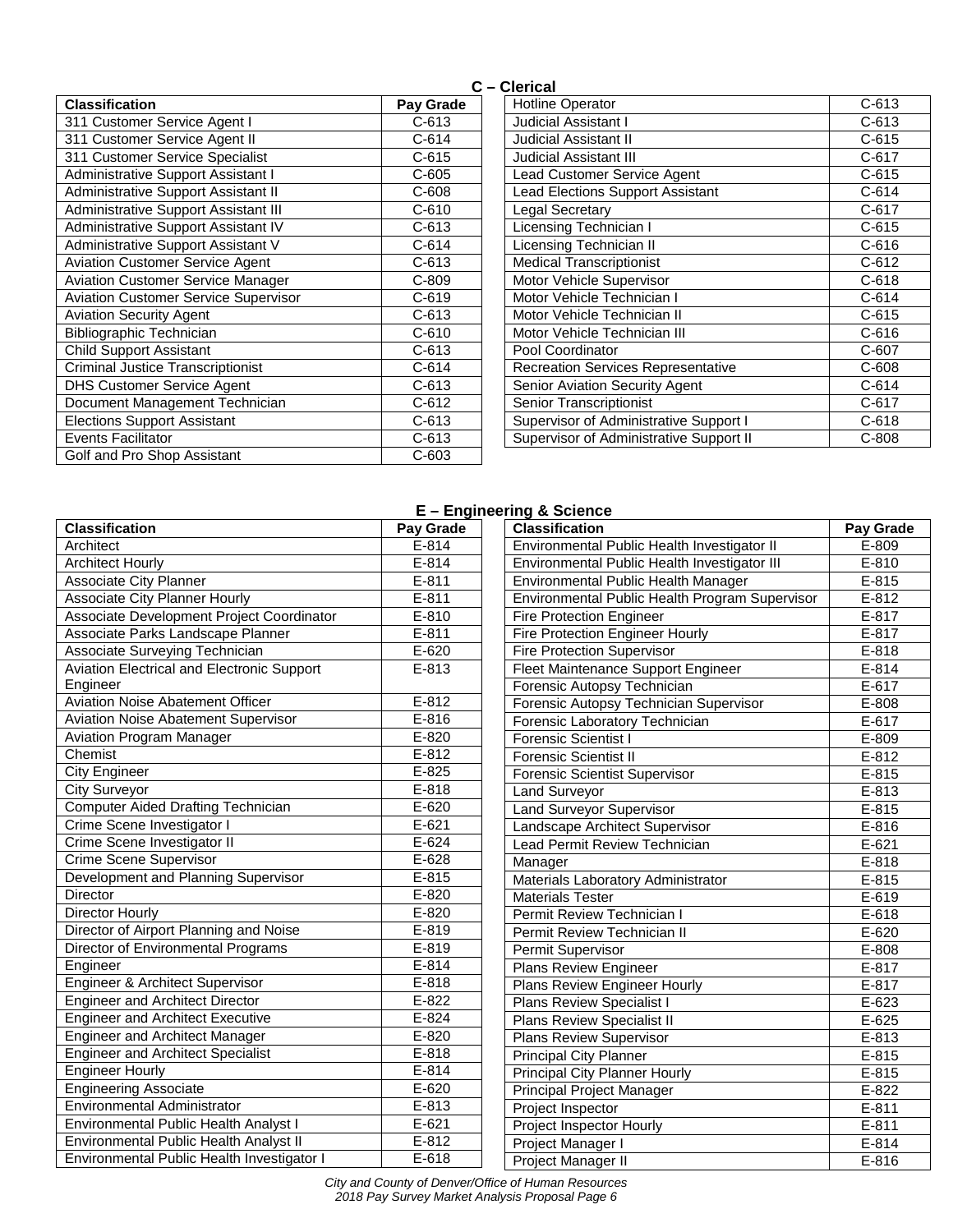| <b>Classification</b>                  | Pay Grade |
|----------------------------------------|-----------|
| Project Manager II Hourly              | $E - 816$ |
| <b>Public Health Administrator</b>     | $E - 811$ |
| <b>Senior Architect</b>                | $E-817$   |
| Senior City Planner                    | $E - 813$ |
| Senior City Planner Hourly             | $E - 813$ |
| Senior Development Project Coordinator | $E - 812$ |
| Senior Engineer                        | $E - 817$ |
| Senior Engineer\Architect Manager      | $E - 821$ |
| Senior Engineering Associate           | $E - 812$ |
| Senior Environmental Administrator     | $E - 814$ |
| Senior Landscape Architect             | $E - 814$ |
| Senior Project Inspector               | $E - 812$ |
| Senior Surveying Technician            | $E-622$   |

| <b>Classification</b>                        | Pay Grade |
|----------------------------------------------|-----------|
| <b>Staff Architect Associate</b>             | $E - 811$ |
| <b>Staff Engineer</b>                        | $E - 811$ |
| <b>Staff Land Surveyor</b>                   | $E - 811$ |
| Staff Parks Landscape Planner                | $E - 620$ |
| <b>Staff Project Inspector</b>               | $E - 621$ |
| Surveying Technician                         | $E-618$   |
| <b>Tenant Facility Project Supervisor</b>    | $E - 813$ |
| Urban Design Architect                       | $E - 814$ |
| <b>Wastewater Quality Control Manager</b>    | $E - 815$ |
| <b>Wastewater Quality Control Supervisor</b> | E-809     |
| <b>Wastewater Quality Technician</b>         | E-616     |

# **I – Information Technology**

|                                                                  | .         |
|------------------------------------------------------------------|-----------|
| <b>Classification</b>                                            | Pay Grade |
| 911 Systems Administrator I                                      | $I-626$   |
| 911 Systems Administrator II                                     | $I-815$   |
| Administrator I                                                  | $I-816$   |
| Administrator II                                                 | $I-818$   |
| Administrator III                                                | $I-820$   |
| <b>Administrator III Hourly</b>                                  | $1 - 820$ |
| <b>Application Architect I</b>                                   | $I-815$   |
| <b>Application Architect II</b>                                  | $1 - 816$ |
| <b>Associate Data Architect</b>                                  | $I-814$   |
| Associate Enterprise Resource Planning<br>Developer              | $I-813$   |
| Associate Enterprise Resource Planning<br><b>Systems Analyst</b> | $I-813$   |
| Associate Information Technology Developer                       | $I-812$   |
| Associate Information Technology Developer<br>Hourly             | $1 - 812$ |
| Associate Information Technology Systems<br>Administrator        | $1 - 812$ |
| Associate Information Technology Systems<br>Analyst              | $I-812$   |
| Associate Information Technology Technician                      | $I-617$   |
| <b>Computer Operator</b>                                         | $1 - 613$ |
| Data Team Administrator                                          | $I-810$   |
| Database Administrator I                                         | $I-623$   |
| Database Administrator II                                        | $I-813$   |
| Database Administrator III                                       | $I-815$   |
| <b>ERP Applications Administrator I</b>                          | $I-812$   |
| <b>ERP Applications Administrator II</b>                         | $I-814$   |
| Executive                                                        | $1 - 824$ |
| Geographic Information Systems Analyst                           | $I-620$   |
| Geographic Information Systems Data<br>Administrator             | $1 - 814$ |
| Geographic Information Systems<br>Photogrammetry Administrator   | $1 - 814$ |
| Geographic Information Systems Technician                        | $I-615$   |
| <b>Information Security Manager</b>                              | $1 - 818$ |
| <b>Information Security Specialist</b>                           | $I-816$   |
| Information Technology Communications                            | $1-624$   |
| Technician<br>Information Technology Director                    | $1 - 821$ |
| Information Technology Executive                                 | $1 - 823$ |
| Information Technology Manager                                   | $I-817$   |
|                                                                  | $I-817$   |
| Information Technology Systems Architect                         |           |

| Classification                                               | Pay Grade          |
|--------------------------------------------------------------|--------------------|
| <b>Information Technology Technical Writer</b>               | $I-811$            |
| Information Technology Technician Supervisor                 | $1-812$            |
| IT Program Manager                                           | $I-817$            |
| IT Project Manager I                                         | $I-811$            |
| IT Project Manager II                                        | $I-813$            |
| IT Project Manager III                                       | $I-815$            |
| IT Project Manager III Hourly                                | $I-815$            |
| Lead Information Technology Technician                       | $I-620$            |
| Network Administrator I                                      | $I-622$            |
| Network Administrator II                                     | $1-812$            |
| Network Engineer                                             | $I-814$            |
| Senior Data Architect                                        | $I-816$            |
| Senior Director of Information Technology                    | $I-822$            |
| Senior Enterprise Resource Planning Developer                | $I-815$            |
| Senior Enterprise Resource Planning Systems                  | $I-815$            |
| Analyst<br>Senior Geographic Information Systems Analyst     |                    |
| Senior Information Technology Communications                 | $I-810$<br>$1-626$ |
| Technician                                                   |                    |
| Senior Information Technology Developer                      | $I-814$            |
| Senior Information Technology Manager                        | $I-819$            |
| Senior Information Technology Systems                        | $1 - 814$          |
| Administrator                                                |                    |
| Senior Information Technology Systems                        | $1 - 814$          |
| <b>Administrator Hourly</b>                                  |                    |
| Senior Information Technology Systems Analyst                | $I-814$            |
| Senior Information Technology Systems Analyst<br>Hourly      | $I-814$            |
| Senior Information Technology Technician                     | $I-619$            |
| <b>Staff Data Architect</b>                                  | $I-625$            |
| Staff Enterprise Resource Planning Developer                 | $I-623$            |
| <b>Staff Enterprise Resource Planning Systems</b>            | $I-623$            |
| Analyst                                                      |                    |
| Staff Information Technology Developer                       | $I-622$            |
| <b>Staff Information Technology Systems</b><br>Administrator | $I-622$            |
| Staff Information Technology Systems Analyst                 | $I-622$            |
| Staff Information Technology Technician                      | $I-614$            |
| <b>Television Engineer</b>                                   | $I-809$            |
| <b>Television Engineer Hourly</b>                            | $I-809$            |
| Webmaster                                                    | $I-811$            |
|                                                              |                    |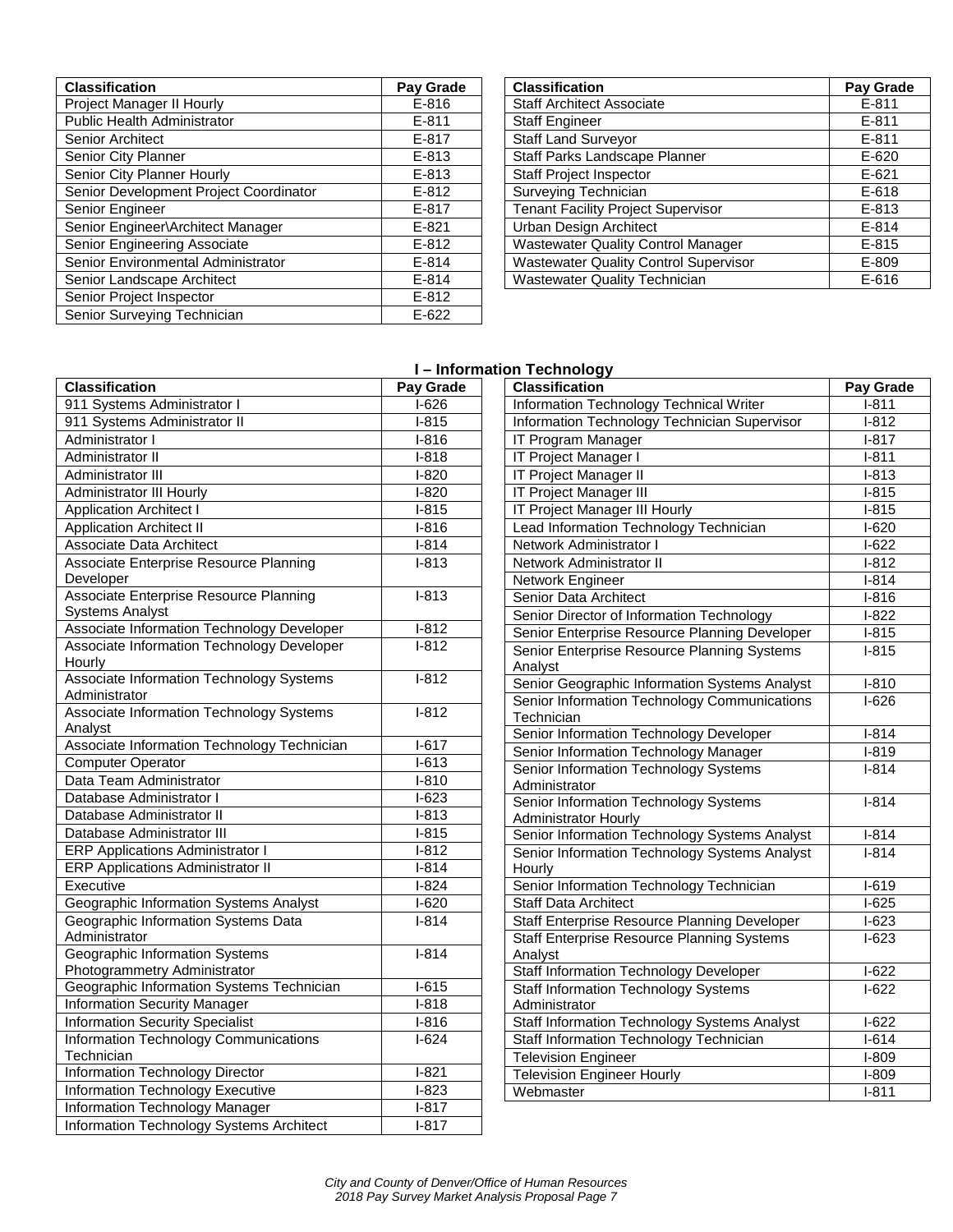| J - Maintenance & Operations |
|------------------------------|
|------------------------------|

| <b>Classification</b>                                           | Pay Grade |
|-----------------------------------------------------------------|-----------|
| <b>Animal Care Attendant</b>                                    | J-607     |
| Arborist Technician I                                           | $J - 614$ |
| Arborist Technician II                                          | $J-616$   |
| <b>Asphalt Plant Operator</b>                                   | $J - 616$ |
| <b>Assistant Golf Course Operator</b>                           | $J - 616$ |
| Assistant Golf Course Superintendent                            | $J - 618$ |
| Associate Closed Circuit Television Technician                  | $J - 614$ |
| Associate Heavy Equipment Mechanic                              | $J-616$   |
| Automotive Body Repair Supervisor                               | $J - 810$ |
| Automotive Service Center Supervisor                            | $J-810$   |
| Automotive Service Technician                                   | $J-612$   |
| <b>Aviation Electrical Superintendent</b>                       | $J-813$   |
| <b>Aviation Painting Supervisor</b>                             | J-809     |
| <b>Aviation Snow Removal Operator</b>                           | $J-615$   |
| <b>Body Repair Worker</b>                                       | $J-618$   |
| <b>Building and Grounds Supervisor</b>                          | $J-615$   |
| <b>Building Engineer</b>                                        | $J-620$   |
| Carpenter                                                       | $J - 617$ |
| <b>Cement Finisher</b>                                          | $J - 617$ |
| Central Supply Lead Technician                                  | J-607     |
| <b>Central Supply Supervisor</b>                                | $J-615$   |
| Central Supply Technician                                       | $J - 610$ |
| <b>Chief Combination Inspector</b>                              | $J-812$   |
| <b>Chief Trades Inspector</b>                                   | $J-810$   |
| Combination Inspector I                                         | $J-622$   |
| Combination Inspector II                                        | $J-624$   |
| Construction and Maintenance Supervisor                         | $J-810$   |
| Construction Inspector                                          | $J - 621$ |
| Cook                                                            | $J - 605$ |
| <b>Correctional Institution Food Manager</b>                    | $J-810$   |
| <b>Crew Supervisor</b>                                          | $J-620$   |
| <b>Custodial Services Supervisor</b>                            | $J-614$   |
| <b>Custodial Supervisor</b>                                     | $J - 611$ |
| Custodian                                                       | J-606     |
| <b>DIA Stationary Engineer</b>                                  | $J - 621$ |
| <b>Election Judges</b>                                          | $J-000$   |
| <b>Election Judges Stipend</b>                                  | $J-000$   |
| Electrical Inspector                                            | J-621     |
| <b>Electrical Maintenance Worker</b>                            | $J - 616$ |
| <b>Electrical Supervisor</b>                                    | J-810     |
| Electrician                                                     | $J - 621$ |
| Electronic Systems Technician                                   | $J - 621$ |
| Electronics Technician Supervisor                               | $J - 810$ |
| <b>Equipment Operator</b>                                       | $J-613$   |
| <b>Equipment Operator Specialist</b>                            | $J - 614$ |
| <b>Facilities Superintendent</b>                                | J-813     |
| <b>Facility Maintenance Technician</b>                          | $J-616$   |
| <b>Field Superintendent</b>                                     | $J - 813$ |
| Fire Alarm Technician                                           | $J - 621$ |
| Fire Sprinkler Technician                                       | $J - 621$ |
| <b>Food Production Supervisor</b>                               | $J-617$   |
| Food Service Worker                                             | $J - 602$ |
| Glazier                                                         | J-617     |
| <b>Golf Course Operator</b>                                     | J-619     |
| <b>Golf Course Superintendent</b>                               | $J-812$   |
| Heating Ventilating and Air Conditioning (HVAC)                 | J-619     |
| Mechanic                                                        |           |
| Heating, Ventilating, and Air Conditioning (HVAC)<br>Supervisor | $J-810$   |
| Heavy Equipment Mechanic Line Supervisor                        | $J-810$   |

| <del>σο α Ορο</del> ιαιισπο<br><b>Classification</b> | Pay Grade |
|------------------------------------------------------|-----------|
| <b>Heavy Equipment Mechanic</b>                      | $J - 618$ |
|                                                      |           |
| <b>Heavy Equipment Operator</b>                      | $J - 616$ |
| Heavy Equipment Service Technician                   | $J - 613$ |
| <b>Horticultural Worker</b>                          | $J - 612$ |
| <b>Institution Food Steward</b>                      | J-617     |
| <b>Institution Food Steward Supervisor</b>           | $J - 620$ |
| Laundry Supervisor                                   | J-608     |
| <b>Laundry Worker</b>                                | $J - 603$ |
| <b>Lead Building Engineer</b>                        | $J - 621$ |
| Lead Custodian                                       | J-607     |
| Lead Heavy Equipment Mechanic                        | J-619     |
| Locksmith                                            | $J - 616$ |
| Maintenance Assistant                                | J-608     |
| Maintenance Technician                               | $J-613$   |
| <b>Master Trades Worker</b>                          | $J-622$   |
| Mechanic Line Supervisor                             | $J-810$   |
| Mechanical Inspector                                 | $J - 621$ |
| Millwright                                           | $J - 621$ |
| <b>Multiple Trades Supervisor</b>                    | $J-810$   |
| Operations Supervisor                                | $J - 810$ |
| Painter                                              | $J-616$   |
| Park Horticulturist                                  | J-613     |
| Parking Meter Collector                              | $J - 610$ |
| Parks Intern I                                       | $J-405$   |
| Parks Intern II                                      | $J-407$   |
| Parks Intern III                                     | $J-409$   |
| Plumber                                              | $J - 620$ |
| Plumbing Inspector                                   | $J - 621$ |
| <b>Plumbing Supervisor</b>                           | $J-810$   |
| Police Fleet Technician                              | J-617     |
| Pool Maintenance Technician                          | J-616     |
| Power Shovel Operator                                | $J - 617$ |
| Semi-Tractor Trailer Operator                        | $J-616$   |
|                                                      |           |
| Senior Biomedical Equipment Technician               | $J-622$   |
| Senior Closed Circuit Television Technician          | $J - 618$ |
| Senior Police Fleet Technician                       | $J-618$   |
| Senior Transportation Worker                         | $J - 608$ |
| Senior Utility Worker                                | J-612     |
| Stable Master                                        | $J - 613$ |
| <b>Staff Closed Circuit Television Technician</b>    | J-612     |
| Stockkeeper I                                        | J-609     |
| Stockkeeper II                                       | $J - 614$ |
| Stockkeeper III                                      | $J-616$   |
| Stockroom Manager                                    | $J-810$   |
| Stockroom Supervisor                                 | $J - 620$ |
| <b>Trades Apprentice</b>                             | $J - 613$ |
| <b>Trades Inspector</b>                              | $J - 621$ |
| <b>Traffic Operations Technician I</b>               | J-613     |
| <b>Traffic Operations Technician II</b>              | $J - 615$ |
| Traffic Signal Technician 1                          | J-616     |
| Traffic Signal Technician 2                          | $J - 618$ |
| Traffic Signal Technician 3                          | $J-620$   |
| <b>Traffic Signal Technician Supervisor</b>          | $J-810$   |
| <b>Transportation Worker</b>                         | J-607     |
| <b>Turf Equipment Mechanic</b>                       | J-616     |
| Turf Equipment Mechanic Supervisor                   | $J-810$   |
| <b>Utility Worker</b>                                | $J - 610$ |
| <b>Washing Machine Operator</b>                      | $J-605$   |
| Welder                                               | $J-618$   |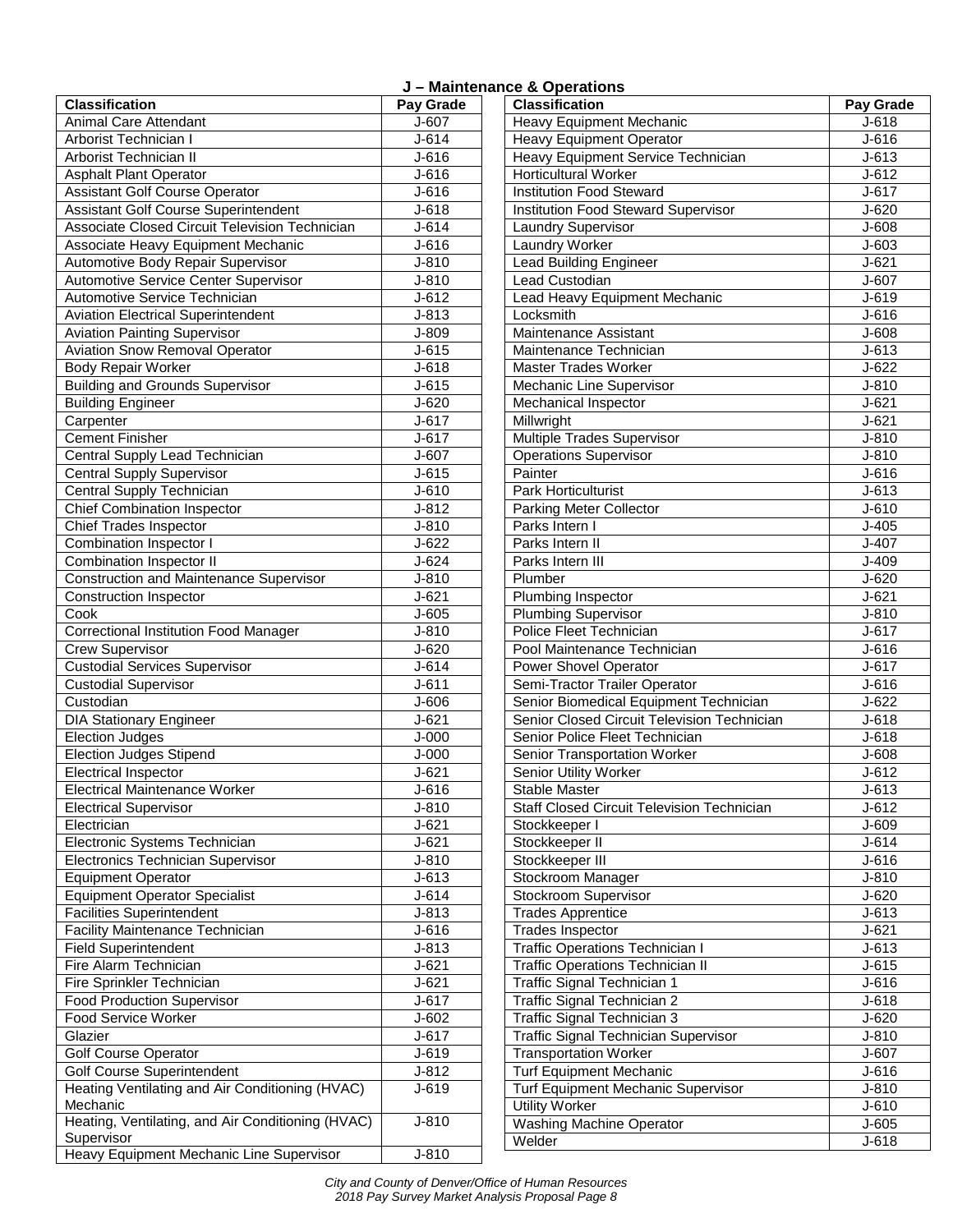| <b>Classification</b>                        | Pay Grade |
|----------------------------------------------|-----------|
| Appellate Legal Research Assistant           | $L-625$   |
| Assessment Hearings Officer                  | $L - 821$ |
| Assessment Hearings Officer Hourly           | $L - 821$ |
| <b>Assistant City Attorney - Associate</b>   | $L - 815$ |
| Assistant City Attorney - Division Director  | $L - 823$ |
| <b>Assistant City Attorney - Entry</b>       | $L - 813$ |
| Assistant City Attorney - Section Supervisor | L-822     |
| <b>Assistant City Attorney - Senior</b>      | $L - 820$ |
| <b>Assistant City Attorney - Specialist</b>  | $L - 821$ |
| <b>Assistant District Attorney</b>           | $L - 824$ |
| <b>Associate Deputy District Attorney</b>    | $L-815$   |
| Attorney Intern                              | $L-406$   |
| Career Service Hearing Officer               | $L - 821$ |
| <b>Chief Deputy District Attorney</b>        | $L - 822$ |
| Chief Municipal Public Defender              | $L-816$   |
| Civil and Criminal Investigator              | $L - 620$ |
| <b>County Court Magistrate</b>               | $L-816$   |
| <b>County Court Parking Magistrate</b>       | $L-619$   |

| L - Legal                              |           |
|----------------------------------------|-----------|
| <b>Classification</b>                  | Pay Grade |
| Deputy City Attorney                   | $L - 824$ |
| Deputy District Attorney               | $L - 813$ |
| Deputy Public Defender I               | $L - 810$ |
| Deputy Public Defender I Hourly        | $L - 810$ |
| Deputy Public Defender II              | $L - 812$ |
| <b>Hearings Officer</b>                | $L - 821$ |
| <b>Hearings Officer Hourly</b>         | $L - 821$ |
| <b>Investigations Technician</b>       | $L - 620$ |
| Investigative Legal Research Assistant | $L - 624$ |
| <b>Judicial Assistant IV</b>           | $L-619$   |
| Law Clerk                              | $L - 813$ |
| Paralegal I                            | $L-618$   |
| Paralegal II                           | $L-620$   |
| Paralegal III                          | $L-623$   |
| Senior Chief Deputy District Attorney  | $L - 823$ |
| Senior Criminal and Civil Investigator | $L - 624$ |
| <b>Senior Deputy District Attorney</b> | $L - 820$ |

## **N – Enforcement, Compliance, & Protective Services**

| <b>Classification</b>                          | Pay Grade | <b>Classification</b>                       | Pay Grade |
|------------------------------------------------|-----------|---------------------------------------------|-----------|
| Animal Control Investigation Supervisor        | $N-620$   | Lead Police Video Operator                  | $N-614$   |
| Animal Control Investigator I                  | N-613     | Lead Property & Evidence Technician         | N-617     |
| Animal Control Investigator II                 | N-615     | National Crime Information Center Agent     | N-615     |
| Associate City Inspector                       | N-617     | Paramedic Dispatch Supervisor               | N-623     |
| <b>Associate Probation Officer</b>             | N-620     | Paramedic Dispatcher                        | N-620     |
| <b>Business License Inspector</b>              | N-617     | Park Ranger                                 | N-615     |
| Chief Inspector                                | N-809     | Park Ranger Supervisor                      | N-810     |
| <b>Chief Inspector Hourly</b>                  | N-809     | Parking and Speeding Enforcement Supervisor | N-808     |
| City Inspector                                 | N-615     | Photo Enforcement Agent                     | N-615     |
| <b>Collections Investigator</b>                | N-616     | Police Dispatcher                           | N-620     |
| Coroner's Investigator                         | $N-623$   | Police Lead Dispatcher                      | N-621     |
| <b>County Court Marshal</b>                    | N-619     | Police Video Operator                       | N-613     |
| <b>County Court Marshal Supervisor</b>         | N-809     | Probation Officer Supervisor                | $N-812$   |
| Diversion and Criminal Justice Officer         | $N-620$   | Property & Evidence Technician              | $N-616$   |
| Diversion Officer Supervisor                   | N-810     | Right-of-Way Enforcement Agent I            | N-615     |
| <b>Economic Crime Specialist</b>               | N-612     | Right-of-Way Enforcement Agent II           | N-617     |
| <b>Electronic Monitoring Probation Officer</b> | N-621     | <b>Security Officer</b>                     | N-609     |
| Electronic Monitoring Probation Officer-Lead   | N-622     | <b>Security Specialist</b>                  | N-613     |
| <b>Emergency Communication Supervisor</b>      | N-809     | <b>Security Supervisor</b>                  | N-614     |
| <b>Emergency Communications Operator</b>       | N-616     | Senior City Inspector                       | N-619     |
| <b>Fingerprint Identification Clerk</b>        | N-612     | Senior Forestry Inspector                   | N-621     |
| Fingerprint Technician                         | N-615     | Senior Park Ranger                          | N-618     |
| Forestry Inspector                             | N-619     | Senior Probation Officer                    | N-623     |
| <b>Forestry Supervisor</b>                     | N-810     | <b>Staff Probation Officer</b>              | N-617     |
| <b>Investigator Supervisor</b>                 | N-812     | Underground Utility Investigator            | N-614     |
| Landside Service Agent I                       | N-612     | Underground Utility Investigator Supervisor | N-618     |
| Landside Service Agent II                      | $N-616$   | Vector Control Inspector                    | $N-617$   |
| Landside Service Supervisor                    | N-808     | Vehicle Boot Investigator                   | N-618     |
| Lead Emergency Communications Operator         | N-617     | Vehicle Impound Clerk                       | N-612     |
| Lead Fingerprint Technician                    | N-616     | Wastewater Systems Data Investigator        | N-617     |
| Lead National Crime Information Center Agent   | N-616     | Water Quality Investigator                  | N-619     |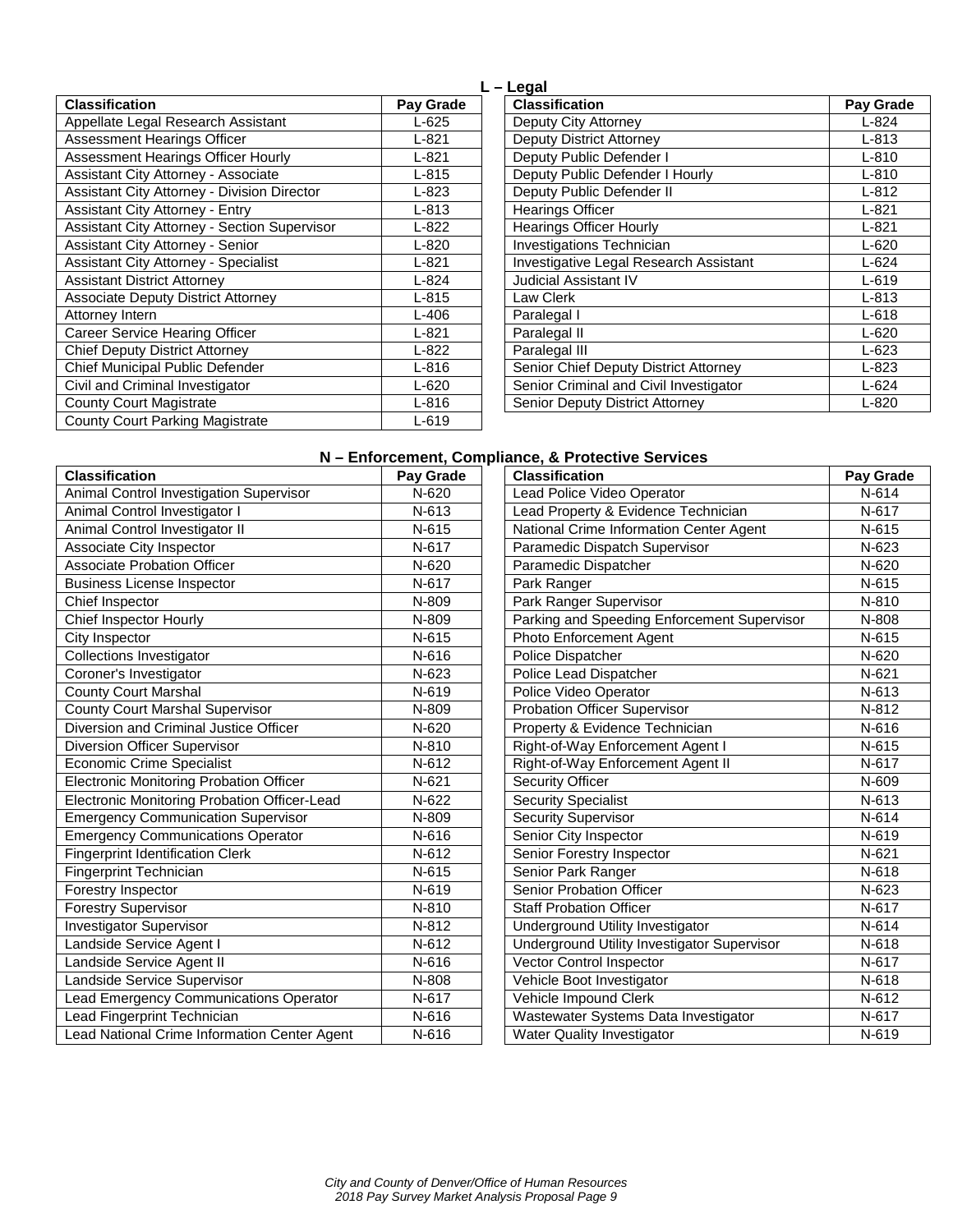| <b>Classification</b>                     | Pay Grade |
|-------------------------------------------|-----------|
| <b>Addictions Counselor Level III</b>     | $O-612$   |
| Addictions Counselor, Level II            | $0 - 610$ |
| <b>Advanced Physician</b>                 | O-823     |
| <b>Advanced Registered Nurse</b>          | $O-809$   |
| <b>Advanced Technical Physician</b>       | $O-825$   |
| Animal Care Supervisor                    | $O-611$   |
| <b>Assistant Chief Paramedic</b>          | O-813     |
| Associate Director of Physician Services  | $O-826$   |
| Associate Director of Technical Physician | $O-828$   |
| Services                                  |           |
| <b>Chief Medical Examiner and Coroner</b> | $O-827$   |
| <b>Chief Paramedic</b>                    | $0 - 815$ |
| <b>Clinical Care Technician</b>           | $O-605$   |
| <b>Clinical Nurse Educator</b>            | $O-811$   |
| <b>Clinical Nurse Specialist</b>          | $O-812$   |
| <b>Clinical Social Work Team Leader</b>   | O-807     |
| <b>Dental Assistant</b>                   | $O-605$   |
| Dentist                                   | $O-817$   |
| Diagnostic Imaging Supervisor             | $O-810$   |
| Diagnostic Imaging Technologist           | $0 - 619$ |
| <b>Emergency Service Technician</b>       | $O-609$   |
| <b>Forensic Pathologist</b>               | O-823     |
| Forensic Pathology Fellow                 | $O-410$   |
| <b>Health Care Technician</b>             | $O - 606$ |
| <b>Lead Addiction Counselor</b>           | $O-615$   |
| <b>Lead Pharmacist</b>                    | $O-817$   |
| <b>Licensed Practical Nurse</b>           | $O-611$   |
| Mammography Technologist                  | $O-621$   |
| Medical Imaging Manager                   | O-813     |
| <b>Medical Office Assistant</b>           | $O-607$   |
| <b>Medical Technologist</b>               | $O-808$   |
| Medical Technologist Section Supervisor   | $O-810$   |
| Medical Technologist Unit Supervisor      | O-809     |
| <b>Nuclear Medicine Technologist</b>      | $O-622$   |

| <b>Classification</b>                         | Pay Grade |
|-----------------------------------------------|-----------|
| <b>Nurse Practitioner</b>                     | $O-813$   |
| Nursing Administrator                         | $O-811$   |
| <b>Nursing Operations Manager</b>             | $0 - 815$ |
| Nursing Program Manager                       | $O-812$   |
| Paramedic                                     | $O-618$   |
| Paramedic Field Supervisor                    | $O-809$   |
| Paramedic Fleet Supervisor                    | $O-810$   |
| Paramedic Operations Supervisor               | $O-810$   |
| Pharmacist                                    | $0 - 816$ |
| <b>Physical Therapist</b>                     | $O-809$   |
| Physician                                     | $O-821$   |
| Psychologist                                  | $0 - 811$ |
| Psychologist Supervisor                       | $0 - 813$ |
| Recreational Therapist                        | O-809     |
| Registered Nurse                              | $O-808$   |
| Senior Clinical Care Associate                | $O-610$   |
| Senior Laboratory Technician                  | $O-613$   |
| Senior Occupational Therapist                 | O-809     |
| Senior Physical Therapist                     | $O-812$   |
| Senior Physician                              | $O-825$   |
| <b>Senior Registered Nurse</b>                | $0 - 810$ |
| Senior Respiratory Therapist                  | $O-616$   |
| Senior Speech Therapist                       | O-809     |
| Senior Technical Physician                    | O-827     |
| Shelter Veterinarian                          | $O-812$   |
| Speech Therapist                              | $O-808$   |
| <b>Technical Physician</b>                    | $O-823$   |
| Unit Charge Nurse                             | $O-810$   |
| <b>Veterinary Assistant</b>                   | $O-606$   |
| Veterinary Technician                         | $O-608$   |
| <b>Workers' Compensation Registered Nurse</b> | $O-810$   |
| Zoo Veterinary Technician                     | O-613     |

#### **V – Fiscal**

| <b>Classification</b>                      | Pay Grade | <b>Classification</b>                      | Pay Grade |
|--------------------------------------------|-----------|--------------------------------------------|-----------|
| <b>Accounting Specialist</b>               | $V - 813$ | <b>Financial Analyst Specialist</b>        | $V-814$   |
| <b>Accounting Supervisor</b>               | $V - 813$ | <b>Financial Analyst Specialist Hourly</b> | $V-814$   |
| <b>Accounting Technician I</b>             | $V-612$   | <b>Financial Analyst Supervisor</b>        | $V-814$   |
| <b>Accounting Technician II</b>            | $V - 614$ | <b>Financial Director</b>                  | $V-818$   |
| Appraisal Data Collector                   | $V-611$   | <b>Financial Director Hourly</b>           | $V-818$   |
| Assessment Information Technician          | $V - 613$ | <b>Financial Executive</b>                 | $V-820$   |
| Associate Accountant                       | $V-809$   | <b>Financial Manager</b>                   | $V-816$   |
| <b>Associate Accountant Hourly</b>         | $V-809$   | <b>Fiscal Administrator I</b>              | $V-813$   |
| Associate Budget Analyst                   | $V-810$   | Fiscal Administrator I Hourly              | $V - 813$ |
| <b>Associate Financial Analyst</b>         | $V-810$   | <b>Fiscal Administrator II</b>             | $V - 815$ |
| <b>Associate Financial Analyst Hourly</b>  | $V-810$   | <b>Fiscal Administrator III</b>            | $V-817$   |
| Associate Internal Auditor                 | $V-809$   | <b>Fiscal Operational Supervisor I</b>     | $V-808$   |
| Associate Real Property Appraiser          | $V-807$   | <b>Fiscal Operational Supervisor II</b>    | $V-810$   |
| <b>Budget Analyst Specialist</b>           | $V-814$   | <b>Internal Audit Supervisor</b>           | $V-814$   |
| <b>Budget Analyst Specialist Hourly</b>    | $V - 814$ | Lead Internal Auditor                      | $V-812$   |
| <b>Budget Analyst Supervisor</b>           | $V-814$   | Lead Payroll Associate                     | $V-810$   |
| Certified Public Accountant I              | $V-617$   | Lead Tax Auditor                           | $V-812$   |
| <b>Certified Public Accountant II</b>      | $V-809$   | Loan and Grant Processor                   | $V-615$   |
| <b>Certified Public Accountant III</b>     | $V-812$   | Payroll Associate                          | $V - 617$ |
| Certified Public Accountant IV             | $V-814$   | Payroll Supervisor                         | $V - 813$ |
| <b>City Controller</b>                     | $V-820$   | Personal Property Analyst I                | $V-612$   |
| Economic Development Specialist - Business | $V-809$   | Personal Property Analyst II               | $V - 614$ |
| Development                                |           | Personal Property Analyst III              | $V - 616$ |

| <b>Healthcare</b> |  |
|-------------------|--|
|                   |  |

| Lead Addiction Counselor                  | $O-615$   |
|-------------------------------------------|-----------|
| Lead Pharmacist                           | $O-817$   |
| <b>Licensed Practical Nurse</b>           | $O-611$   |
| Mammography Technologist                  | $O-621$   |
| Medical Imaging Manager                   | O-813     |
| <b>Medical Office Assistant</b>           | O-607     |
| <b>Medical Technologist</b>               | $O-808$   |
| Medical Technologist Section Supervisor   | $O-810$   |
| Medical Technologist Unit Supervisor      | $O-809$   |
| Nuclear Medicine Technologist             | $O-622$   |
|                                           | ۷۰        |
| <b>Classification</b>                     | Pay Grade |
| <b>Accounting Specialist</b>              | $V-813$   |
| <b>Accounting Supervisor</b>              | $V-813$   |
| <b>Accounting Technician I</b>            | $V-612$   |
| <b>Accounting Technician II</b>           | $V - 614$ |
| Appraisal Data Collector                  | $V - 611$ |
| <b>Assessment Information Technician</b>  | $V - 613$ |
| <b>Associate Accountant</b>               | $V-809$   |
| <b>Associate Accountant Hourly</b>        | $V-809$   |
| Associate Budget Analyst                  | $V-810$   |
| <b>Associate Financial Analyst</b>        | $V-810$   |
| <b>Associate Financial Analyst Hourly</b> | $V - 810$ |
| Associate Internal Auditor                | $V-809$   |
| Associate Real Property Appraiser         | $V-807$   |
| <b>Budget Analyst Specialist</b>          | $V - 814$ |
| <b>Budget Analyst Specialist Hourly</b>   | $V-814$   |
| <b>Budget Analyst Supervisor</b>          | $V - 814$ |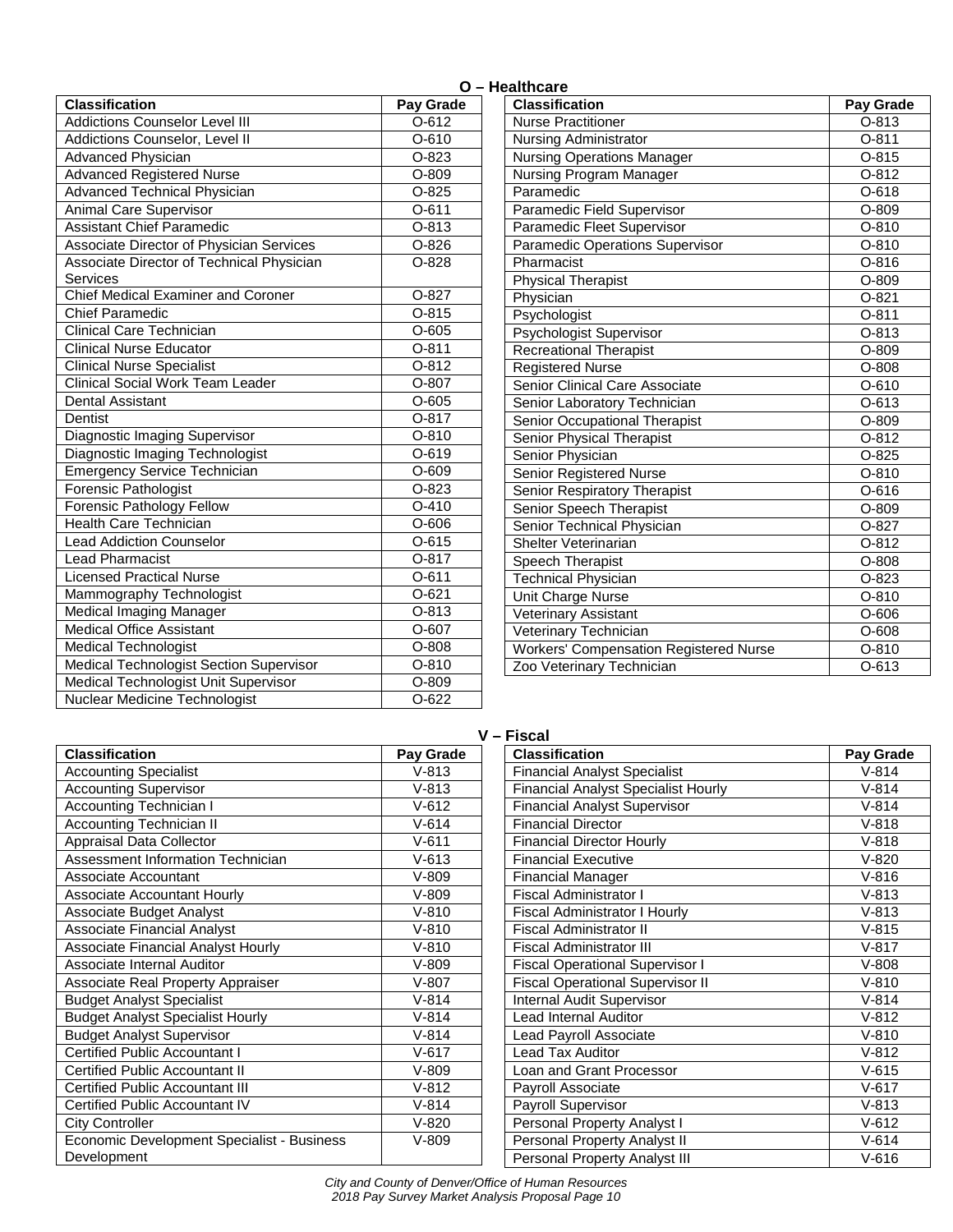| <b>Classification</b>              | Pay Grade |
|------------------------------------|-----------|
| Project Manager I                  | $V-812$   |
| Project Manager II                 | $V-814$   |
| Real Property Appraiser Specialist | $V-811$   |
| Real Property Appraiser Supervisor | $V - 813$ |
| Real Property Appraiser Technician | $V - 613$ |
| <b>Risk Analyst</b>                | $V-808$   |
| <b>Senior Accountant</b>           | $V-811$   |
| Senior Accountant Hourly           | $V-811$   |
| Senior Budget Analyst              | $V-812$   |
| Senior Budget Analyst Hourly       | $V-812$   |
| Senior Financial Analyst           | $V-812$   |
| Senior Financial Analyst Hourly    | $V-812$   |
| Senior Internal Auditor            | $V-811$   |
| Senior Payroll Associate           | $V-809$   |
| Senior Real Property Appraiser     | $V-809$   |
| <b>Senior Tax Auditor</b>          | $V - 811$ |

| <b>Classification</b>                | Pay Grade |
|--------------------------------------|-----------|
| <b>Staff Accountant</b>              | $V - 619$ |
| <b>Staff Budget Analyst</b>          | $V - 620$ |
| <b>Staff Financial Analyst</b>       | $V - 620$ |
| <b>Staff Internal Auditor</b>        | $V - 620$ |
| <b>Staff Real Property Appraiser</b> | $V - 616$ |
| <b>Staff Tax Auditor</b>             | $V - 620$ |
| <b>Tax Analyst</b>                   | $V - 616$ |
| <b>Tax Audit Supervisor</b>          | $V - 814$ |
| Tax Revenue Agent I                  | $V - 615$ |
| <b>Tax Revenue Agent II</b>          | $V - 617$ |
| <b>Tax Revenue Agent Supervisor</b>  | $V-808$   |
| Tax Technician I                     | $V - 612$ |
| Tax Technician II                    | $V - 613$ |
| <b>Treasury Agent</b>                | $V - 619$ |
| Wastewater Data Technician           | $V - 612$ |

## **Community Rate**

| de | <b>Classification</b>                 | Pay Grade |
|----|---------------------------------------|-----------|
|    | Lifequard                             | $Z-113$   |
|    | Park Seasonal Laborer                 | $Z - 113$ |
|    | <b>Recreation Assistant</b>           | $Z - 113$ |
|    | Sports Official - Certified           | $Z-123$   |
|    | Sports Official - Non-Certified       | $Z-118$   |
|    | Television & Video Production Support | $7-122$   |
|    | Technician                            |           |
|    | Usher                                 | $Z - 113$ |

|                                    | uσι       |
|------------------------------------|-----------|
| <b>Classification</b>              | Pay Grade |
| <b>Activities Leader-Certified</b> | $Z - 123$ |
| Activities Leader-Non-Certified    | $Z-118$   |
| Fitness Instructor - Certified     | $Z - 123$ |
| Fitness Instructor - Non-Certified | $Z-118$   |
| <b>Golf Cart Attendant</b>         | $Z-113$   |
| <b>Golf Sales Associate</b>        | $Z - 114$ |
| Golf Starter and Ranger            | $Z - 113$ |
| Library Aide                       | $Z - 113$ |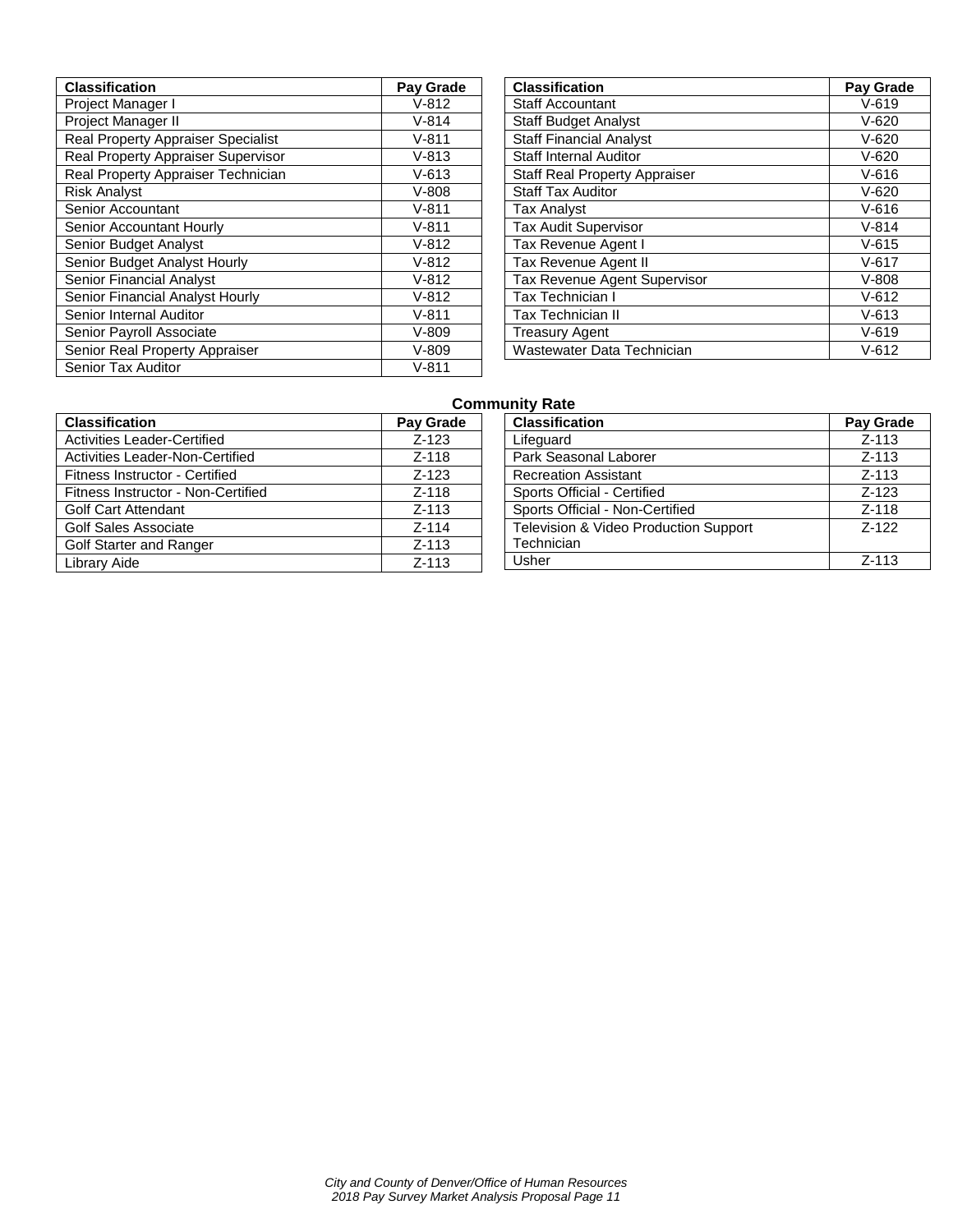|       | Range          | <b>1st Sector</b> | Range    | 3rd Sector     | Range          |
|-------|----------------|-------------------|----------|----------------|----------------|
|       | <b>Minimum</b> | <b>Maximum</b>    | Midpoint | <b>Maximum</b> | <b>Maximum</b> |
| A-403 | \$10.20        | \$10.20           | \$10.20  | \$10.20        | \$10.20        |
| A-404 | \$13.90        | \$13.90           | \$13.90  | \$13.90        | \$13.90        |
| A-405 | \$15.19        | \$15.19           | \$15.19  | \$15.19        | \$15.19        |
| A-406 | \$15.88        | \$15.88           | \$15.88  | \$15.88        | \$15.88        |
| A-408 | \$17.87        | \$17.87           | \$17.87  | \$17.87        | \$17.87        |
| B-403 | \$11.54        | \$11.54           | \$11.54  | \$11.54        | \$11.54        |
| A-600 | \$10.80        | \$12.04           | \$13.29  | \$14.53        | \$15.77        |
| A-601 | \$11.29        | \$12.59           | \$13.89  | \$15.18        | \$16.48        |
| A-602 | \$11.80        | \$13.16           | \$14.52  | \$15.87        | \$17.23        |
| A-603 | \$12.34        | \$13.76           | \$15.18  | \$16.60        | \$18.02        |
| A-604 | \$12.90        | \$14.38           | \$15.87  | \$17.35        | \$18.83        |
| A-605 | \$13.49        | \$15.04           | \$16.60  | \$18.15        | \$19.70        |
| A-606 | \$14.10        | \$15.72           | \$17.35  | \$18.97        | \$20.59        |
| A-607 | \$14.74        | \$16.44           | \$18.13  | \$19.83        | \$21.52        |
| A-608 | \$15.41        | \$17.18           | \$18.96  | \$20.73        | \$22.50        |
| A-609 | \$16.11        | \$17.96           | \$19.82  | \$21.67        | \$23.52        |
| A-610 | \$16.84        | \$18.78           | \$20.72  | \$22.65        | \$24.59        |
| A-611 | \$17.61        | \$19.64           | \$21.66  | \$23.69        | \$25.71        |
| A-612 | \$18.41        | \$20.53           | \$22.65  | \$24.76        | \$26.88        |
| A-613 | \$19.25        | \$21.47           | \$23.68  | \$25.90        | \$28.11        |
| A-614 | \$20.13        | \$22.45           | \$24.76  | \$27.08        | \$29.39        |
| A-615 | \$21.05        | \$23.47           | \$25.89  | \$28.31        | \$30.73        |
| A-616 | \$22.01        | \$24.54           | \$27.07  | \$29.60        | \$32.13        |
| A-617 | \$23.01        | \$25.66           | \$28.30  | \$30.95        | \$33.59        |
| A-618 | \$24.06        | \$26.83           | \$29.60  | \$32.36        | \$35.13        |
| A-619 | \$25.15        | \$28.04           | \$30.94  | \$33.83        | \$36.72        |
| A-620 | \$26.29        | \$29.31           | \$32.34  | \$35.36        | \$38.38        |
| A-621 | \$27.49        | \$30.65           | \$33.82  | \$36.98        | \$40.14        |
| A-622 | \$28.74        | \$32.05           | \$35.35  | \$38.66        | \$41.96        |
| A-623 | \$30.05        | \$33.51           | \$36.96  | \$40.42        | \$43.87        |
| A-624 | \$31.42        | \$35.03           | \$38.65  | \$42.26        | \$45.87        |
| A-625 | \$32.85        | \$36.63           | \$40.41  | \$44.18        | \$47.96        |

|              | Range<br><b>Minimum</b> | <b>1st Sector</b><br><b>Maximum</b> | Range<br><b>Midpoint</b> | 3rd Sector<br><b>Maximum</b> | Range<br><b>Maximum</b> |       | Range<br><b>Minimum</b> | <b>1st Sector</b><br><b>Maximum</b> | Range<br><b>Midpoint</b> | 3rd Sector<br><b>Maximum</b> | Range<br><b>Maximum</b> |
|--------------|-------------------------|-------------------------------------|--------------------------|------------------------------|-------------------------|-------|-------------------------|-------------------------------------|--------------------------|------------------------------|-------------------------|
| A-403        | \$10.20                 | \$10.20                             | \$10.20                  | \$10.20                      | \$10.20                 | A-807 | \$51,133                | \$58,803                            | \$66,473                 | \$74,143                     | \$81,813                |
| A-404        | \$13.90                 | \$13.90                             | \$13.90                  | \$13.90                      | \$13.90                 | A-808 | \$54.661                | \$62,860                            | \$71.060                 | \$79,259                     | \$87,458                |
| A-405        | \$15.19                 | \$15.19                             | \$15.19                  | \$15.19                      | \$15.19                 | A-809 | \$58,433                | \$67,198                            | \$75,963                 | \$84,728                     | \$93,493                |
| A-406        | \$15.88                 | \$15.88                             | \$15.88                  | \$15.88                      | \$15.88                 | A-810 | \$62,465                | \$71,835                            | \$81,205                 | \$90,574                     | \$99,944                |
| A-408        | \$17.87                 | \$17.87                             | \$17.87                  | \$17.87                      | \$17.87                 | A-811 | \$66,775                | \$76,791                            | \$86,808                 | \$96,824                     | \$106,840               |
| <b>B-403</b> | \$11.54                 | \$11.54                             | \$11.54                  | \$11.54                      | \$11.54                 | A-812 | \$71,382                | \$82,089                            | \$92.797                 | \$103,504                    | \$114,211               |
| A-600        | \$10.80                 | \$12.04                             | \$13.29                  | \$14.53                      | \$15.77                 | A-813 | \$76,307                | \$87,753                            | \$99,199                 | \$110,645                    | \$122,091               |
| A-601        | \$11.29                 | \$12.59                             | \$13.89                  | \$15.18                      | \$16.48                 | A-814 | \$81,572                | \$93,808                            | \$106,044                | \$118,279                    | \$130,515               |
| A-602        | \$11.80                 | \$13.16                             | \$14.52                  | \$15.87                      | \$17.23                 | A-815 | \$87,200                | \$100,280                           | \$113,360                | \$126,440                    | \$139,520               |
| A-603        | \$12.34                 | \$13.76                             | \$15.18                  | \$16.60                      | \$18.02                 | A-816 | \$93,217                | \$107,200                           | \$121,182                | \$135,165                    | \$149,147               |
| A-604        | \$12.90                 | \$14.38                             | \$15.87                  | \$17.35                      | \$18.83                 | A-817 | \$99,649                | \$114,596                           | \$129,544                | \$144,491                    | \$159,438               |
| A-605        | \$13.49                 | \$15.04                             | \$16.60                  | \$18.15                      | \$19.70                 | A-818 | \$106,525               | \$122,504                           | \$138,483                | \$154,461                    | \$170,440               |
| A-606        | \$14.10                 | \$15.72                             | \$17.35                  | \$18.97                      | \$20.59                 | A-819 | \$113,875               | \$130,956                           | \$148,038                | \$165,119                    | \$182,200               |
| A-607        | \$14.74                 | \$16.44                             | \$18.13                  | \$19.83                      | \$21.52                 | A-820 | \$121,732               | \$139,992                           | \$158,252                | \$176,511                    | \$194,771               |
| A-608        | \$15.41                 | \$17.18                             | \$18.96                  | \$20.73                      | \$22.50                 | A-821 | \$130,132               | \$149,652                           | \$169,172                | \$188,691                    | \$208,211               |
| A-609        | \$16.11                 | \$17.96                             | \$19.82                  | \$21.67                      | \$23.52                 | A-822 | \$139,111               | \$159,978                           | \$180,845                | \$201,711                    | \$222,578               |
| A-610        | \$16.84                 | \$18.78                             | \$20.72                  | \$22.65                      | \$24.59                 | A-823 | \$148,710               | \$171,017                           | \$193,323                | \$215,630                    | \$237,936               |
| A-611        | \$17.61                 | \$19.64                             | \$21.66                  | \$23.69                      | \$25.71                 | A-824 | \$158,971               | \$182,817                           | \$206,663                | \$230,508                    | \$254,354               |
| A-612        | \$18.41                 | \$20.53                             | \$22.65                  | \$24.76                      | \$26.88                 | A-825 | \$169,940               | \$195,431                           | \$220,922                | \$246,413                    | \$271,904               |
| A-613        | \$19.25                 | \$21.47                             | \$23.68                  | \$25.90                      | \$28.11                 | A-826 | \$181,666               | \$208,916                           | \$236,166                | \$263,416                    | \$290,666               |
| A-614        | \$20.13                 | \$22.45                             | \$24.76                  | \$27.08                      | \$29.39                 | A-827 | \$194,201               | \$223,331                           | \$252,462                | \$281,592                    | \$310,722               |
| A-615        | \$21.05                 | \$23.47                             | \$25.89                  | \$28.31                      | \$30.73                 | A-828 | \$207,601               | \$238,741                           | \$269,882                | \$301,022                    | \$332,162               |
| A-616        | \$22.01                 | \$24.54                             | \$27.07                  | \$29.60                      | \$32.13                 | A-829 | \$221,925               | \$255,214                           | \$288,503                | \$321,791                    | \$355,080               |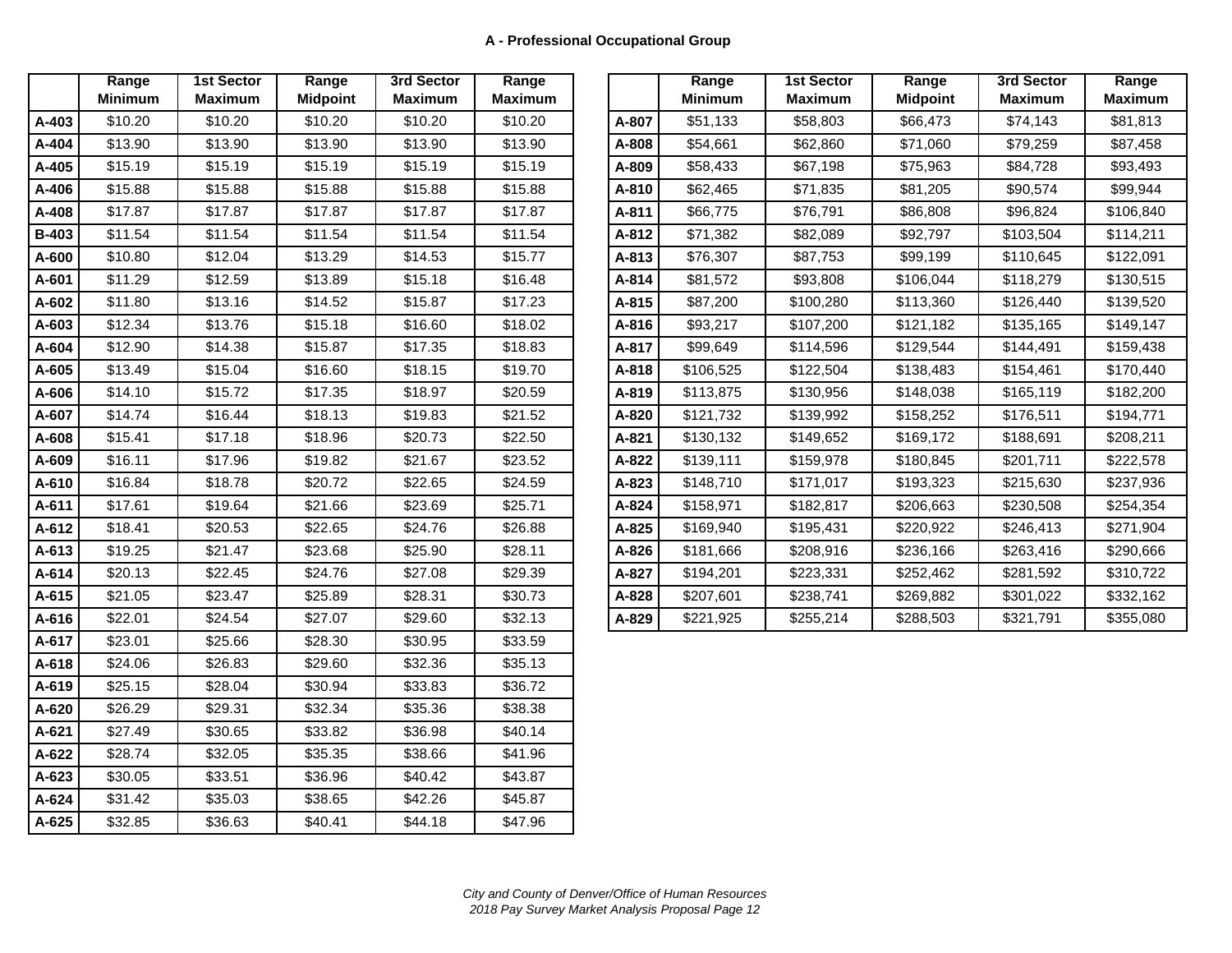|         | Range          | <b>1st Sector</b> | Range           | 3rd Sector     | Range          |
|---------|----------------|-------------------|-----------------|----------------|----------------|
|         | <b>Minimum</b> | <b>Maximum</b>    | <b>Midpoint</b> | <b>Maximum</b> | <b>Maximum</b> |
| $C-402$ | \$10.20        | \$10.20           | \$10.20         | \$10.20        | \$10.20        |
| $C-600$ | \$10.33        | \$11.52           | \$12.71         | \$13.89        | \$15.08        |
| $C-601$ | \$10.80        | \$12.04           | \$13.29         | \$14.53        | \$15.77        |
| $C-602$ | \$11.29        | \$12.59           | \$13.89         | \$15.18        | \$16.48        |
| $C-603$ | \$11.80        | \$13.16           | \$14.52         | \$15.87        | \$17.23        |
| $C-604$ | \$12.34        | \$13.76           | \$15.18         | \$16.60        | \$18.02        |
| $C-605$ | \$12.90        | \$14.38           | \$15.87         | \$17.35        | \$18.83        |
| $C-606$ | \$13.49        | \$15.04           | \$16.60         | \$18.15        | \$19.70        |
| $C-607$ | \$14.10        | \$15.72           | \$17.35         | \$18.97        | \$20.59        |
| $C-608$ | \$14.74        | \$16.44           | \$18.13         | \$19.83        | \$21.52        |
| $C-609$ | \$15.41        | \$17.18           | \$18.96         | \$20.73        | \$22.50        |
| $C-610$ | \$16.11        | \$17.96           | \$19.82         | \$21.67        | \$23.52        |
| $C-611$ | \$16.84        | \$18.78           | \$20.72         | \$22.65        | \$24.59        |
| $C-612$ | \$17.61        | \$19.64           | \$21.66         | \$23.69        | \$25.71        |
| $C-613$ | \$18.41        | \$20.53           | \$22.65         | \$24.76        | \$26.88        |
| $C-614$ | \$19.25        | \$21.47           | \$23.68         | \$25.90        | \$28.11        |
| $C-615$ | \$20.13        | \$22.45           | \$24.76         | \$27.08        | \$29.39        |
| $C-616$ | \$21.05        | \$23.47           | \$25.89         | \$28.31        | \$30.73        |
| $C-617$ | \$22.01        | \$24.54           | \$27.07         | \$29.60        | \$32.13        |
| $C-618$ | \$23.01        | \$25.66           | \$28.30         | \$30.95        | \$33.59        |
| $C-619$ | \$24.06        | \$26.83           | \$29.60         | \$32.36        | \$35.13        |
| $C-620$ | \$25.15        | \$28.04           | \$30.94         | \$33.83        | \$36.72        |
| $C-621$ | \$26.29        | \$29.31           | \$32.34         | \$35.36        | \$38.38        |
| $C-622$ | \$27.49        | \$30.65           | \$33.82         | \$36.98        | \$40.14        |
| $C-623$ | \$28.74        | \$32.05           | \$35.35         | \$38.66        | \$41.96        |
| $C-624$ | \$30.05        | \$33.51           | \$36.96         | \$40.42        | \$43.87        |

| Range<br><b>Minimum</b> | 1st Sector<br><b>Maximum</b> | Range<br><b>Midpoint</b> | 3rd Sector<br><b>Maximum</b> | Range<br><b>Maximum</b> |         | Range<br><b>Minimum</b> | <b>1st Sector</b><br><b>Maximum</b> | Range<br><b>Midpoint</b> | 3rd Sector<br><b>Maximum</b> | Range<br><b>Maximum</b> |
|-------------------------|------------------------------|--------------------------|------------------------------|-------------------------|---------|-------------------------|-------------------------------------|--------------------------|------------------------------|-------------------------|
| \$10.20                 | \$10.20                      | \$10.20                  | \$10.20                      | \$10.20                 | $C-808$ | \$52,283                | \$60,126                            | \$67,968                 | \$75.811                     | \$83,653                |
| \$10.33                 | \$11.52                      | \$12.71                  | \$13.89                      | \$15.08                 | $C-809$ | \$55,891                | \$64,275                            | \$72,659                 | \$81,042                     | \$89,426                |
| \$10.80                 | \$12.04                      | \$13.29                  | \$14.53                      | \$15.77                 | $C-810$ | \$59,747                | \$68,709                            | \$77,671                 | \$86,633                     | \$95,595                |
| \$11.29                 | \$12.59                      | \$13.89                  | \$15.18                      | \$16.48                 | $C-811$ | \$63,870                | \$73,451                            | \$83,031                 | \$92,612                     | \$102,192               |
| \$11.80                 | \$13.16                      | \$14.52                  | \$15.87                      | \$17.23                 | $C-812$ | \$68,277                | \$78,519                            | \$88,760                 | \$99,002                     | \$109,243               |
| \$12.34                 | \$13.76                      | \$15.18                  | \$16.60                      | \$18.02                 | $C-813$ | \$72,988                | \$83,936                            | \$94,885                 | \$105,833                    | \$116,781               |
| \$12.90                 | \$14.38                      | \$15.87                  | \$17.35                      | \$18.83                 | $C-814$ | \$78,024                | \$89,728                            | \$101,431                | \$113,135                    | \$124,838               |
|                         |                              |                          |                              |                         |         |                         |                                     |                          |                              |                         |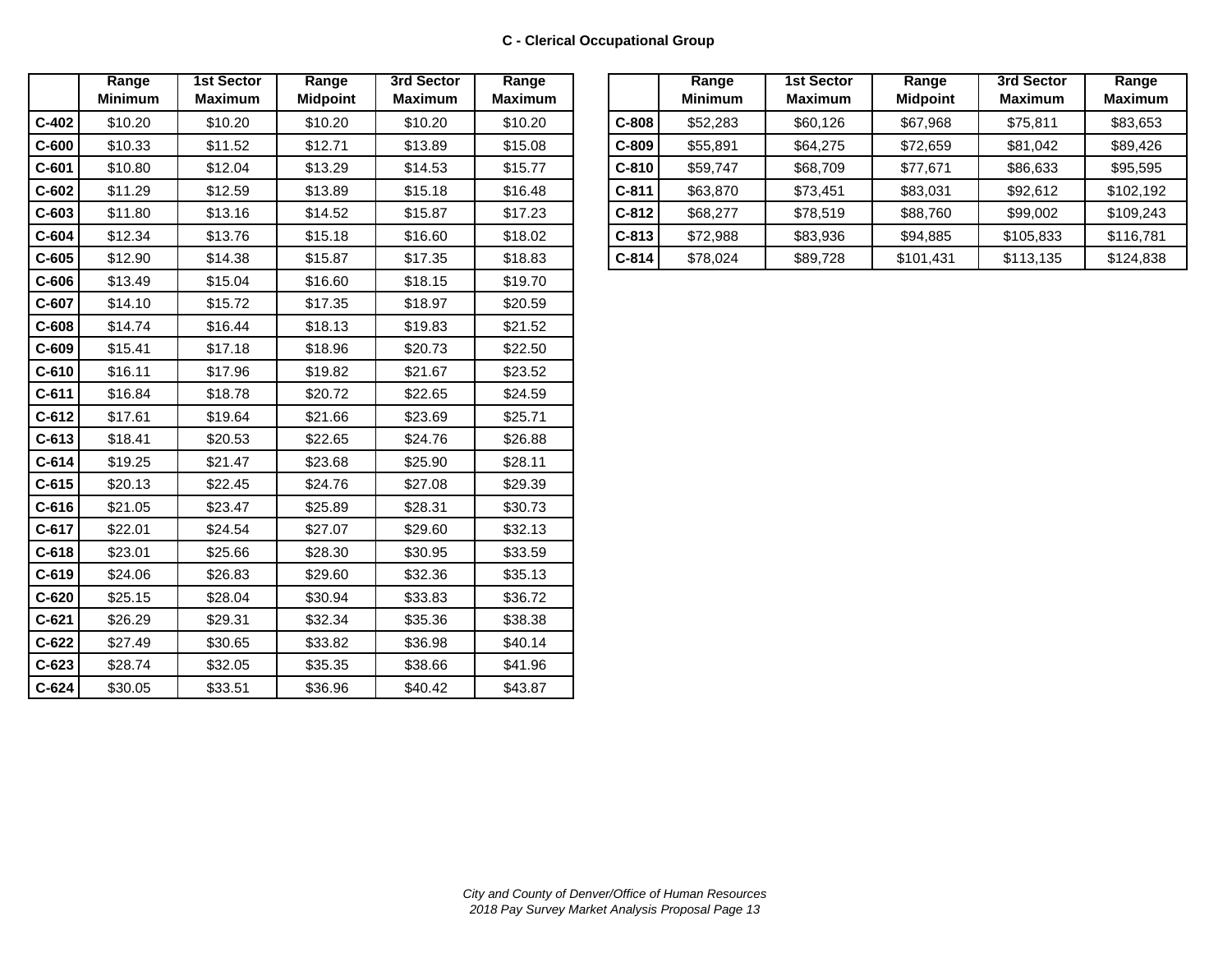|           | Range<br><b>Minimum</b> | <b>1st Sector</b><br><b>Maximum</b> | Range<br><b>Midpoint</b> | 3rd Sector<br><b>Maximum</b> | Range<br><b>Maximum</b> |
|-----------|-------------------------|-------------------------------------|--------------------------|------------------------------|-------------------------|
| E-602     | \$10.47                 | \$11.68                             | \$12.88                  | \$14.09                      | \$15.29                 |
| E-603     | \$10.95                 | \$12.21                             | \$13.47                  | \$14.73                      | \$15.99                 |
| E-604     | \$11.45                 | \$12.77                             | \$14.09                  | \$15.40                      | \$16.72                 |
| E-605     | \$11.97                 | \$13.35                             | \$14.73                  | \$16.10                      | \$17.48                 |
| E-606     | \$12.51                 | \$13.95                             | \$15.39                  | \$16.82                      | \$18.26                 |
| E-607     | \$13.08                 | \$14.59                             | \$16.09                  | \$17.60                      | \$19.10                 |
| E-608     | \$13.68                 | \$15.25                             | \$16.83                  | \$18.40                      | \$19.97                 |
| E-609     | \$14.30                 | \$15.95                             | \$17.59                  | \$19.24                      | \$20.88                 |
| E-610     | \$14.95                 | \$16.67                             | \$18.39                  | \$20.11                      | \$21.83                 |
| E-611     | \$15.63                 | \$17.43                             | \$19.23                  | \$21.02                      | \$22.82                 |
| $E-612$   | \$16.34                 | \$18.22                             | \$20.10                  | \$21.98                      | \$23.86                 |
| E-613     | \$17.08                 | \$19.05                             | \$21.01                  | \$22.98                      | \$24.94                 |
| E-614     | \$17.86                 | \$19.92                             | \$21.97                  | \$24.03                      | \$26.08                 |
| E-615     | \$18.67                 | \$20.82                             | \$22.97                  | \$25.11                      | \$27.26                 |
| E-616     | \$19.52                 | \$21.77                             | \$24.01                  | \$26.26                      | \$28.50                 |
| E-617     | \$20.41                 | \$22.76                             | \$25.11                  | \$27.45                      | \$29.80                 |
| E-618     | \$21.34                 | \$23.80                             | \$26.25                  | \$28.71                      | \$31.16                 |
| E-619     | \$22.31                 | \$24.88                             | \$27.44                  | \$30.01                      | \$32.57                 |
| $E - 620$ | \$23.33                 | \$26.01                             | \$28.70                  | \$31.38                      | \$34.06                 |
| $E-621$   | \$24.39                 | \$27.20                             | \$30.00                  | \$32.81                      | \$35.61                 |
| E-622     | \$25.50                 | \$28.43                             | \$31.37                  | \$34.30                      | \$37.23                 |
| E-623     | \$26.66                 | \$29.73                             | \$32.79                  | \$35.86                      | \$38.92                 |
| E-624     | \$27.87                 | \$31.08                             | \$34.28                  | \$37.49                      | \$40.69                 |
| $E-625$   | \$29.14                 | \$32.49                             | \$35.84                  | \$39.19                      | \$42.54                 |
| E-626     | \$30.47                 | \$33.98                             | \$37.48                  | \$40.99                      | \$44.49                 |
| E-627     | \$31.86                 | \$35.53                             | \$39.19                  | \$42.86                      | \$46.52                 |
| E-628     | \$33.31                 | \$37.14                             | \$40.97                  | \$44.80                      | \$48.63                 |
| $E-629$   | \$34.83                 | \$38.84                             | \$42.84                  | \$46.85                      | \$50.85                 |

|         | Range          | <b>1st Sector</b> | Range           | 3rd Sector     | Range          |           | Range          | <b>1st Sector</b> | Range           | 3rd Sector     |  |
|---------|----------------|-------------------|-----------------|----------------|----------------|-----------|----------------|-------------------|-----------------|----------------|--|
|         | <b>Minimum</b> | <b>Maximum</b>    | <b>Midpoint</b> | <b>Maximum</b> | <b>Maximum</b> |           | <b>Minimum</b> | <b>Maximum</b>    | <b>Midpoint</b> | <b>Maximum</b> |  |
| E-602   | \$10.47        | \$11.68           | \$12.88         | \$14.09        | \$15.29        | E-808     | \$48,525       | \$55,804          | \$63.083        | \$70,361       |  |
| E-603   | \$10.95        | \$12.21           | \$13.47         | \$14.73        | \$15.99        | E-809     | \$51,873       | \$59.654          | \$67,435        | \$75,216       |  |
| E-604   | \$11.45        | \$12.77           | \$14.09         | \$15.40        | \$16.72        | E-810     | \$55,452       | \$63,770          | \$72,088        | \$80,405       |  |
| E-605   | \$11.97        | \$13.35           | \$14.73         | \$16.10        | \$17.48        | E-811     | \$59,278       | \$68,170          | \$77.062        | \$85,953       |  |
| E-606   | \$12.51        | \$13.95           | \$15.39         | \$16.82        | \$18.26        | $E-812$   | \$63,368       | \$72,873          | \$82,379        | \$91,884       |  |
| E-607   | \$13.08        | \$14.59           | \$16.09         | \$17.60        | \$19.10        | E-813     | \$67,740       | \$77,901          | \$88,062        | \$98,223       |  |
| E-608   | \$13.68        | \$15.25           | \$16.83         | \$18.40        | \$19.97        | $E-814$   | \$72,414       | \$83,276          | \$94,138        | \$105,000      |  |
| E-609   | \$14.30        | \$15.95           | \$17.59         | \$19.24        | \$20.88        | E-815     | \$77,411       | \$89,023          | \$100,635       | \$112,246      |  |
| E-610   | \$14.95        | \$16.67           | \$18.39         | \$20.11        | \$21.83        | $E-816$   | \$82,752       | \$95,165          | \$107.578       | \$119,990      |  |
| E-611   | \$15.63        | \$17.43           | \$19.23         | \$21.02        | \$22.82        | E-817     | \$88,462       | \$101,731         | \$115,001       | \$128,270      |  |
| E-612   | \$16.34        | \$18.22           | \$20.10         | \$21.98        | \$23.86        | E-818     | \$94,566       | \$108,751         | \$122,936       | \$137,121      |  |
| E-613   | \$17.08        | \$19.05           | \$21.01         | \$22.98        | \$24.94        | E-819     | \$101,091      | \$116,255         | \$131,419       | \$146,582      |  |
| E-614   | \$17.86        | \$19.92           | \$21.97         | \$24.03        | \$26.08        | E-820     | \$108,066      | \$124,276         | \$140,486       | \$156,696      |  |
| $E-615$ | \$18.67        | \$20.82           | \$22.97         | \$25.11        | \$27.26        | E-821     | \$115,523      | \$132,852         | \$150,180       | \$167,509      |  |
| E-616   | \$19.52        | \$21.77           | \$24.01         | \$26.26        | \$28.50        | $E-822$   | \$123,494      | \$142,018         | \$160,542       | \$179,066      |  |
| $E-617$ | \$20.41        | \$22.76           | \$25.11         | \$27.45        | \$29.80        | $E-823$   | \$132,015      | \$151,817         | \$171.620       | \$191,422      |  |
| E-618   | \$21.34        | \$23.80           | \$26.25         | \$28.71        | \$31.16        | $E - 824$ | \$141,124      | \$162,293         | \$183,461       | \$204,630      |  |
| E-619   | \$22.31        | \$24.88           | \$27.44         | \$30.01        | \$32.57        | E-825     | \$150.862      | \$173,491         | \$196,121       | \$218,750      |  |
| $E-620$ | \$23.33        | \$26.01           | \$28.70         | \$31.38        | \$34.06        | $E - 826$ | \$161.271      | \$185,462         | \$209.653       | \$233,843      |  |
| $E-621$ | \$24.39        | \$27.20           | \$30.00         | \$32.81        | \$35.61        | E-827     | \$172,399      | \$198,259         | \$224,119       | \$249,978      |  |
| E-622   | \$25.50        | \$28.43           | \$31.37         | \$34.30        | \$37.23        | E-828     | \$184,295      | \$211,939         | \$239,584       | \$267,228      |  |
| E-623   | \$26.66        | \$29.73           | \$32.79         | \$35.86        | \$38.92        | E-829     | \$197,011      | \$226,563         | \$256,115       | \$285,666      |  |
|         |                |                   |                 |                |                |           |                |                   |                 |                |  |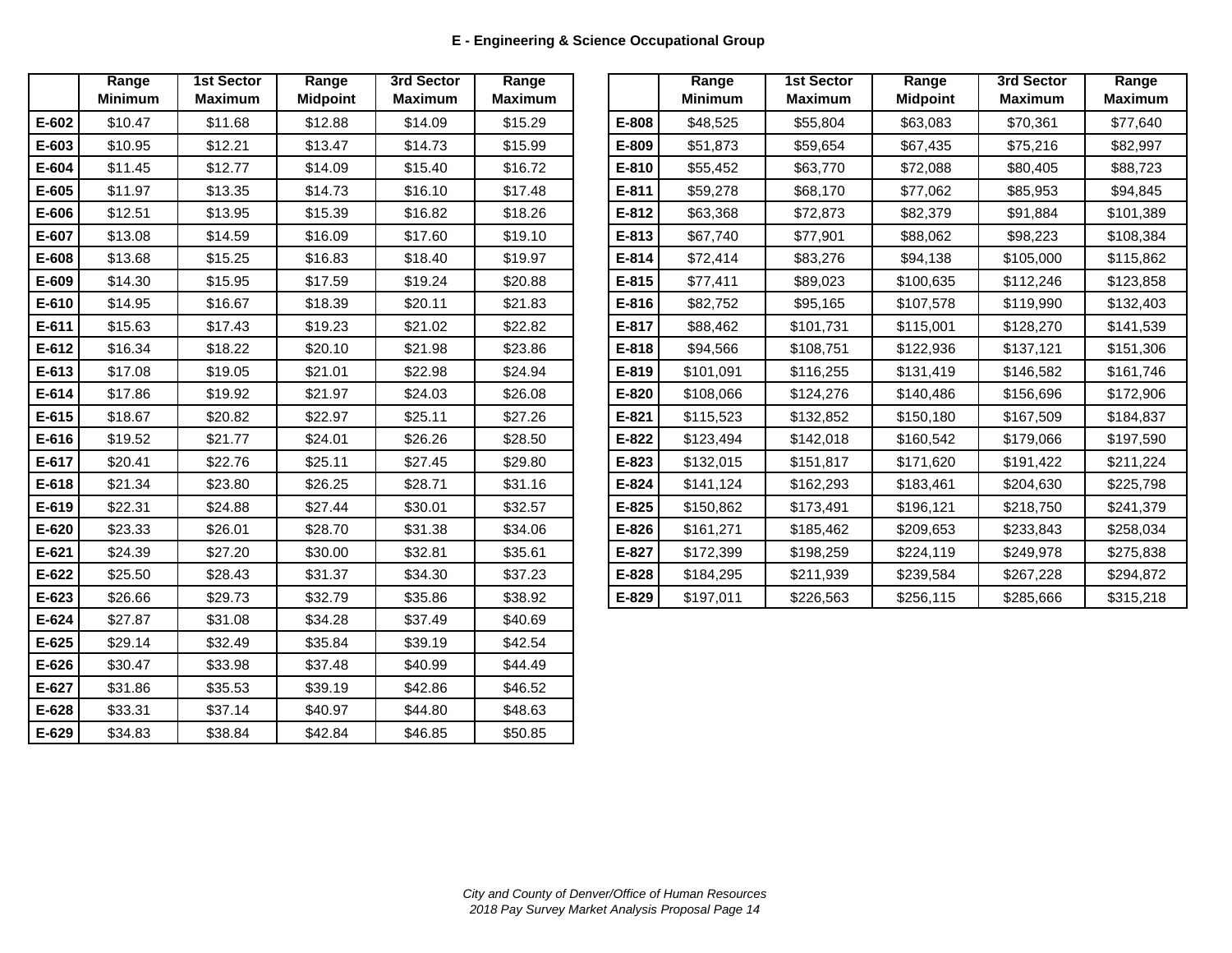|           | Range          | <b>1st Sector</b> | Range           | 3rd Sector     | Range          |
|-----------|----------------|-------------------|-----------------|----------------|----------------|
|           | <b>Minimum</b> | <b>Maximum</b>    | <b>Midpoint</b> | <b>Maximum</b> | <b>Maximum</b> |
| $I-600$   | \$10.52        | \$11.73           | \$12.94         | \$14.15        | \$15.36        |
| $I-601$   | \$11.00        | \$12.27           | \$13.53         | \$14.80        | \$16.06        |
| $I-602$   | \$11.50        | \$12.82           | \$14.15         | \$15.47        | \$16.79        |
| $I-603$   | \$12.02        | \$13.40           | \$14.79         | \$16.17        | \$17.55        |
| $I-604$   | \$12.57        | \$14.02           | \$15.46         | \$16.91        | \$18.35        |
| $I-605$   | \$13.14        | \$14.65           | \$16.16         | \$17.67        | \$19.18        |
| $I-606$   | \$13.74        | \$15.32           | \$16.90         | \$18.48        | \$20.06        |
| $I-607$   | \$14.37        | \$16.02           | \$17.68         | \$19.33        | \$20.98        |
| $I-608$   | \$15.02        | \$16.75           | \$18.48         | \$20.20        | \$21.93        |
| $I-609$   | \$15.70        | \$17.51           | \$19.31         | \$21.12        | \$22.92        |
| $I-610$   | \$16.41        | \$18.30           | \$20.19         | \$22.07        | \$23.96        |
| $I-611$   | \$17.16        | \$19.13           | \$21.11         | \$23.08        | \$25.05        |
| $I-612$   | \$17.94        | \$20.00           | \$22.07         | \$24.13        | \$26.19        |
| $I - 613$ | \$18.76        | \$20.92           | \$23.08         | \$25.23        | \$27.39        |
| $I-614$   | \$19.61        | \$21.87           | \$24.12         | \$26.38        | \$28.63        |
| $I-615$   | \$20.50        | \$22.86           | \$25.22         | \$27.57        | \$29.93        |
| $I - 616$ | \$21.43        | \$23.90           | \$26.36         | \$28.83        | \$31.29        |
| $I-617$   | \$22.41        | \$24.99           | \$27.57         | \$30.14        | \$32.72        |
| $I-618$   | \$23.43        | \$26.13           | \$28.82         | \$31.52        | \$34.21        |
| $I-619$   | \$24.50        | \$27.32           | \$30.14         | \$32.95        | \$35.77        |
| $I-620$   | \$25.61        | \$28.56           | \$31.50         | \$34.45        | \$37.39        |
| $I-621$   | \$26.78        | \$29.86           | \$32.94         | \$36.02        | \$39.10        |
| $I-622$   | \$28.00        | \$31.22           | \$34.44         | \$37.66        | \$40.88        |
| $I-623$   | \$29.27        | \$32.64           | \$36.00         | \$39.37        | \$42.73        |
| $I-624$   | \$30.60        | \$34.12           | \$37.64         | \$41.16        | \$44.68        |
| $I-625$   | \$31.99        | \$35.67           | \$39.35         | \$43.03        | \$46.71        |
| $I-626$   | \$33.45        | \$37.30           | \$41.15         | \$44.99        | \$48.84        |

|        | Range<br><b>Minimum</b> | <b>1st Sector</b><br><b>Maximum</b> | Range<br><b>Midpoint</b> | 3rd Sector<br>Maximum | Range<br><b>Maximum</b> |              |           | Range<br><b>Minimum</b> | <b>1st Sector</b><br><b>Maximum</b> | Range<br><b>Midpoint</b> | 3rd Sector<br><b>Maximum</b> |
|--------|-------------------------|-------------------------------------|--------------------------|-----------------------|-------------------------|--------------|-----------|-------------------------|-------------------------------------|--------------------------|------------------------------|
| -600   | \$10.52                 | \$11.73                             | \$12.94                  | \$14.15               | \$15.36                 | $I-808$      |           | \$53,278                | \$61,270                            | \$69,262                 | \$77,253                     |
| -601   | \$11.00                 | \$12.27                             | \$13.53                  | \$14.80               | \$16.06                 | $I-809$      |           | \$56,954                | \$65,497                            | \$74,040                 | \$82,583                     |
| -602   | \$11.50                 | \$12.82                             | \$14.15                  | \$15.47               | \$16.79                 | $I-810$      |           | \$60,884                | \$70,017                            | \$79,149                 | \$88,282                     |
| -603   | \$12.02                 | \$13.40                             | \$14.79                  | \$16.17               | \$17.55                 | <b>I-811</b> |           | \$65,085                | \$74,848                            | \$84,611                 | \$94,373                     |
| $-604$ | \$12.57                 | \$14.02                             | \$15.46                  | \$16.91               | \$18.35                 | $I-812$      |           | \$69,576                | \$80,013                            | \$90,449                 | \$100,886                    |
| -605   | \$13.14                 | \$14.65                             | \$16.16                  | \$17.67               | \$19.18                 | $I - 813$    |           | \$74,377                | \$85,534                            | \$96,690                 | \$107,847                    |
| -606   | \$13.74                 | \$15.32                             | \$16.90                  | \$18.48               | \$20.06                 | $I - 814$    |           | \$79,509                | \$91,435                            | \$103,362                | \$115,288                    |
| -607   | \$14.37                 | \$16.02                             | \$17.68                  | \$19.33               | \$20.98                 | $I-815$      |           | \$84,995                | \$97,744                            | \$110,494                | \$123,243                    |
| -608   | \$15.02                 | \$16.75                             | \$18.48                  | \$20.20               | \$21.93                 | $1 - 816$    |           | \$90,860                | \$104,489                           | \$118,118                | \$131,747                    |
| -609   | \$15.70                 | \$17.51                             | \$19.31                  | \$21.12               | \$22.92                 | $I-817$      | \$97,129  |                         | \$111,698                           | \$126,268                | \$140,837                    |
| l-610  | \$16.41                 | \$18.30                             | \$20.19                  | \$22.07               | \$23.96                 | $I-818$      | \$103,831 |                         | \$119,406                           | \$134,981                | \$150,555                    |
| $-611$ | \$17.16                 | \$19.13                             | \$21.11                  | \$23.08               | \$25.05                 | $I-819$      | \$110,995 |                         | \$127,644                           | \$144,294                | \$160,943                    |
| -612   | \$17.94                 | \$20.00                             | \$22.07                  | \$24.13               | \$26.19                 | $I-820$      | \$118,654 |                         | \$136,452                           | \$154,250                | \$172,048                    |
| $-613$ | \$18.76                 | \$20.92                             | \$23.08                  | \$25.23               | \$27.39                 | $I-821$      | \$126,841 |                         | \$145,867                           | \$164,894                | \$183,920                    |
| -614   | \$19.61                 | \$21.87                             | \$24.12                  | \$26.38               | \$28.63                 | $I-822$      | \$135,593 |                         | \$155,932                           | \$176,271                | \$196,610                    |
| -615   | \$20.50                 | \$22.86                             | \$25.22                  | \$27.57               | \$29.93                 | $I-823$      | \$144,949 |                         | \$166,691                           | \$188,434                | \$210,176                    |
| -616   | \$21.43                 | \$23.90                             | \$26.36                  | \$28.83               | \$31.29                 | <b>I-824</b> | \$154,950 |                         | \$178,193                           | \$201,435                | \$224,678                    |
| l-617  | \$22.41                 | \$24.99                             | \$27.57                  | \$30.14               | \$32.72                 | $I-825$      | \$165,642 |                         | \$190,488                           | \$215,335                | \$240,181                    |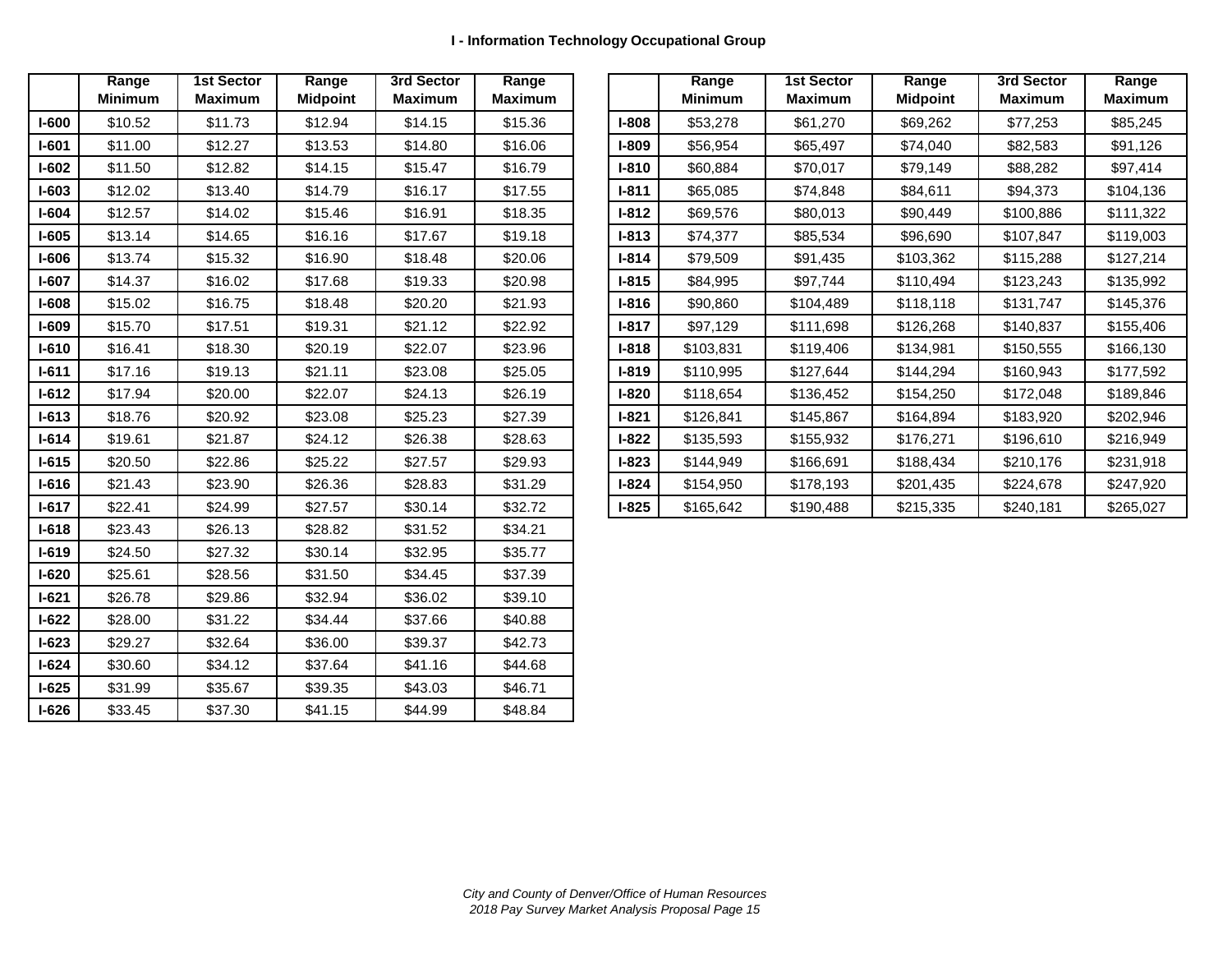|              | Range          | <b>1st Sector</b> | Range           | 3rd Sector     | Range          |
|--------------|----------------|-------------------|-----------------|----------------|----------------|
|              | <b>Minimum</b> | <b>Maximum</b>    | <b>Midpoint</b> | <b>Maximum</b> | <b>Maximum</b> |
| $J-403$      | \$10.20        | \$10.20           | \$10.20         | \$10.20        | \$10.20        |
| $J-405$      | \$11.84        | \$11.84           | \$11.84         | \$11.84        | \$11.84        |
| $J-407$      | \$13.53        | \$13.53           | \$13.53         | \$13.53        | \$13.53        |
| $J-409$      | \$15.23        | \$15.23           | \$15.23         | \$15.23        | \$15.23        |
| $J-410$      | \$16.91        | \$16.91           | \$16.91         | \$16.91        | \$16.91        |
| <b>J-601</b> | \$10.30        | \$11.49           | \$12.67         | \$13.86        | \$15.04        |
| J-602        | \$10.77        | \$12.01           | \$13.25         | \$14.48        | \$15.72        |
| $J-603$      | \$11.26        | \$12.56           | \$13.85         | \$15.15        | \$16.44        |
| J-604        | \$11.77        | \$13.12           | \$14.48         | \$15.83        | \$17.18        |
| $J-605$      | \$12.31        | \$13.73           | \$15.14         | \$16.56        | \$17.97        |
| J-606        | \$12.87        | \$14.35           | \$15.83         | \$17.31        | \$18.79        |
| $J-607$      | \$13.46        | \$15.01           | \$16.56         | \$18.10        | \$19.65        |
| J-608        | \$14.07        | \$15.69           | \$17.31         | \$18.92        | \$20.54        |
| <b>J-609</b> | \$14.71        | \$16.40           | \$18.10         | \$19.79        | \$21.48        |
| $J - 610$    | \$15.38        | \$17.15           | \$18.92         | \$20.68        | \$22.45        |
| $J - 611$    | \$16.08        | \$17.93           | \$19.78         | \$21.63        | \$23.48        |
| $J-612$      | \$16.81        | \$18.74           | \$20.68         | \$22.61        | \$24.54        |
| $J-613$      | \$17.57        | \$19.59           | \$21.61         | \$23.63        | \$25.65        |
| $J - 614$    | \$18.37        | \$20.48           | \$22.60         | \$24.71        | \$26.82        |
| $J - 615$    | \$19.21        | \$21.42           | \$23.63         | \$25.84        | \$28.05        |
| $J-616$      | \$20.08        | \$22.39           | \$24.70         | \$27.01        | \$29.32        |
| $J - 617$    | \$20.99        | \$23.41           | \$25.82         | \$28.24        | \$30.65        |
| $J-618$      | \$21.95        | \$24.48           | \$27.00         | \$29.53        | \$32.05        |
| $J-619$      | \$22.95        | \$25.59           | \$28.23         | \$30.87        | \$33.51        |
| J-620        | \$23.99        | \$26.75           | \$29.51         | \$32.27        | \$35.03        |
| $J - 621$    | \$25.08        | \$27.97           | \$30.85         | \$33.74        | \$36.62        |
| $J-622$      | \$26.22        | \$29.24           | \$32.25         | \$35.27        | \$38.28        |
| J-623        | \$27.41        | \$30.56           | \$33.72         | \$36.87        | \$40.02        |
| $J - 624$    | \$28.66        | \$31.96           | \$35.25         | \$38.55        | \$41.84        |
| J-625        | \$29.96        | \$33.41           | \$36.85         | \$40.30        | \$43.74        |

|              | Range          | <b>1st Sector</b> | Range           | 3rd Sector     | Range          |              | Range          | <b>1st Sector</b> | Range           | 3rd Sector     | Range          |
|--------------|----------------|-------------------|-----------------|----------------|----------------|--------------|----------------|-------------------|-----------------|----------------|----------------|
|              | <b>Minimum</b> | <b>Maximum</b>    | <b>Midpoint</b> | <b>Maximum</b> | <b>Maximum</b> |              | <b>Minimum</b> | <b>Maximum</b>    | <b>Midpoint</b> | <b>Maximum</b> | <b>Maximum</b> |
| <b>J-403</b> | \$10.20        | \$10.20           | \$10.20         | \$10.20        | \$10.20        | J-808        | \$49,911       | \$57,398          | \$64,885        | \$72,371       | \$79,858       |
| J-405        | \$11.84        | \$11.84           | \$11.84         | \$11.84        | \$11.84        | J-809        | \$53.355       | \$61,358          | \$69,362        | \$77,365       | \$85,368       |
| <b>J-407</b> | \$13.53        | \$13.53           | \$13.53         | \$13.53        | \$13.53        | J-810        | \$57,036       | \$65,592          | \$74,147        | \$82,703       | \$91,258       |
| <b>J-409</b> | \$15.23        | \$15.23           | \$15.23         | \$15.23        | \$15.23        | $J-811$      | \$60.971       | \$70,117          | \$79,263        | \$88,408       | \$97,554       |
| <b>J-410</b> | \$16.91        | \$16.91           | \$16.91         | \$16.91        | \$16.91        | $J-812$      | \$65,178       | \$74,955          | \$84,732        | \$94,508       | \$104,285      |
| J-601        | \$10.30        | \$11.49           | \$12.67         | \$13.86        | \$15.04        | J-813        | \$69,675       | \$80,126          | \$90,578        | \$101,029      | \$111,480      |
| J-602        | \$10.77        | \$12.01           | \$13.25         | \$14.48        | \$15.72        | J-814        | \$74,483       | \$85,656          | \$96,828        | \$108,001      | \$119,173      |
| J-603        | \$11.26        | \$12.56           | \$13.85         | \$15.15        | \$16.44        | J-815        | \$79,622       | \$91,565          | \$103,509       | \$115,452      | \$127,395      |
| J-604        | \$11.77        | \$13.12           | \$14.48         | \$15.83        | \$17.18        | J-816        | \$85,116       | \$97,884          | \$110,651       | \$123,419      | \$136,186      |
| J-605        | \$12.31        | \$13.73           | \$15.14         | \$16.56        | \$17.97        | $J-817$      | \$90,989       | \$104,637         | \$118,286       | \$131,934      | \$145,582      |
| J-606        | \$12.87        | \$14.35           | \$15.83         | \$17.31        | \$18.79        | J-818        | \$97.267       | \$111,857         | \$126,447       | \$141,037      | \$155,627      |
| J-607        | \$13.46        | \$15.01           | \$16.56         | \$18.10        | \$19.65        | $J-819$      | \$103,978      | \$119,575         | \$135,172       | \$150,768      | \$166,365      |
| J-608        | \$14.07        | \$15.69           | \$17.31         | \$18.92        | \$20.54        | J-820        | \$111,152      | \$127,825         | \$144,498       | \$161,170      | \$177,843      |
| J-609        | \$14.71        | \$16.40           | \$18.10         | \$19.79        | \$21.48        | J-821        | \$118.821      | \$136,644         | \$154,468       | \$172,291      | \$190,114      |
| J-610        | \$15.38        | \$17.15           | \$18.92         | \$20.68        | \$22.45        | $J-822$      | \$127,020      | \$146,073         | \$165,126       | \$184,179      | \$203,232      |
| J-611        | \$16.08        | \$17.93           | \$19.78         | \$21.63        | \$23.48        | <b>J-823</b> | \$135,784      | \$156,152         | \$176,519       | \$196,887      | \$217,254      |
| J-612        | \$16.81        | \$18.74           | \$20.68         | \$22.61        | \$24.54        | J-824        | \$145,153      | \$166,926         | \$188,699       | \$210,472      | \$232,245      |
| J-613        | \$17.57        | \$19.59           | \$21.61         | \$23.63        | \$25.65        | J-825        | \$155,169      | \$178,444         | \$201.720       | \$224,995      | \$248,270      |
| J-614        | \$18.37        | \$20.48           | \$22.60         | \$24.71        | \$26.82        | J-826        | \$165,876      | \$190,758         | \$215,639       | \$240,521      | \$265,402      |
| J-615        | \$19.21        | \$21.42           | \$23.63         | \$25.84        | \$28.05        | <b>J-827</b> | \$177,321      | \$203,919         | \$230,518       | \$257,116      | \$283,714      |
| J-616        | \$20.08        | \$22.39           | \$24.70         | \$27.01        | \$29.32        | J-828        | \$189,556      | \$217,990         | \$246,423       | \$274,857      | \$303,290      |
| <b>J-617</b> | \$20.99        | \$23.41           | \$25.82         | \$28.24        | \$30.65        | <b>J-829</b> | \$202.635      | \$233,030         | \$263,426       | \$293,821      | \$324,216      |
|              |                |                   |                 |                |                |              |                |                   |                 |                |                |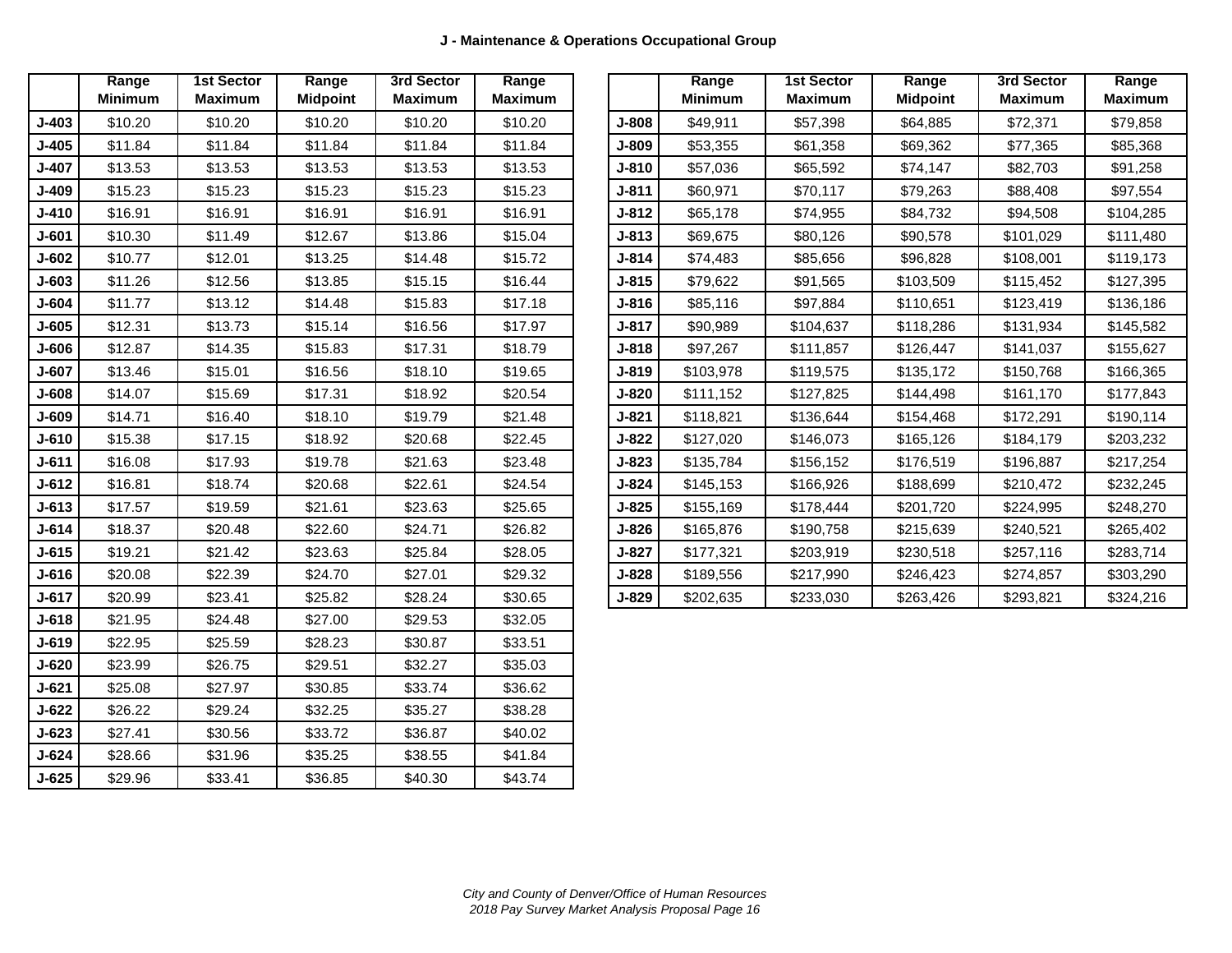|           | Range          | <b>1st Sector</b> | Range           | 3rd Sector     | Range          |
|-----------|----------------|-------------------|-----------------|----------------|----------------|
|           | <b>Minimum</b> | <b>Maximum</b>    | <b>Midpoint</b> | <b>Maximum</b> | <b>Maximum</b> |
| $L - 406$ | \$27.39        | \$27.39           | \$27.39         | \$27.39        | \$27.39        |
| $L - 600$ | \$10.53        | \$11.74           | \$12.95         | \$14.16        | \$15.37        |
| L-601     | \$11.01        | \$12.28           | \$13.54         | \$14.81        | \$16.07        |
| $L - 602$ | \$11.51        | \$12.83           | \$14.16         | \$15.48        | \$16.80        |
| L-603     | \$12.03        | \$13.41           | \$14.80         | \$16.18        | \$17.56        |
| L-604     | \$12.58        | \$14.03           | \$15.48         | \$16.92        | \$18.37        |
| $L-605$   | \$13.15        | \$14.66           | \$16.18         | \$17.69        | \$19.20        |
| L-606     | \$13.75        | \$15.33           | \$16.92         | \$18.50        | \$20.08        |
| $L - 607$ | \$14.38        | \$16.03           | \$17.69         | \$19.34        | \$20.99        |
| L-608     | \$15.03        | \$16.76           | \$18.49         | \$20.21        | \$21.94        |
| L-609     | \$15.71        | \$17.52           | \$19.33         | \$21.13        | \$22.94        |
| $L-610$   | \$16.42        | \$18.31           | \$20.20         | \$22.08        | \$23.97        |
| $L - 611$ | \$17.17        | \$19.15           | \$21.12         | \$23.10        | \$25.07        |
| $L - 612$ | \$17.95        | \$20.02           | \$22.08         | \$24.15        | \$26.21        |
| $L-613$   | \$18.77        | \$20.93           | \$23.09         | \$25.24        | \$27.40        |
| $L - 614$ | \$19.62        | \$21.88           | \$24.14         | \$26.39        | \$28.65        |
| $L-615$   | \$20.51        | \$22.87           | \$25.23         | \$27.58        | \$29.94        |
| $L-616$   | \$21.44        | \$23.91           | \$26.37         | \$28.84        | \$31.30        |
| $L - 617$ | \$22.42        | \$25.00           | \$27.58         | \$30.15        | \$32.73        |
| L-618     | \$23.44        | \$26.14           | \$28.83         | \$31.53        | \$34.22        |
| $L-619$   | \$24.51        | \$27.33           | \$30.15         | \$32.96        | \$35.78        |
| $L - 620$ | \$25.63        | \$28.58           | \$31.53         | \$34.47        | \$37.42        |
| $L-621$   | \$26.80        | \$29.88           | \$32.97         | \$36.05        | \$39.13        |
| $L - 622$ | \$28.02        | \$31.24           | \$34.47         | \$37.69        | \$40.91        |
| $L - 623$ | \$29.29        | \$32.66           | \$36.03         | \$39.39        | \$42.76        |
| $L - 624$ | \$30.62        | \$34.14           | \$37.67         | \$41.19        | \$44.71        |
| $L - 625$ | \$32.01        | \$35.69           | \$39.37         | \$43.05        | \$46.73        |

|       | Range<br><b>Minimum</b> | <b>1st Sector</b><br><b>Maximum</b> | Range<br><b>Midpoint</b> | 3rd Sector<br><b>Maximum</b> | Range<br><b>Maximum</b> |           | Range<br><b>Minimum</b> | <b>1st Sector</b><br><b>Maximum</b> | Range<br><b>Midpoint</b> | 3rd Sector<br><b>Maximum</b> |  |
|-------|-------------------------|-------------------------------------|--------------------------|------------------------------|-------------------------|-----------|-------------------------|-------------------------------------|--------------------------|------------------------------|--|
| L-406 | \$27.39                 | \$27.39                             | \$27.39                  | \$27.39                      | \$27.39                 | $L - 807$ | \$49,872                | \$57,353                            | \$64,834                 | \$72,314                     |  |
| L-600 | \$10.53                 | \$11.74                             | \$12.95                  | \$14.16                      | \$15.37                 | $L - 808$ | \$53,313                | \$61,310                            | \$69,307                 | \$77,304                     |  |
| L-601 | \$11.01                 | \$12.28                             | \$13.54                  | \$14.81                      | \$16.07                 | $L - 809$ | \$56,992                | \$65,541                            | \$74,090                 | \$82,638                     |  |
| L-602 | \$11.51                 | \$12.83                             | \$14.16                  | \$15.48                      | \$16.80                 | $L - 810$ | \$60,924                | \$70,063                            | \$79,201                 | \$88,340                     |  |
| L-603 | \$12.03                 | \$13.41                             | \$14.80                  | \$16.18                      | \$17.56                 | $L - 811$ | \$65,128                | \$74,897                            | \$84,667                 | \$94,436                     |  |
| L-604 | \$12.58                 | \$14.03                             | \$15.48                  | \$16.92                      | \$18.37                 | $L - 812$ | \$69,622                | \$80,065                            | \$90,509                 | \$100,952                    |  |
| L-605 | \$13.15                 | \$14.66                             | \$16.18                  | \$17.69                      | \$19.20                 | $L - 813$ | \$74,426                | \$85,590                            | \$96,754                 | \$107,918                    |  |
| L-606 | \$13.75                 | \$15.33                             | \$16.92                  | \$18.50                      | \$20.08                 | $L - 814$ | \$79,561                | \$91,495                            | \$103,430                | \$115,364                    |  |
| L-607 | \$14.38                 | \$16.03                             | \$17.69                  | \$19.34                      | \$20.99                 | $L - 815$ | \$85,051                | \$97,809                            | \$110,567                | \$123,324                    |  |
| L-608 | \$15.03                 | \$16.76                             | \$18.49                  | \$20.21                      | \$21.94                 | $L - 816$ | \$90,920                | \$104,558                           | \$118,196                | \$131,834                    |  |
| L-609 | \$15.71                 | \$17.52                             | \$19.33                  | \$21.13                      | \$22.94                 | $L - 817$ | \$97,193                | \$111,772                           | \$126,351                | \$140,930                    |  |
| L-610 | \$16.42                 | \$18.31                             | \$20.20                  | \$22.08                      | \$23.97                 | $L - 818$ | \$103,899               | \$119,484                           | \$135,069                | \$150,653                    |  |
| L-611 | \$17.17                 | \$19.15                             | \$21.12                  | \$23.10                      | \$25.07                 | $L - 819$ | \$111,068               | \$127,728                           | \$144,389                | \$161,049                    |  |
| L-612 | \$17.95                 | \$20.02                             | \$22.08                  | \$24.15                      | \$26.21                 | $L - 820$ | \$118,732               | \$136,542                           | \$154,352                | \$172,161                    |  |
| L-613 | \$18.77                 | \$20.93                             | \$23.09                  | \$25.24                      | \$27.40                 | $L - 821$ | \$126,925               | \$145,964                           | \$165,003                | \$184,041                    |  |
| L-614 | \$19.62                 | \$21.88                             | \$24.14                  | \$26.39                      | \$28.65                 | $L - 822$ | \$135,683               | \$156,036                           | \$176,388                | \$196,741                    |  |
| L-615 | \$20.51                 | \$22.87                             | \$25.23                  | \$27.58                      | \$29.94                 | $L - 823$ | \$145,045               | \$166,802                           | \$188,559                | \$210,315                    |  |
| L-616 | \$21.44                 | \$23.91                             | \$26.37                  | \$28.84                      | \$31.30                 | $L - 824$ | \$155,053               | \$178,311                           | \$201,569                | \$224,827                    |  |
| L-617 | \$22.42                 | \$25.00                             | \$27.58                  | \$30.15                      | \$32.73                 | $L - 825$ | \$165,752               | \$190,615                           | \$215,478                | \$240,340                    |  |
| L-618 | \$23.44                 | \$26.14                             | \$28.83                  | \$31.53                      | \$34.22                 | $L - 826$ | \$177,189               | \$203,767                           | \$230,346                | \$256,924                    |  |
| L-619 | \$24.51                 | \$27.33                             | \$30.15                  | \$32.96                      | \$35.78                 | $L - 827$ | \$189,415               | \$217,827                           | \$246,240                | \$274,652                    |  |
| L-620 | \$25.63                 | \$28.58                             | \$31.53                  | \$34.47                      | \$37.42                 | $L - 828$ | \$202,485               | \$232,858                           | \$263,231                | \$293,603                    |  |
| L-621 | \$26.80                 | \$29.88                             | \$32.97                  | \$36.05                      | \$39.13                 | $L - 829$ | \$216,456               | \$248,925                           | \$281,393                | \$313,862                    |  |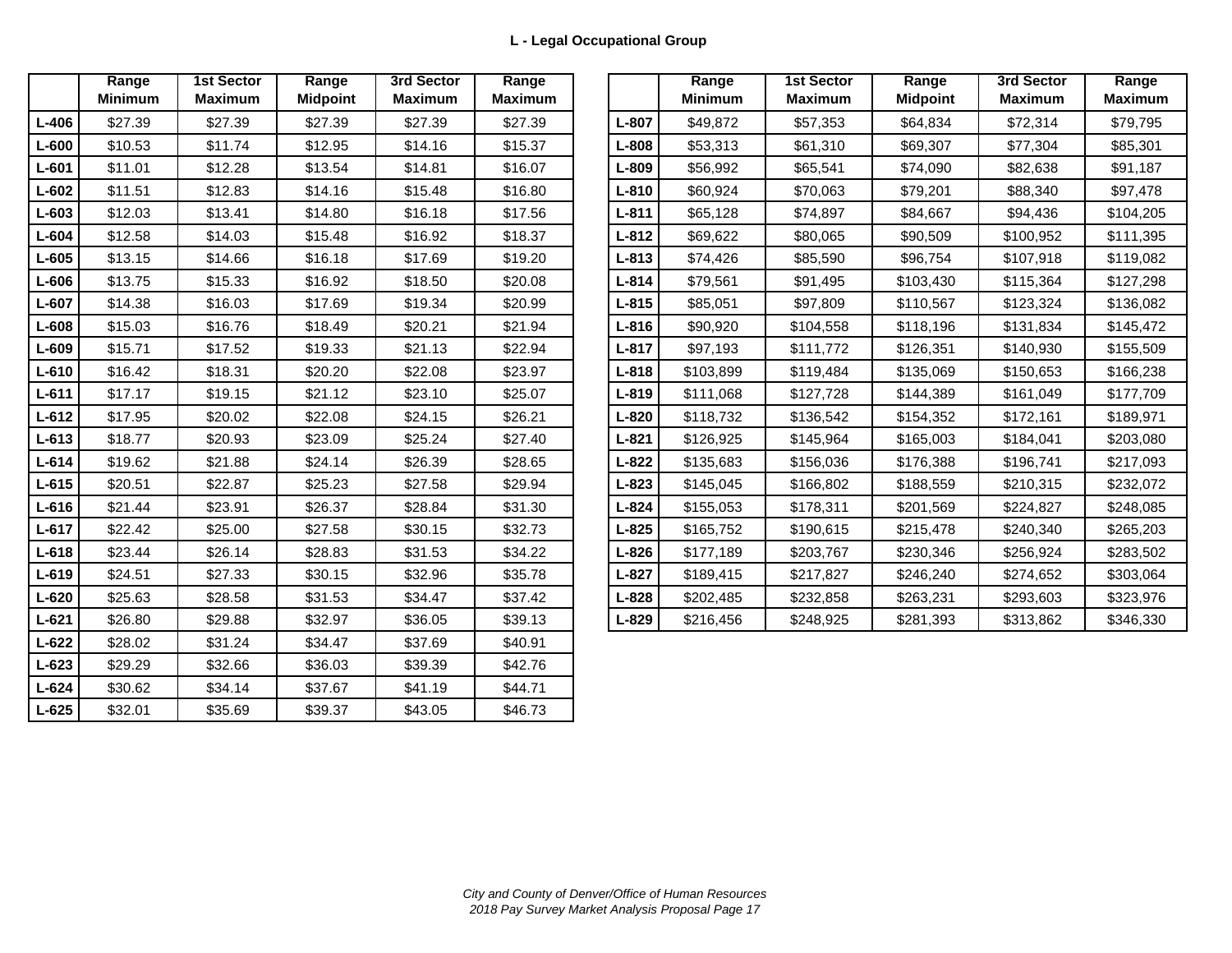| N - Enforcement, Compliance, and Protective Services Occupational Group |  |  |  |
|-------------------------------------------------------------------------|--|--|--|
|-------------------------------------------------------------------------|--|--|--|

|         | Range<br><b>Minimum</b> | <b>1st Sector</b><br><b>Maximum</b> | Range<br><b>Midpoint</b> | 3rd Sector<br><b>Maximum</b> | Range<br><b>Maximum</b> |
|---------|-------------------------|-------------------------------------|--------------------------|------------------------------|-------------------------|
| N-601   | \$10.37                 | \$11.56                             | \$12.76                  | \$13.95                      | \$15.14                 |
| N-602   | \$10.84                 | \$12.09                             | \$13.34                  | \$14.58                      | \$15.83                 |
| N-603   | \$11.33                 | \$12.63                             | \$13.94                  | \$15.24                      | \$16.54                 |
| N-604   | \$11.85                 | \$13.21                             | \$14.58                  | \$15.94                      | \$17.30                 |
| $N-605$ | \$12.39                 | \$13.82                             | \$15.24                  | \$16.67                      | \$18.09                 |
| N-606   | \$12.95                 | \$14.44                             | \$15.93                  | \$17.42                      | \$18.91                 |
| N-607   | \$13.54                 | \$15.10                             | \$16.66                  | \$18.21                      | \$19.77                 |
| N-608   | \$14.16                 | \$15.79                             | \$17.42                  | \$19.04                      | \$20.67                 |
| N-609   | \$14.80                 | \$16.50                             | \$18.21                  | \$19.91                      | \$21.61                 |
| N-610   | \$15.47                 | \$17.25                             | \$19.03                  | \$20.81                      | \$22.59                 |
| N-611   | \$16.17                 | \$18.03                             | \$19.89                  | \$21.75                      | \$23.61                 |
| N-612   | \$16.91                 | \$18.86                             | \$20.80                  | \$22.75                      | \$24.69                 |
| N-613   | \$17.68                 | \$19.71                             | \$21.75                  | \$23.78                      | \$25.81                 |
| N-614   | \$18.48                 | \$20.61                             | \$22.73                  | \$24.86                      | \$26.98                 |
| $N-615$ | \$19.32                 | \$21.54                             | \$23.77                  | \$25.99                      | \$28.21                 |
| N-616   | \$20.20                 | \$22.52                             | \$24.85                  | \$27.17                      | \$29.49                 |
| N-617   | \$21.12                 | \$23.55                             | \$25.98                  | \$28.41                      | \$30.84                 |
| N-618   | \$22.08                 | \$24.62                             | \$27.16                  | \$29.70                      | \$32.24                 |
| N-619   | \$23.08                 | \$25.74                             | \$28.39                  | \$31.05                      | \$33.70                 |
| N-620   | \$24.13                 | \$26.91                             | \$29.68                  | \$32.46                      | \$35.23                 |
| N-621   | \$25.23                 | \$28.13                             | \$31.04                  | \$33.94                      | \$36.84                 |
| N-622   | \$26.38                 | \$29.41                             | \$32.45                  | \$35.48                      | \$38.51                 |
| N-623   | \$27.58                 | \$30.75                             | \$33.93                  | \$37.10                      | \$40.27                 |
| N-624   | \$28.83                 | \$32.15                             | \$35.46                  | \$38.78                      | \$42.09                 |

|         | Range<br><b>Minimum</b> | <b>1st Sector</b><br><b>Maximum</b> | Range<br><b>Midpoint</b> | 3rd Sector<br><b>Maximum</b> | Range<br><b>Maximum</b> |              | Range<br><b>Minimum</b> | <b>1st Sector</b><br><b>Maximum</b> | Range<br><b>Midpoint</b> | 3rd Sector<br><b>Maximum</b> | Range<br><b>Maximum</b> |
|---------|-------------------------|-------------------------------------|--------------------------|------------------------------|-------------------------|--------------|-------------------------|-------------------------------------|--------------------------|------------------------------|-------------------------|
| N-601   | \$10.37                 | \$11.56                             | \$12.76                  | \$13.95                      | \$15.14                 | N-808        | \$50,228                | \$57,762                            | \$65,297                 | \$72,831                     | \$80,365                |
| N-602   | \$10.84                 | \$12.09                             | \$13.34                  | \$14.58                      | \$15.83                 | N-809        | \$53,694                | \$61,748                            | \$69,802                 | \$77,856                     | \$85,910                |
| N-603   | \$11.33                 | \$12.63                             | \$13.94                  | \$15.24                      | \$16.54                 | N-810        | \$57,399                | \$66,009                            | \$74,619                 | \$83,228                     | \$91,838                |
| N-604   | \$11.85                 | \$13.21                             | \$14.58                  | \$15.94                      | \$17.30                 | <b>N-811</b> | \$61,360                | \$70,564                            | \$79,768                 | \$88,972                     | \$98,176                |
| N-605   | \$12.39                 | \$13.82                             | \$15.24                  | \$16.67                      | \$18.09                 | $N-812$      | \$65,594                | \$75,433                            | \$85,272                 | \$95,111                     | \$104,950               |
| N-606   | \$12.95                 | \$14.44                             | \$15.93                  | \$17.42                      | \$18.91                 | $N-813$      | \$70,120                | \$80,638                            | \$91,156                 | \$101,674                    | \$112,192               |
| N-607   | \$13.54                 | \$15.10                             | \$16.66                  | \$18.21                      | \$19.77                 | $N-814$      | \$74,958                | \$86,202                            | \$97,446                 | \$108,689                    | \$119,933               |
| N-608   | \$14.16                 | \$15.79                             | \$17.42                  | \$19.04                      | \$20.67                 | $N-815$      | \$80,130                | \$92,150                            | \$104,169                | \$116,189                    | \$128,208               |
| N-609   | \$14.80                 | \$16.50                             | \$18.21                  | \$19.91                      | \$21.61                 | N-816        | \$85,659                | \$98,508                            | \$111,357                | \$124,205                    | \$137,054               |
| N-610   | \$15.47                 | \$17.25                             | \$19.03                  | \$20.81                      | \$22.59                 | N-817        | \$91,569                | \$105,304                           | \$119,040                | \$132,775                    | \$146,510               |
| N-611   | \$16.17                 | \$18.03                             | \$19.89                  | \$21.75                      | \$23.61                 | N-818        | \$97,887                | \$112,570                           | \$127,253                | \$141,936                    | \$156,619               |
| N-612   | \$16.91                 | \$18.86                             | \$20.80                  | \$22.75                      | \$24.69                 | N-819        | \$104,641               | \$120,337                           | \$136,034                | \$151,730                    | \$167,426               |
| N-613   | \$17.68                 | \$19.71                             | \$21.75                  | \$23.78                      | \$25.81                 | N-820        | \$111,861               | \$128,640                           | \$145,420                | \$162,199                    | \$178,978               |
| N-614   | \$18.48                 | \$20.61                             | \$22.73                  | \$24.86                      | \$26.98                 | N-821        | \$119,579               | \$137,516                           | \$155,453                | \$173,389                    | \$191,326               |
| N-615   | \$19.32                 | \$21.54                             | \$23.77                  | \$25.99                      | \$28.21                 | N-822        | \$127,830               | \$147,005                           | \$166,179                | \$185,354                    | \$204,528               |
| N-616   | \$20.20                 | \$22.52                             | \$24.85                  | \$27.17                      | \$29.49                 | N-823        | \$136,650               | \$157,148                           | \$177,645                | \$198,143                    | \$218,640               |
| N-617   | \$21.12                 | \$23.55                             | \$25.98                  | \$28.41                      | \$30.84                 | N-824        | \$146,079               | \$167,991                           | \$189,903                | \$211,814                    | \$233,726               |
| N-618   | \$22.08                 | \$24.62                             | \$27.16                  | \$29.70                      | \$32.24                 | $N-825$      | \$156,158               | \$179,582                           | \$203,006                | \$226,429                    | \$249,853               |
| N-619   | \$23.08                 | \$25.74                             | \$28.39                  | \$31.05                      | \$33.70                 | N-826        | \$166,933               | \$191,973                           | \$217,013                | \$242,053                    | \$267,093               |
| $N-620$ | \$24.13                 | \$26.91                             | \$29.68                  | \$32.46                      | \$35.23                 | N-827        | \$178,451               | \$205,219                           | \$231,987                | \$258,754                    | \$285,522               |
| N-621   | \$25.23                 | \$28.13                             | \$31.04                  | \$33.94                      | \$36.84                 | N-828        | \$190,764               | \$219,379                           | \$247,993                | \$276,608                    | \$305,222               |
| N-622   | \$26.38                 | \$29.41                             | \$32.45                  | \$35.48                      | \$38.51                 | N-829        | \$203,927               | \$234,516                           | \$265,105                | \$295,694                    | \$326,283               |
|         |                         |                                     |                          |                              |                         |              |                         |                                     |                          |                              |                         |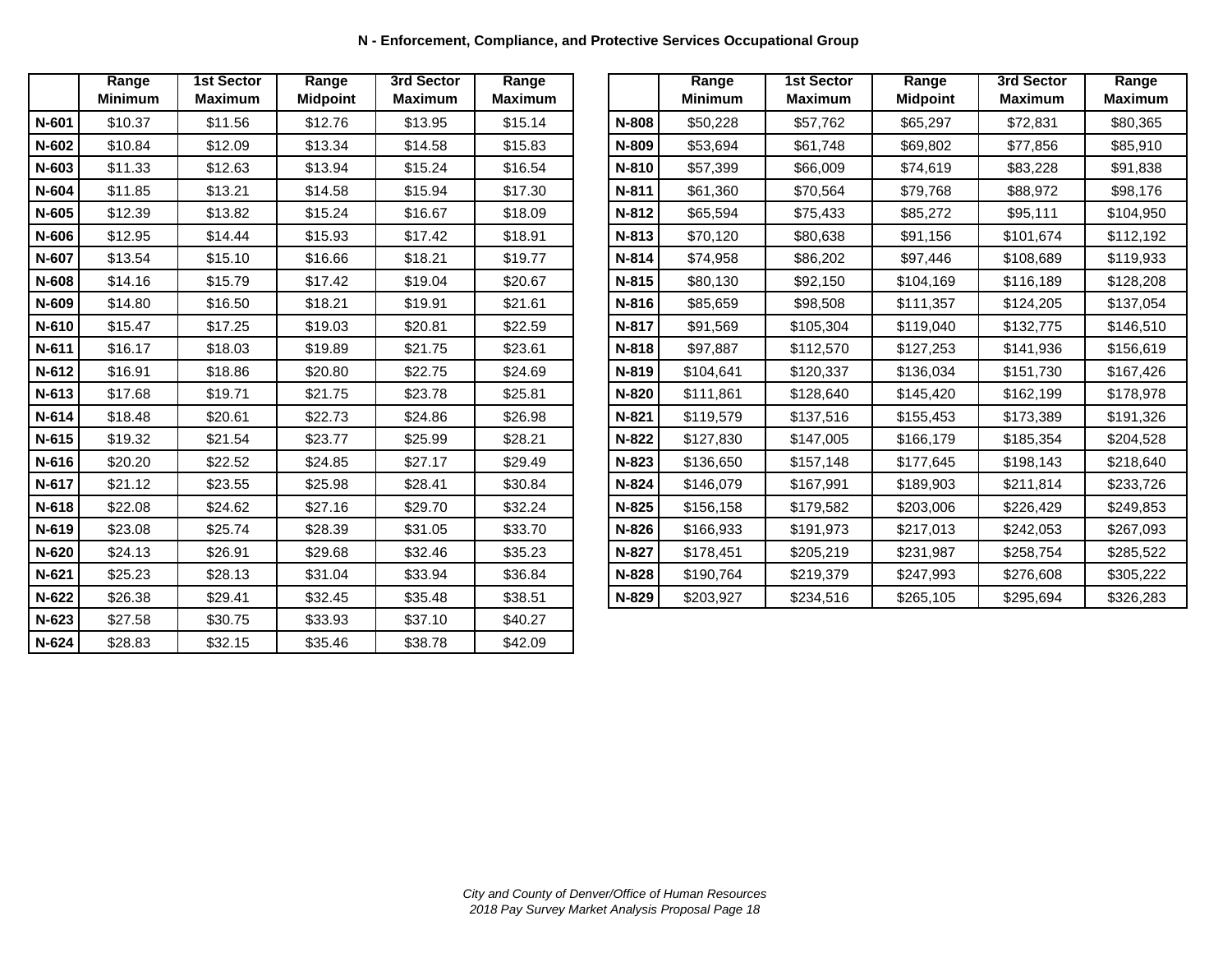**O - Healthcare Occupational Group**

|         | Range          | <b>1st Sector</b> | Range           | 3rd Sector     | Range          |
|---------|----------------|-------------------|-----------------|----------------|----------------|
|         | <b>Minimum</b> | <b>Maximum</b>    | <b>Midpoint</b> | <b>Maximum</b> | <b>Maximum</b> |
| O-407   | \$19.81        | \$19.81           | \$19.81         | \$19.81        | \$19.81        |
| O-410   | \$91,769.60    | \$91,769.60       | \$91,769.60     | \$91,769.60    | \$91,769.60    |
| $O-412$ | \$100,313.35   | \$100,313.35      | \$100,313.35    | \$100,313.35   | \$100,313.35   |
| $O-600$ | \$11.14        | \$12.42           | \$13.70         | \$14.98        | \$16.26        |
| $O-601$ | \$11.65        | \$12.99           | \$14.33         | \$15.67        | \$17.01        |
| $O-602$ | \$12.18        | \$13.58           | \$14.98         | \$16.38        | \$17.78        |
| O-603   | \$12.73        | \$14.20           | \$15.66         | \$17.13        | \$18.59        |
| O-604   | \$13.31        | \$14.84           | \$16.37         | \$17.90        | \$19.43        |
| $O-605$ | \$13.92        | \$15.52           | \$17.12         | \$18.72        | \$20.32        |
| O-606   | \$14.55        | \$16.22           | \$17.90         | \$19.57        | \$21.24        |
| O-607   | \$15.21        | \$16.96           | \$18.71         | \$20.46        | \$22.21        |
| O-608   | \$15.90        | \$17.73           | \$19.56         | \$21.38        | \$23.21        |
| O-609   | \$16.62        | \$18.53           | \$20.45         | \$22.36        | \$24.27        |
| O-610   | \$17.38        | \$19.38           | \$21.38         | \$23.37        | \$25.37        |
| $O-611$ | \$18.17        | \$20.26           | \$22.35         | \$24.44        | \$26.53        |
| $O-612$ | \$19.00        | \$21.19           | \$23.37         | \$25.56        | \$27.74        |
| $O-613$ | \$19.86        | \$22.15           | \$24.43         | \$26.72        | \$29.00        |
| $O-614$ | \$20.76        | \$23.15           | \$25.54         | \$27.92        | \$30.31        |
| $O-615$ | \$21.70        | \$24.20           | \$26.69         | \$29.19        | \$31.68        |
| O-616   | \$22.69        | \$25.30           | \$27.91         | \$30.52        | \$33.13        |
| $O-617$ | \$23.72        | \$26.45           | \$29.18         | \$31.90        | \$34.63        |
| $O-618$ | \$24.80        | \$27.65           | \$30.51         | \$33.36        | \$36.21        |
| O-619   | \$25.93        | \$28.91           | \$31.90         | \$34.88        | \$37.86        |
| O-620   | \$27.11        | \$30.23           | \$33.35         | \$36.46        | \$39.58        |
| O-621   | \$28.34        | \$31.60           | \$34.86         | \$38.12        | \$41.38        |
| O-622   | \$29.63        | \$33.04           | \$36.45         | \$39.85        | \$43.26        |
| $O-623$ | \$30.98        | \$34.54           | \$38.11         | \$41.67        | \$45.23        |
| $O-624$ | \$32.39        | \$36.12           | \$39.84         | \$43.57        | \$47.29        |
| $O-625$ | \$33.86        | \$37.76           | \$41.65         | \$45.55        | \$49.44        |
| O-626   | \$35.40        | \$39.47           | \$43.54         | \$47.61        | \$51.68        |
| O-627   | \$37.01        | \$41.27           | \$45.52         | \$49.78        | \$54.03        |
| O-628   | \$38.69        | \$43.14           | \$47.59         | \$52.04        | \$56.49        |
| $O-629$ | \$40.45        | \$45.10           | \$49.76         | \$54.41        | \$59.06        |

|           | Range          | <b>1st Sector</b> | Range           | 3rd Sector     | Range          |         | Range          | <b>1st Sector</b> | Range           | 3rd Sector     |  |
|-----------|----------------|-------------------|-----------------|----------------|----------------|---------|----------------|-------------------|-----------------|----------------|--|
|           | <b>Minimum</b> | <b>Maximum</b>    | <b>Midpoint</b> | <b>Maximum</b> | <b>Maximum</b> |         | <b>Minimum</b> | <b>Maximum</b>    | <b>Midpoint</b> | <b>Maximum</b> |  |
| O-407     | \$19.81        | \$19.81           | \$19.81         | \$19.81        | \$19.81        | O-806   | \$49,355       | \$56,758          | \$64,162        | \$71,565       |  |
| O-410     | \$91,769.60    | \$91,769.60       | \$91,769.60     | \$91,769.60    | \$91,769.60    | O-807   | \$52,760       | \$60,674          | \$68,588        | \$76,502       |  |
| O-412     | \$100,313.35   | \$100,313.35      | \$100,313.35    | \$100,313.35   | \$100,313.35   | O-808   | \$56,400       | \$64,860          | \$73,320        | \$81,780       |  |
| O-600     | \$11.14        | \$12.42           | \$13.70         | \$14.98        | \$16.26        | O-809   | \$60,292       | \$69,336          | \$78,380        | \$87,423       |  |
| O-601     | \$11.65        | \$12.99           | \$14.33         | \$15.67        | \$17.01        | $O-810$ | \$64,452       | \$74,120          | \$83,788        | \$93,455       |  |
| O-602     | \$12.18        | \$13.58           | \$14.98         | \$16.38        | \$17.78        | $O-811$ | \$68,899       | \$79,234          | \$89,569        | \$99,903       |  |
| O-603     | \$12.73        | \$14.20           | \$15.66         | \$17.13        | \$18.59        | $O-812$ | \$73,653       | \$84,701          | \$95,749        | \$106,797      |  |
| O-604     | \$13.31        | \$14.84           | \$16.37         | \$17.90        | \$19.43        | $O-813$ | \$78,735       | \$90,545          | \$102,356       | \$114,166      |  |
| $O-605$   | \$13.92        | \$15.52           | \$17.12         | \$18.72        | \$20.32        | O-814   | \$84,168       | \$96,793          | \$109,419       | \$122,044      |  |
| O-606     | \$14.55        | \$16.22           | \$17.90         | \$19.57        | \$21.24        | $O-815$ | \$89,976       | \$103,473         | \$116,969       | \$130,466      |  |
| 0-607     | \$15.21        | \$16.96           | \$18.71         | \$20.46        | \$22.21        | O-816   | \$96,184       | \$110,612         | \$125,039       | \$139,467      |  |
| O-608     | \$15.90        | \$17.73           | \$19.56         | \$21.38        | \$23.21        | O-817   | \$102,821      | \$118,244         | \$133,668       | \$149,091      |  |
| O-609     | \$16.62        | \$18.53           | \$20.45         | \$22.36        | \$24.27        | $O-818$ | \$109,916      | \$126,404         | \$142,891       | \$159,379      |  |
| $O-610$   | \$17.38        | \$19.38           | \$21.38         | \$23.37        | \$25.37        | $O-819$ | \$117,500      | \$135,125         | \$152,750       | \$170,375      |  |
| 0-611     | \$18.17        | \$20.26           | \$22.35         | \$24.44        | \$26.53        | O-820   | \$125,608      | \$144,449         | \$163,291       | \$182,132      |  |
| O-612     | \$19.00        | \$21.19           | \$23.37         | \$25.56        | \$27.74        | $O-821$ | \$134,275      | \$154,416         | \$174,558       | \$194,699      |  |
| O-613     | \$19.86        | \$22.15           | \$24.43         | \$26.72        | \$29.00        | $O-822$ | \$143,540      | \$165,071         | \$186,602       | \$208,133      |  |
| 0-614     | \$20.76        | \$23.15           | \$25.54         | \$27.92        | \$30.31        | O-823   | \$153,444      | \$176,461         | \$199,477       | \$222,494      |  |
| $O-615$   | \$21.70        | \$24.20           | \$26.69         | \$29.19        | \$31.68        | O-824   | \$164,032      | \$188,637         | \$213,242       | \$237,846      |  |
| O-616     | \$22.69        | \$25.30           | \$27.91         | \$30.52        | \$33.13        | $O-825$ | \$175,350      | \$201,653         | \$227,955       | \$254,258      |  |
| $0 - 617$ | \$23.72        | \$26.45           | \$29.18         | \$31.90        | \$34.63        | O-826   | \$187,449      | \$215,566         | \$243,684       | \$271,801      |  |
| O-618     | \$24.80        | \$27.65           | \$30.51         | \$33.36        | \$36.21        | O-827   | \$200,383      | \$230,441         | \$260,498       | \$290,556      |  |
| 0-619     | \$25.93        | \$28.91           | \$31.90         | \$34.88        | \$37.86        | O-828   | \$214,209      | \$246,340         | \$278,472       | \$310,603      |  |
| O-620     | \$27.11        | \$30.23           | \$33.35         | \$36.46        | \$39.58        | O-829   | \$228,989      | \$263,337         | \$297,686       | \$332,034      |  |
| 0-621     | \$28.34        | \$31.60           | \$34.86         | \$38.12        | \$41.38        | O-830   | \$244,789      | \$281,507         | \$318,226       | \$354,944      |  |
| $O-622$   | \$29.63        | \$33.04           | \$36.45         | \$39.85        | \$43.26        | O-831   | \$261,679      | \$300,931         | \$340,183       | \$379,434      |  |
| 0-623     | \$30.98        | \$34.54           | \$38.11         | \$41.67        | \$45.23        | O-832   | \$279,735      | \$321,695         | \$363,656       | \$405,616      |  |
| 0-624     | \$32.39        | \$36.12           | \$39.84         | \$43.57        | \$47.29        | O-833   | \$299,037      | \$343,893         | \$388,748       | \$433,604      |  |
| $O-625$   | \$33.86        | \$37.76           | \$41.65         | \$45.55        | \$49.44        | O-834   | \$319,671      | \$367,622         | \$415,573       | \$463,523      |  |
| 0-626     | \$35.40        | \$39.47           | \$43.54         | \$47.61        | \$51.68        | O-835   | \$341,728      | \$392,987         | \$444,247       | \$495,506      |  |
| 0-627     | \$37.01        | \$41.27           | \$45.52         | \$49.78        | \$54.03        | O-836   | \$365,307      | \$420,103         | \$474,899       | \$529,695      |  |
| 0-628     | \$38.69        | \$43.14           | \$47.59         | \$52.04        | \$56.49        | O-837   | \$390,513      | \$449,090         | \$507,667       | \$566,244      |  |
| O-629     | \$40.45        | \$45.10           | \$49.76         | \$54.41        | \$59.06        | O-838   | \$417,458      | \$480,077         | \$542,696       | \$605,314      |  |
|           |                |                   |                 |                |                | O-839   | \$446,263      | \$513,203         | \$580,142       | \$647,082      |  |
|           |                |                   |                 |                |                | O-840   | \$477,055      | \$548,613         | \$620,172       | \$691,730      |  |

*City and County of Denver/Office of Human Resources 2018 Pay Survey Market Analysis Proposal Page 19*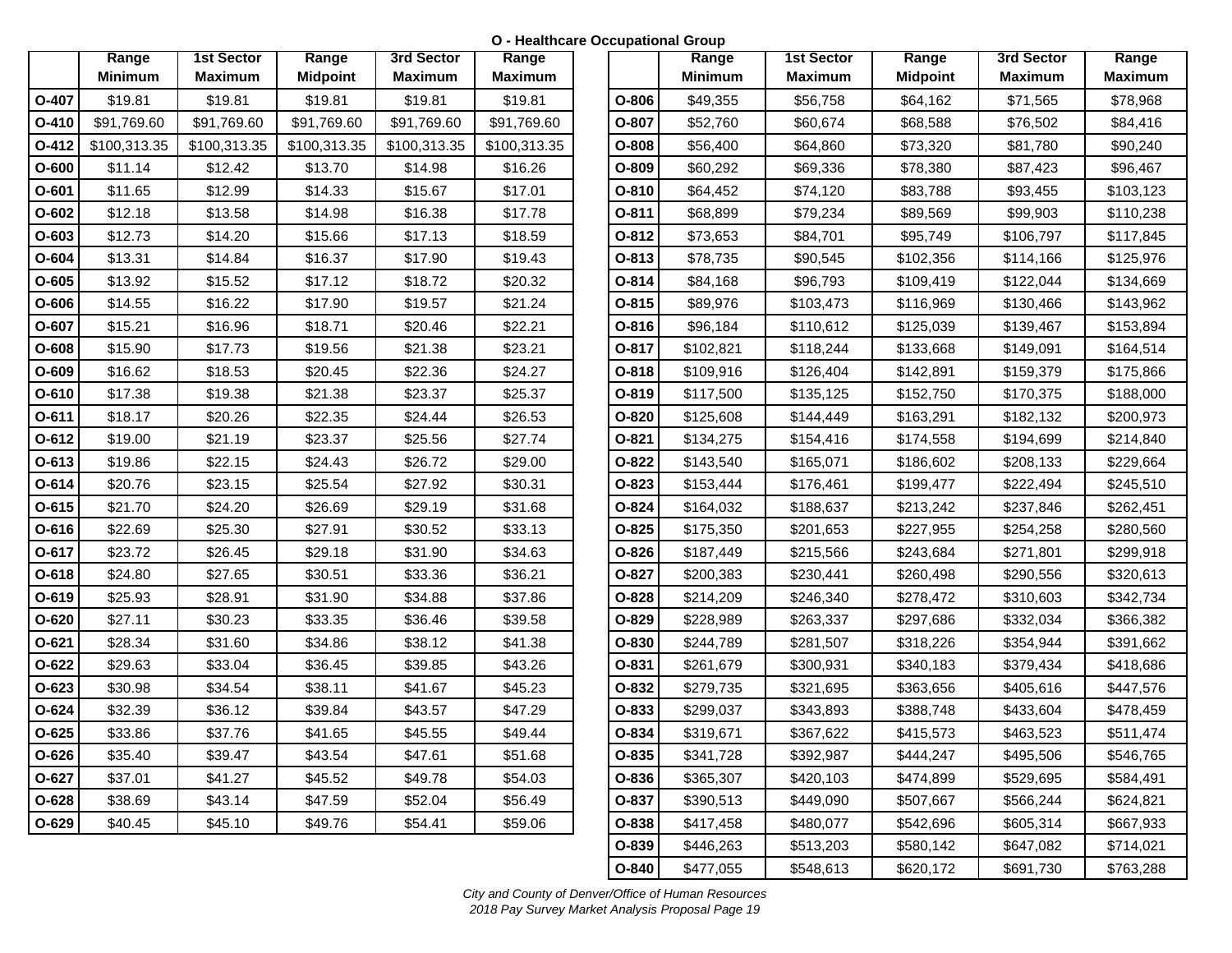|           | Range<br><b>Minimum</b> | <b>1st Sector</b><br><b>Maximum</b> | Range<br><b>Midpoint</b> | 3rd Sector<br><b>Maximum</b> | Range<br><b>Maximum</b> |
|-----------|-------------------------|-------------------------------------|--------------------------|------------------------------|-------------------------|
|           |                         |                                     |                          |                              |                         |
| $V - 600$ | \$10.36                 | \$11.55                             | \$12.75                  | \$13.94                      | \$15.13                 |
| $V-601$   | \$10.83                 | \$12.08                             | \$13.32                  | \$14.57                      | \$15.81                 |
| $V-602$   | \$11.32                 | \$12.62                             | \$13.93                  | \$15.23                      | \$16.53                 |
| $V-603$   | \$11.84                 | \$13.20                             | \$14.57                  | \$15.93                      | \$17.29                 |
| $V-604$   | \$12.38                 | \$13.80                             | \$15.23                  | \$16.65                      | \$18.07                 |
| $V-605$   | \$12.94                 | \$14.43                             | \$15.92                  | \$17.40                      | \$18.89                 |
| $V-606$   | \$13.53                 | \$15.09                             | \$16.64                  | \$18.20                      | \$19.75                 |
| $V-607$   | \$14.15                 | \$15.78                             | \$17.41                  | \$19.03                      | \$20.66                 |
| $V-608$   | \$14.79                 | \$16.49                             | \$18.19                  | \$19.89                      | \$21.59                 |
| $V-609$   | \$15.46                 | \$17.24                             | \$19.02                  | \$20.79                      | \$22.57                 |
| $V - 610$ | \$16.16                 | \$18.02                             | \$19.88                  | \$21.73                      | \$23.59                 |
| $V - 611$ | \$16.90                 | \$18.84                             | \$20.79                  | \$22.73                      | \$24.67                 |
| $V - 612$ | \$17.67                 | \$19.70                             | \$21.74                  | \$23.77                      | \$25.80                 |
| $V-613$   | \$18.47                 | \$20.60                             | \$22.72                  | \$24.85                      | \$26.97                 |
| $V - 614$ | \$19.31                 | \$21.53                             | \$23.75                  | \$25.97                      | \$28.19                 |
| $V-615$   | \$20.19                 | \$22.51                             | \$24.84                  | \$27.16                      | \$29.48                 |
| $V-616$   | \$21.11                 | \$23.54                             | \$25.97                  | \$28.39                      | \$30.82                 |
| $V-617$   | \$22.07                 | \$24.61                             | \$27.15                  | \$29.68                      | \$32.22                 |
| $V - 618$ | \$23.07                 | \$25.72                             | \$28.38                  | \$31.03                      | \$33.68                 |
| $V-619$   | \$24.12                 | \$26.90                             | \$29.67                  | \$32.45                      | \$35.22                 |
| $V-620$   | \$25.22                 | \$28.12                             | \$31.02                  | \$33.92                      | \$36.82                 |
| $V-621$   | \$26.37                 | \$29.40                             | \$32.44                  | \$35.47                      | \$38.50                 |
| $V-622$   | \$27.57                 | \$30.74                             | \$33.91                  | \$37.08                      | \$40.25                 |
| $V - 623$ | \$28.82                 | \$32.14                             | \$35.45                  | \$38.77                      | \$42.08                 |
| $V - 624$ | \$30.13                 | \$33.60                             | \$37.06                  | \$40.53                      | \$43.99                 |

|           | Range<br><b>Minimum</b> | <b>1st Sector</b><br><b>Maximum</b> | Range<br><b>Midpoint</b> | 3rd Sector<br><b>Maximum</b> | Range<br><b>Maximum</b> |           | Range<br><b>Minimum</b> | <b>1st Sector</b><br><b>Maximum</b> | Range<br><b>Midpoint</b> | 3rd Sector<br><b>Maximum</b> |  |
|-----------|-------------------------|-------------------------------------|--------------------------|------------------------------|-------------------------|-----------|-------------------------|-------------------------------------|--------------------------|------------------------------|--|
|           | \$10.36                 | \$11.55                             | \$12.75                  | \$13.94                      | \$15.13                 | $V-807$   | \$49,077                | \$56,439                            | \$63,800                 | \$71,162                     |  |
| V-601     | \$10.83                 | \$12.08                             | \$13.32                  | \$14.57                      | \$15.81                 | $V - 808$ | \$52,463                | \$60,333                            | \$68,202                 | \$76,072                     |  |
| $V - 602$ | \$11.32                 | \$12.62                             | \$13.93                  | \$15.23                      | \$16.53                 | $V-809$   | \$56,083                | \$64,496                            | \$72,908                 | \$81,321                     |  |
| V-603     | \$11.84                 | \$13.20                             | \$14.57                  | \$15.93                      | \$17.29                 | $V - 810$ | \$59,953                | \$68,946                            | \$77,939                 | \$86,932                     |  |
| V-604     | \$12.38                 | \$13.80                             | \$15.23                  | \$16.65                      | \$18.07                 | $V - 811$ | \$64,090                | \$73,704                            | \$83,317                 | \$92,931                     |  |
| V-605     | \$12.94                 | \$14.43                             | \$15.92                  | \$17.40                      | \$18.89                 | $V-812$   | \$68,512                | \$78,789                            | \$89,066                 | \$99,342                     |  |
| V-606     | \$13.53                 | \$15.09                             | \$16.64                  | \$18.20                      | \$19.75                 | $V-813$   | \$73,239                | \$84,225                            | \$95,211                 | \$106,196                    |  |
| $V - 607$ | \$14.15                 | \$15.78                             | \$17.41                  | \$19.03                      | \$20.66                 | $V - 814$ | \$78,292                | \$90,036                            | \$101,780                | \$113,523                    |  |
| V-608     | \$14.79                 | \$16.49                             | \$18.19                  | \$19.89                      | \$21.59                 | $V - 815$ | \$83,694                | \$96,248                            | \$108,802                | \$121,356                    |  |
| $V - 609$ | \$15.46                 | \$17.24                             | \$19.02                  | \$20.79                      | \$22.57                 | $V - 816$ | \$89,469                | \$102,889                           | \$116,310                | \$129,730                    |  |
| V-610     | \$16.16                 | \$18.02                             | \$19.88                  | \$21.73                      | \$23.59                 | $V-817$   | \$95,642                | \$109,988                           | \$124,335                | \$138,681                    |  |
| V-611     | \$16.90                 | \$18.84                             | \$20.79                  | \$22.73                      | \$24.67                 | $V - 818$ | \$102,241               | \$117,577                           | \$132,914                | \$148,250                    |  |
| $V - 612$ | \$17.67                 | \$19.70                             | \$21.74                  | \$23.77                      | \$25.80                 | $V-819$   | \$109,296               | \$125,691                           | \$142,085                | \$158,480                    |  |
| $V - 613$ | \$18.47                 | \$20.60                             | \$22.72                  | \$24.85                      | \$26.97                 | $V-820$   | \$116,837               | \$134,363                           | \$151,888                | \$169,414                    |  |
| $V - 614$ | \$19.31                 | \$21.53                             | \$23.75                  | \$25.97                      | \$28.19                 | $V-821$   | \$124,899               | \$143,634                           | \$162,369                | \$181,103                    |  |
| V-615     | \$20.19                 | \$22.51                             | \$24.84                  | \$27.16                      | \$29.48                 | $V-822$   | \$133,517               | \$153,545                           | \$173,572                | \$193,600                    |  |
| $V - 616$ | \$21.11                 | \$23.54                             | \$25.97                  | \$28.39                      | \$30.82                 | $V - 823$ | \$142,730               | \$164,140                           | \$185,549                | \$206,959                    |  |
| V-617     | \$22.07                 | \$24.61                             | \$27.15                  | \$29.68                      | \$32.22                 | $V - 824$ | \$152,578               | \$175,465                           | \$198,352                | \$221,238                    |  |
| $V - 618$ | \$23.07                 | \$25.72                             | \$28.38                  | \$31.03                      | \$33.68                 | $V-825$   | \$163,106               | \$187,572                           | \$212,038                | \$236,504                    |  |
| V-619     | \$24.12                 | \$26.90                             | \$29.67                  | \$32.45                      | \$35.22                 | $V - 826$ | \$174,360               | \$200,514                           | \$226,668                | \$252,822                    |  |
| V-620     | \$25.22                 | \$28.12                             | \$31.02                  | \$33.92                      | \$36.82                 | $V-827$   | \$186,391               | \$214,350                           | \$242,309                | \$270,267                    |  |
| $V - 621$ | \$26.37                 | \$29.40                             | \$32.44                  | \$35.47                      | \$38.50                 | $V - 828$ | \$199,252               | \$229,140                           | \$259,028                | \$288,915                    |  |
| $V-622$   | \$27.57                 | \$30.74                             | \$33.91                  | \$37.08                      | \$40.25                 | $V-829$   | \$213,000               | \$244,950                           | \$276,900                | \$308,850                    |  |